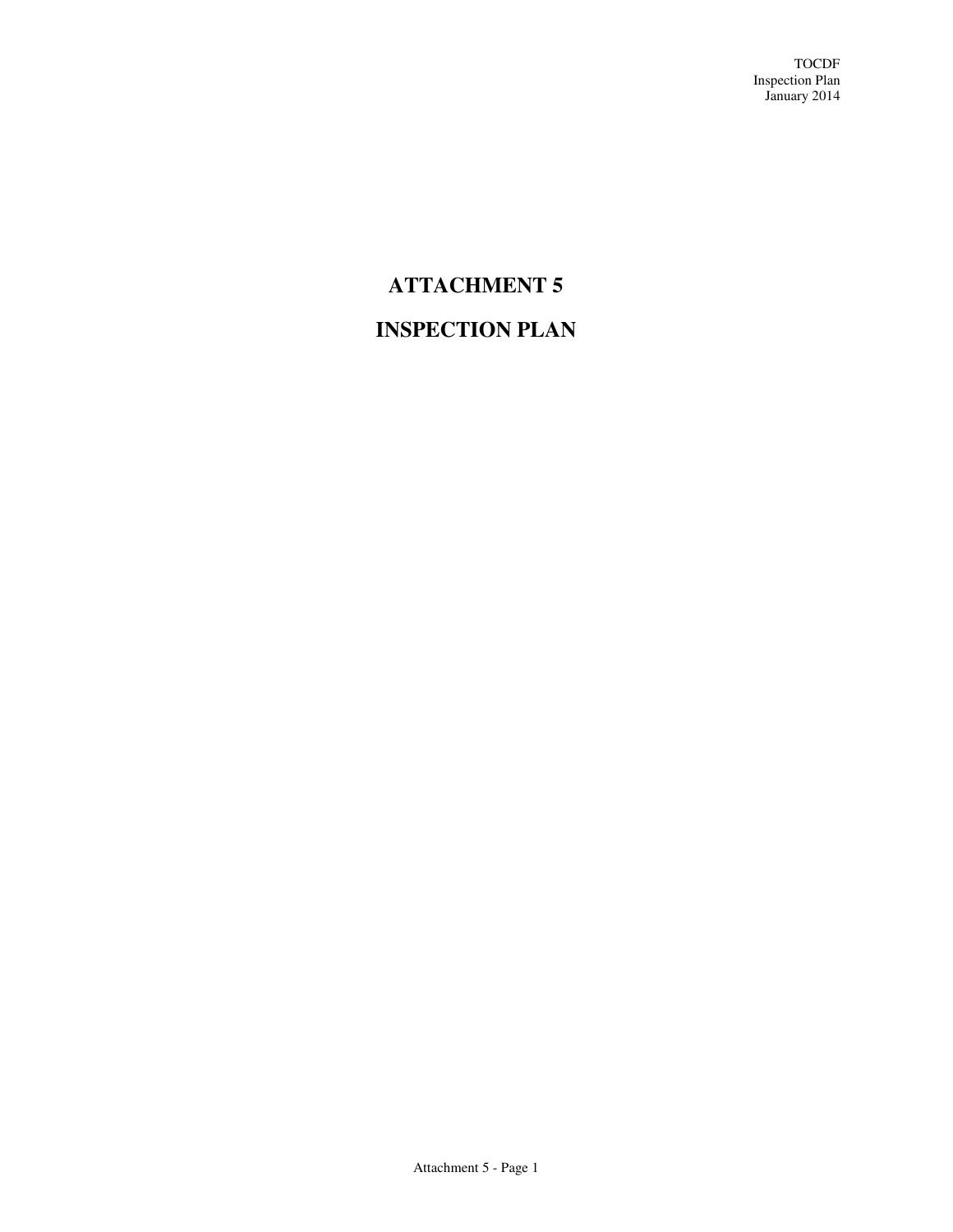## **TABLE OF CONTENTS**

TABLE OF CONTENTS LIST OF TABLES LIST OF ACRONYMS

- 5.1 INSPECTION PLAN/SCHEDULE
- 5.2 METHOD OF INSPECTION BASIS
- 5.3 INSPECTIONS
	- 5.3.1 Container Storage
	- 5.3.2 Incinerators
- 5.4 INCINERATOR ANCILLARY EQUIPMENT
	- 5.4.1 Process Control/RCRA Compliance Instrumentation
	- 5.4.2 Demilitarization Equipment
	- 5.4.3 Incinerator Pollution Abatement Systems
- 5.5 STORAGE/TREATMENT UNITS
- 5.6 LOAD/UNLOAD AREAS
- 5.7 AGENT MONITORS
- 5.8 24-HOUR INTERMITTENT COLLECTION UNITS AND OTHER PERMITTED SUMPS
- 5.9 MDB VENTILATION CARBON FILTERS
- 5.10 EMERGENCY AND SAFETY EQUIPMENT
	- 5.10.2 Emergency Power System/Uninterruptible Power Supply
	- 5.10.3 Security System
	- 5.10.4 Emergency Communication System
	- 5.10.5 Fire Protection Systems
- 5.11 SPECIFIC INSPECTION PLANS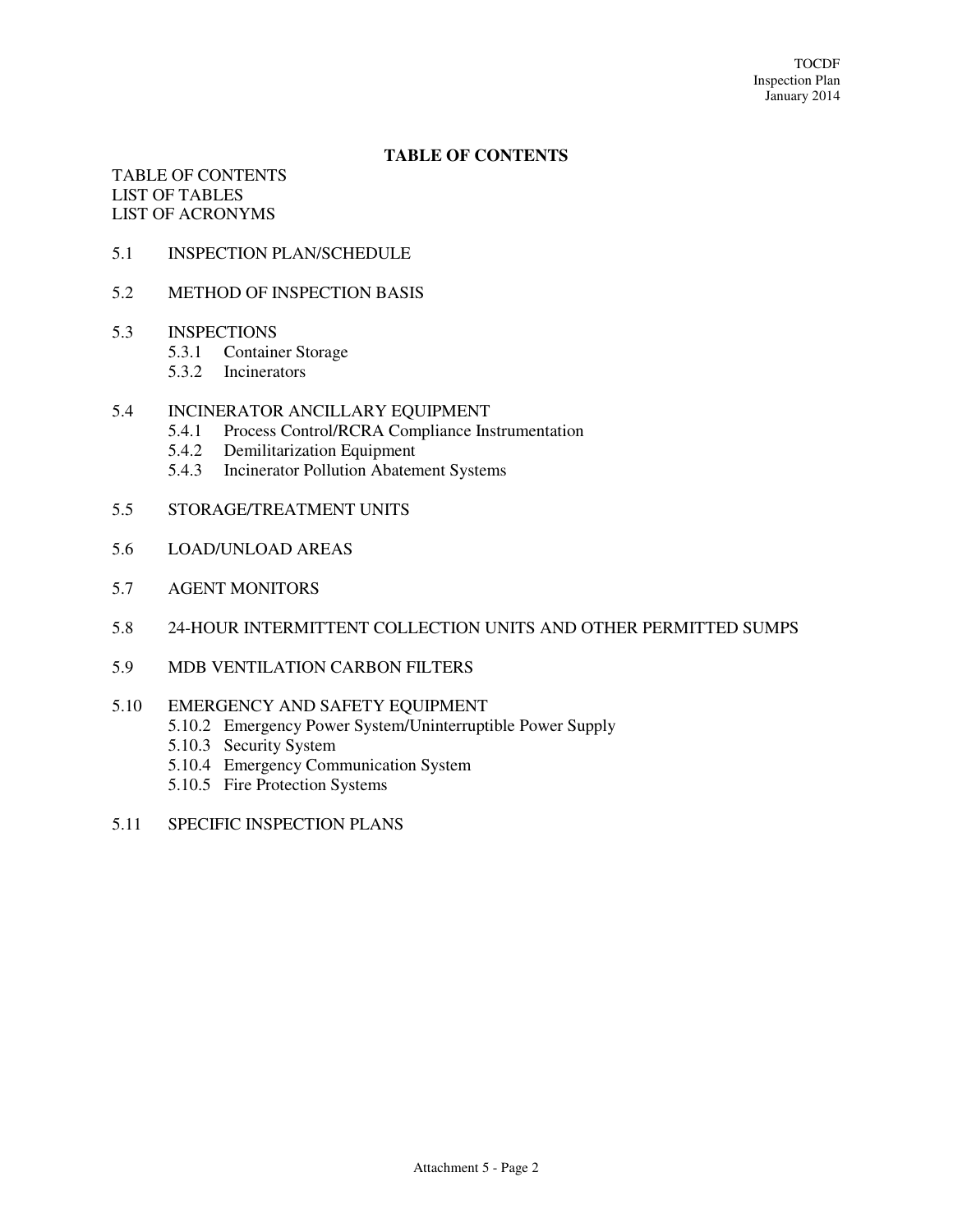## **LIST OF TABLES**

- 5-1 Hazardous Waste Management Unit Inspection Schedule & Methods of Inspection
- 5-2 TOCDF Support System Inspections
- 5-3 Automated Demilitarization Machines & Associated Equipment
- 5-4 Environmental Inspection for the Container Handling Building (CHB) & Secondary Containment Systems (Overpacks)
- 5-5 Environmental Inspection for the TMA Container Storage
- 5-6 Environmental Inspection for TMA Airlock/Decon (A/B) Area
- 5-6a Environmental Inspection for TMA-C Container Storage Area
- 5-7 Environmental Inspection for the Unpack Area (UPA) Container Storage Area
- 5-7(a) Additional Environmental Inspection for the Unpack Area (UPA) When Secondary Containment Pallets Are Used
- 5-8 Environmental Inspection for the Explosive Containment Room Vestibule (ECV) Container Storage Area
- 5-9 Environmental Inspection for the Upstairs Munitions Corridor (UPMC) Container Storage Area
- 5-10 Environmental Inspection for the S-2 Warehouse Container Storage Area & Secondary Containment Systems
- 5-11 Environmental Inspection for the TOCDF LIC 1 & LIC 2 Primary Chambers
- 5-12 Environmental Inspection for the TOCDF LIC 1 & LIC 2 Secondary Chambers
- 5-13 Environmental Inspection for the Metal Parts Furnace
- 5-14 Environmental Inspection for the Deactivation Furnace System
- 5-15 Environmental Inspection for the TOCDF LIC 1, LIC 2, MPF, & DFS Pollution Abatement Systems
- 5-16 Environmental Inspection for the Load/Unload Areas & Incinerator Residue Discharge Areas
- 5-17 Inspection for the TOCDF Agent Monitors
- 5-18 Environmental Inspection For 24-hour Intermittent Collection Units
- 5-19 Environmental Inspection for MDB RCRA Permitted Sumps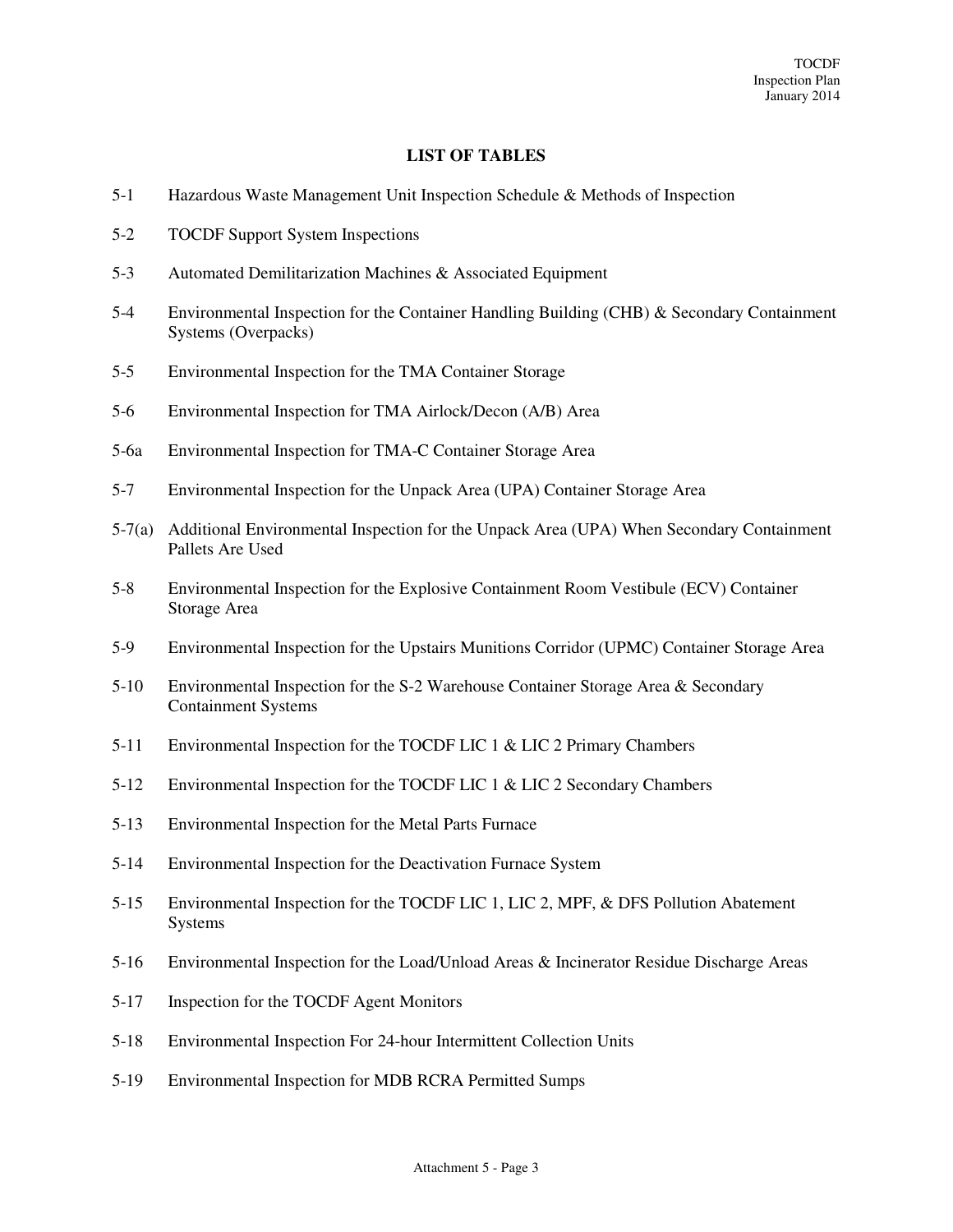- 5-20 Environmental Inspection for the Munitions Demilitarization Building Demilitarization & Material Handling Systems
- 5-21 Environmental Inspection for the Agent Collection Tanks ACS-TANK-101, ACS-TANK-102 and ACS Tank Secondary Containment System
- 5-22 Environmental Inspection for the Spent Decontamination Solution Tanks SDS-TANK-101, SDS-TANK-102, SDS-TANK-103 and SDS Tank Secondary Containment System
- 5-23 Environmental Inspection for the Brine Reduction Area Surge Tanks BRA-TANK-101, BRA-TANK-102, BRA-TANK-201, BRA-TANK-202 & Secondary Containment System
- 5-24 Environmental Inspection for the Igloo 1632, 1633, 1634, 1635, 1636, 1639/ATLIC Room Container Storage Areas and Secondary Containment Systems
- 5-25 Environmental Inspection for the Brine Reduction Area Pollution Abatement System
- 5-26 Environmental Inspection for the TOCDF Munitions Demilitarization Building Ventilation Carbon Filter System
- 5-27 Reserved
- 5-28 Safety and Emergency Equipment Inspection for the TOCDF Emergency Generators, Security, Hazard Communication, & Fire Protection Systems
- 5-29 Environmental Inspection for Igloo 1631 Autoclave and the Igloo Carbon Adsorption Filtration System
- 5-30 Environmental Inspection for the Igloo 1632 Drum Ventilation System (DVS) and Drum Ventilation System Sorting Room (DVSSR) and the Igloo Carbon Adsorption Filtration System.
- 5-31 Environmental Inspection for the ATLIC Ton Container Glove-Boxes
- 5-32 Environmental Inspection for ATLIC LIC Primary and Secondary Chambers
- 5-33 Environmental Inspection for ATLIC LIC Pollution Abatement Systems
- 5-34 Environmental Inspection for ATLIC Agent Monitors
- 5-35 Environmental Inspection for the ATLIC Ventilation Carbon Filter System
- 5-36 Safety and Emergency Equipment Inspection for the ATLIC Emergency Generators, Security, Hazard Communication & Fire Protection Systems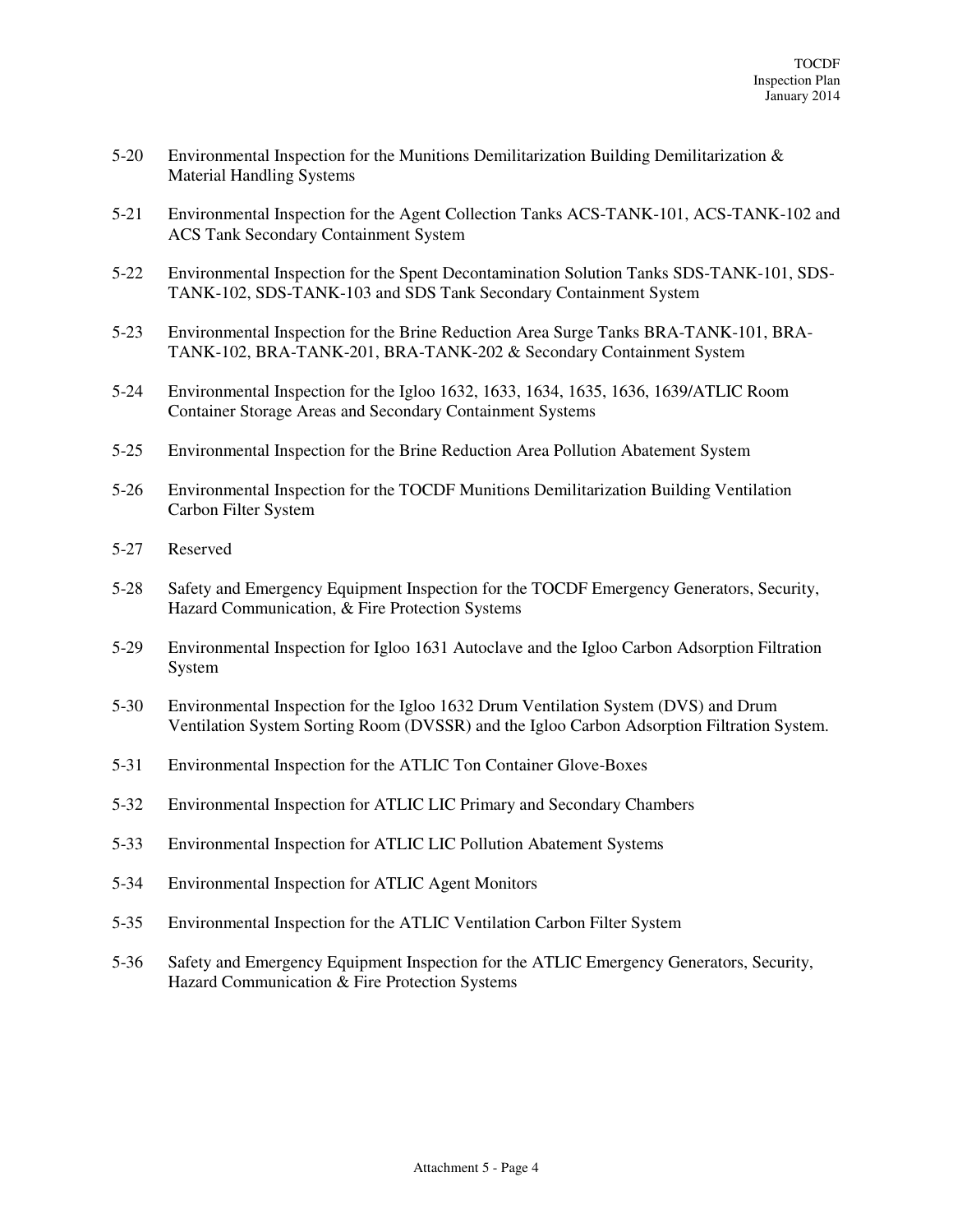## **LIST OF TABLES (CONTINUED)**

- 5-37 Environmental Inspection for the ATLIC TOX Area Tanks and Tank Secondary Containment System
- 5-38 Environmental Inspection for ATLIC Load/Unload Areas
- 5-39 Environmental Inspection for ATLIC RCRA Permitted Sumps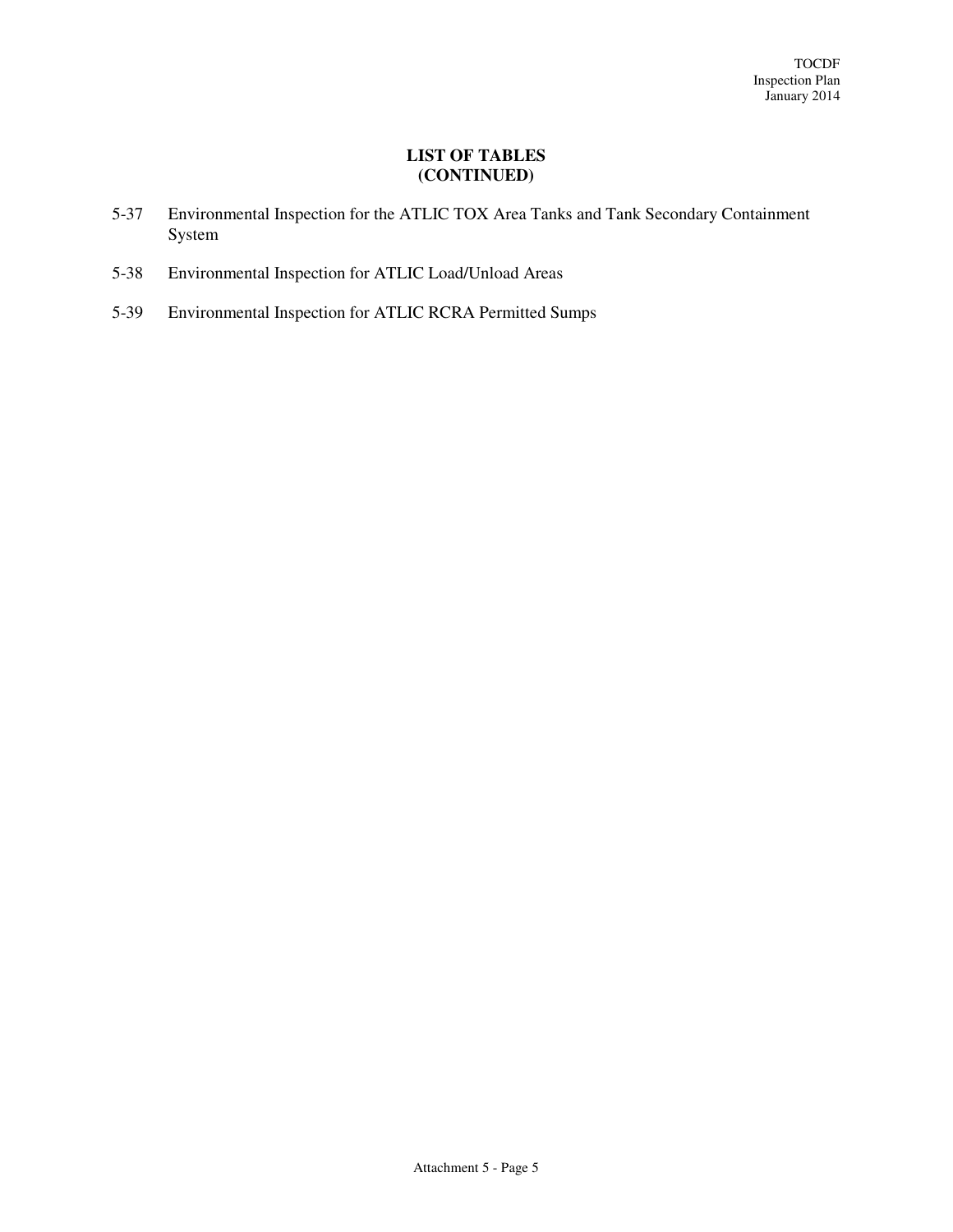## **LIST OF ACRONYMS**

| <b>ACAMS</b> | Automatic Continuous Air Monitoring System    |
|--------------|-----------------------------------------------|
| <b>ACS</b>   | <b>Agent Collection System</b>                |
| <b>ATLIC</b> | Area 10 Liquid Incinerator                    |
| <b>AWFCO</b> | Automatic Waste Feed Cut-Off                  |
| <b>BDS</b>   | <b>Bulk Drain Station</b>                     |
| <b>BRA</b>   | <b>Brine Reduction Area</b>                   |
| <b>CEMS</b>  | <b>Continuous Emission Monitoring System</b>  |
| <b>CFR</b>   | Code of Federal Regulations                   |
| <b>CHB</b>   | <b>Container Handling Building</b>            |
| <b>DAAMS</b> | Depot Area Air Monitoring System              |
| <b>DCC</b>   | Document Control Center                       |
| <b>DFS</b>   | <b>Deactivation Furnace System</b>            |
| <b>DSHW</b>  | Division of Solid and Hazardous Waste         |
| <b>DVS</b>   | Drum Ventilation System                       |
| <b>DVSSR</b> | Drum Ventilation System Sorting Room          |
| <b>ECV</b>   | <b>Explosive Containment Room Vestibule</b>   |
| <b>HEPA</b>  | High Efficiency Particulate Air               |
| <b>HWMU</b>  | Hazardous Waste Management Unit               |
| ICU          | <b>Intermittent Collection Unit</b>           |
| <b>LCS</b>   | Lewisite Collection System                    |
| <b>LIC</b>   | Liquid Incinerator                            |
| <b>MDB</b>   | Munitions Demilitarization Building           |
| <b>MDM</b>   | Multiposition Demilitarization Machine        |
| <b>MMS</b>   | Multi-Munitions Handling System               |
| <b>MPF</b>   | <b>Metal Parts Furnace</b>                    |
| <b>NFPA</b>  | <b>National Fire Protection Association</b>   |
| <b>NFC</b>   | <b>National Fire Code</b>                     |
| <b>NSF</b>   | Nitric Acid Holding Tank System               |
| <b>ONC</b>   | <b>On-Site Container</b>                      |
| <b>PAS</b>   | <b>Pollution Abatement System</b>             |
| <b>PDARS</b> | Process Data Acquisition and Recording System |
| <b>PFS</b>   | <b>PAS Filtration System</b>                  |
| <b>PHS</b>   | Projectile Handling System                    |
| <b>PMD</b>   | Projectile/Mortar Disassembly Machine         |
| <b>RCRA</b>  | Resource Conservation and Recovery Act        |
| <b>RHA</b>   | Residue Handling Area                         |
| SDS          | <b>Spent Decon Solution</b>                   |
| <b>TMA</b>   | Toxic Maintenance Area                        |
| <b>TOCDF</b> | Tooele Chemical Agent Disposal Facility       |
| <b>UPA</b>   | <b>Unpack Area</b>                            |
| <b>UPMC</b>  | <b>Upper Munitions Corridor</b>               |
| <b>UPS</b>   | Uninterruptible Power Supply                  |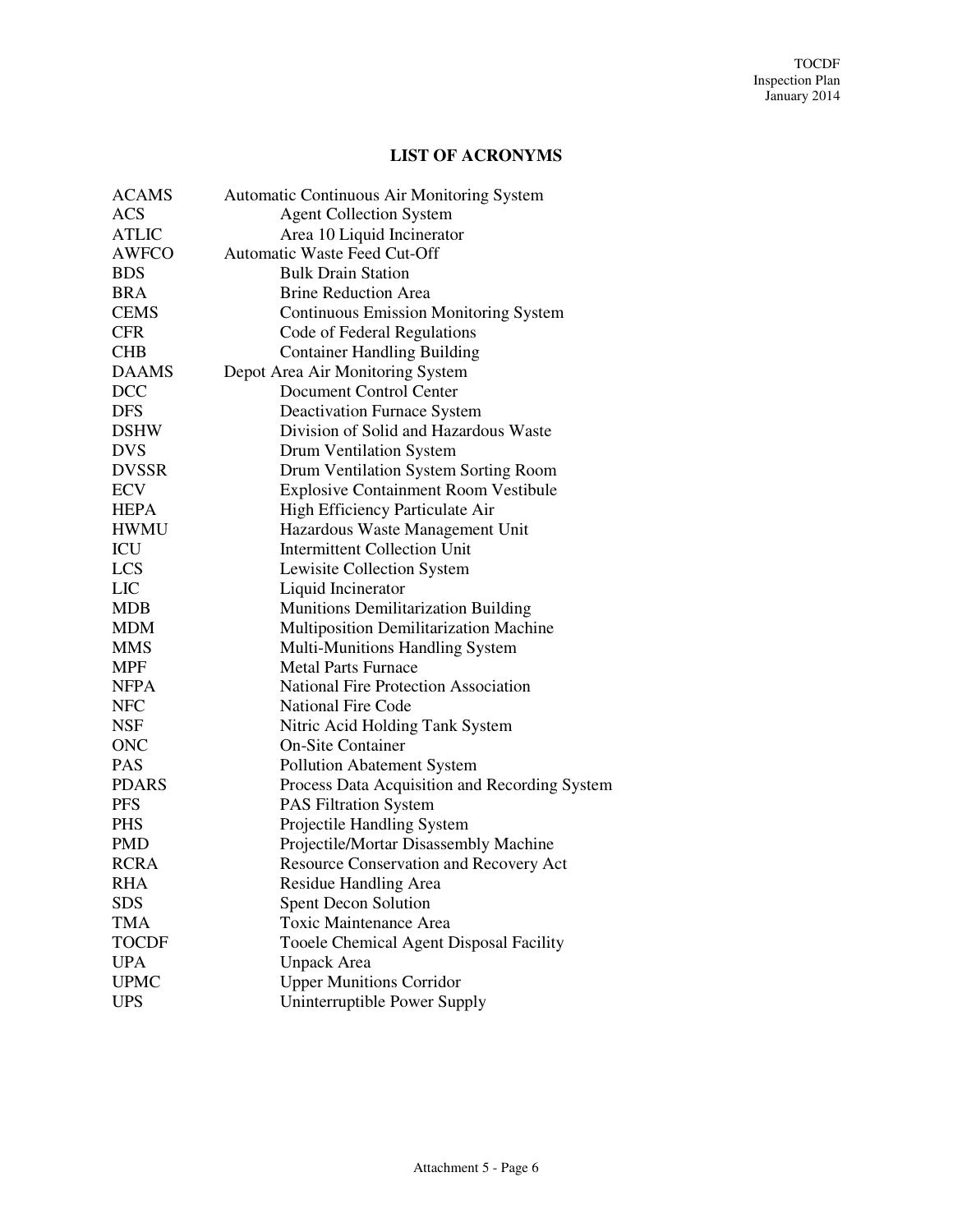## 5.1 **INSPECTION PLAN/SCHEDULE [R315-8-2.6; R315-8-9.5; R315-8-10 [40 CFR 264, Subpart J]; R315-8-15.7; R315-3-5(b)(5)]**

- 5.1.1 The inspection required under R315-8-2.6 of permitted Hazardous Waste Management Units (HWMUs) is intended to minimize and prevent releases of hazardous waste to the environment and to protect human health. The frequency at which the inspections must occur is specified by regulation and varies depending on the type of HWMU being inspected.
- 5.1.2.1 Table 5-1 lists the HWMUs permitted under the Tooele Chemical Agent Disposal Facility (TOCDF) Hazardous Waste Part B Permit, their regulation-based required inspection frequency, and the method by which each HWMU is inspected.

| <b>TABLE 5-1</b><br><b>HAZARDOUS WASTE MANAGEMENT UNIT INSPECTION SCHEDULE &amp;</b><br><b>METHODS OF INSPECTION</b> |                                                            |                                                                   |                                                                 |                                                                                                                                                                                                              |
|----------------------------------------------------------------------------------------------------------------------|------------------------------------------------------------|-------------------------------------------------------------------|-----------------------------------------------------------------|--------------------------------------------------------------------------------------------------------------------------------------------------------------------------------------------------------------|
| <b>HAZARDOUS WASTE</b><br><b>MANAGEMENT UNIT</b>                                                                     | <b>INSPECTION</b><br><b>FREQUENCY</b><br><b>REGULATION</b> | <b>LOCATION</b>                                                   | <b>AGENT</b><br><b>VENTILATIO</b><br>N<br>CATEGORY <sup>1</sup> | <b>FREQUENCY</b><br><b>INSPECTION</b><br>METHOD <sup>2</sup>                                                                                                                                                 |
| <b>CONTAINER STORAGE</b>                                                                                             |                                                            |                                                                   |                                                                 |                                                                                                                                                                                                              |
| Container Handling Building (CHB)                                                                                    | Weekly<br>R315-8-9.5                                       | Outside<br><b>Munitions</b><br>Demilitarization<br>Building (MDB) | D                                                               | Weekly - Physical Visual Inspection of<br>containers in the S-2 Warehouse, Igloos<br>1632, 1633, 1634, 1635, 1636 &<br>1639/ATLIC Room, and TMA Container                                                    |
| S-2 Warehouse                                                                                                        | Weekly<br>R315-8-9.5                                       | <b>Outside MDB</b>                                                | D                                                               | Storage Area, secondary containment<br>pallets (S-2 Warehouse, Igloos 1632,                                                                                                                                  |
| Igloo 1632                                                                                                           | Weekly<br>R315-8-9.5                                       | DCD Area 10                                                       | $\overline{D}$                                                  | 1633, 1634, 1635, 1636, 1639/ATLIC<br>Room, and UPA only) and storage                                                                                                                                        |
| Igloo 1633                                                                                                           | Weekly<br>R315-8-9.5                                       | DCD Area 10                                                       | D                                                               | base(CHB and TMA Container Storage<br>Area, ATLIC Room and TMA-C only).                                                                                                                                      |
| Igloo 1634                                                                                                           | Weekly<br>R315-8-9.5                                       | DCD Area 10                                                       | $\overline{D}$                                                  | In the CHB and UPA: Automatic<br>Continuous Air Monitoring System/Depot                                                                                                                                      |
| Igloo 1635                                                                                                           | Weekly<br>R315-8-9.5                                       | DCD Area 10                                                       | $\overline{D}$                                                  | Area Air Monitoring System<br>(ACAMS/DAAMS) used to determine<br>leaking containers inside overpacks that                                                                                                    |
| Igloo 1636                                                                                                           | Weekly<br>R315-8-9.5                                       | DCD Area 10                                                       | $\overline{D}$                                                  | remain in storage for longer than 7 days.                                                                                                                                                                    |
| Igloo 1639/ATLIC Room                                                                                                | Weekly<br>R315-8-9.5                                       | DCD Area 10                                                       | $\overline{C}$                                                  |                                                                                                                                                                                                              |
| Unpack Area (UPA)                                                                                                    | Weekly<br>R315-8-9.5                                       | Inside MDB                                                        | $\mathsf{C}$                                                    |                                                                                                                                                                                                              |
| Toxic Maintenance Area (TMA)<br><b>Container Storage</b>                                                             | Weekly<br>R315-8-9.5                                       | Inside MDB                                                        | $\mathbf{A}$                                                    |                                                                                                                                                                                                              |
| $TMA-C$<br>(TMA Airlock Area)                                                                                        | Weekly<br>R315-8-9.5                                       | <b>Inside MDB</b>                                                 | $\overline{C}$                                                  | Weekly - Physical Visual Inspection of<br>containers, secondary containment pallets<br>(if used), storage base (floor) and sump,<br>HVAC operable.                                                           |
| TMA-A/B<br>(TMA Decon Area)                                                                                          | Weekly<br>R315-8-9.5                                       | <b>Inside MDB</b>                                                 | A/B                                                             | Weekly (when overpacks are in storage) -<br>Visual Inspection performed using closed<br>circuit television in the A/B area and<br>visual inspection through the observation<br>corridor window in the C area |
| <b>Explosive Containment Room</b><br>Vestibule                                                                       | Weekly<br>R315-8-9.5                                       | Inside MDB                                                        | A/B                                                             | Weekly - Visual Inspection performed<br>using closed circuit television and process                                                                                                                          |
| <b>Upstairs Munitions Corridor</b>                                                                                   | Weekly<br>R315-8-9.5                                       | <b>Inside MDB</b>                                                 | A/B                                                             | data observed from control screens.                                                                                                                                                                          |
| <b>INCINERATORS</b>                                                                                                  |                                                            |                                                                   |                                                                 |                                                                                                                                                                                                              |
| Liquid Incinerator #1                                                                                                | Daily                                                      | <b>Inside MDB</b>                                                 | A/B                                                             | Daily - Visual Inspection performed using                                                                                                                                                                    |
| Liquid Incinerator #2                                                                                                | $R315-8-15.7(b)$ , (c)                                     | Inside MDB                                                        | A/B                                                             | closed circuit television and process data                                                                                                                                                                   |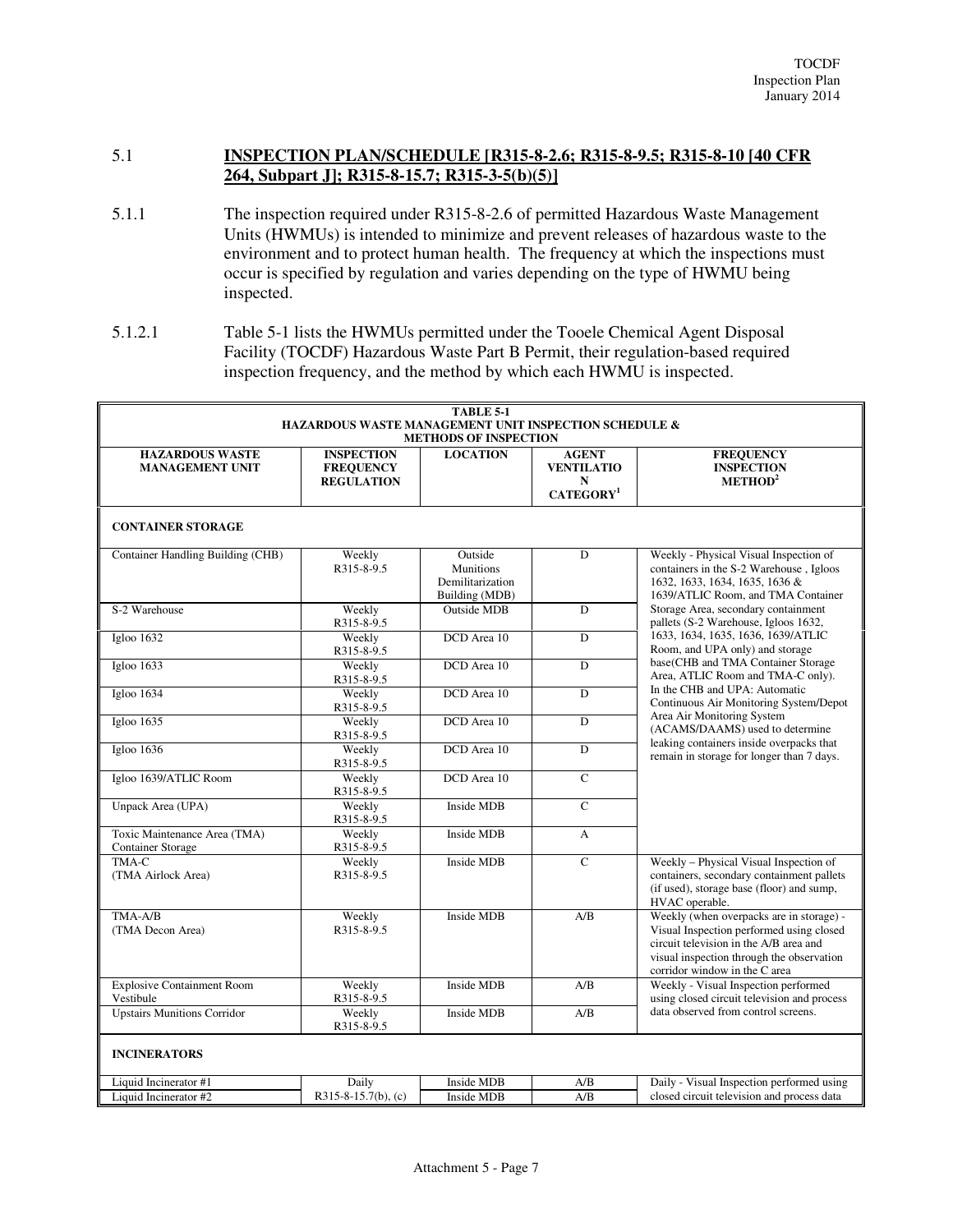| Area 10 Liquid Incinerator (ATLIC) | ATLIC LIC  | A/B | observed from control screens.        |
|------------------------------------|------------|-----|---------------------------------------|
|                                    | Room       |     |                                       |
| <b>Metal Parts Furnace</b>         | Inside MDB |     | Monthly - Physical Visual Inspection. |
| Deactivation Furnace System        | Inside MDB |     |                                       |
|                                    |            |     |                                       |

| <b>Incinerator Process Control/RCRA</b><br>Compliance Instrumentation          | Based on<br>Frequency stated in<br>Calibration Plan<br>(Attachment 6)                         | Not Applicable                                                                | Not Applicable | Calibration - Calibration Frequency<br>based on instrument type.                                                                                           |
|--------------------------------------------------------------------------------|-----------------------------------------------------------------------------------------------|-------------------------------------------------------------------------------|----------------|------------------------------------------------------------------------------------------------------------------------------------------------------------|
| Demil Machines/Conveyors                                                       | Daily<br>$R315-8-15.7(b)$                                                                     | Inside MDB                                                                    | A, A/B         | Daily - Visual Inspection performed<br>using closed circuit television and<br>process data observed from control<br>screens.                               |
| Pollution Abatement Systems                                                    | Daily<br>$R315-8-15.7(b)$                                                                     | <b>Outside MDB</b><br>Inside ATLIC                                            | D              | Daily - Physical Visual Inspection.                                                                                                                        |
|                                                                                |                                                                                               | Environmental<br>Control System                                               |                |                                                                                                                                                            |
| STORAGE/TREATMENT UNITS                                                        |                                                                                               |                                                                               |                |                                                                                                                                                            |
| Agent Collection System (ACS)<br>ACS-Tank-101<br>ACS-Tank-102<br>NSF-Tank-8514 | Daily<br>R315-8-10[40 CFR<br>$264.195(a)$ , (b)]                                              | Inside MDB<br><b>ATLIC TOX</b>                                                | A              | Daily - Physical visual inspection or<br>Visual Inspection performed using<br>closed circuit television and process<br>data observed from control screens. |
| LCS-Tank-8516<br>LCS-Tank-8511<br>SDS-Tank-8523<br>LCS-Tank-8534               |                                                                                               | <b>AREA</b>                                                                   |                | Weekly - Physical Visual Inspection.                                                                                                                       |
| Spent Decon Solution (SDS)<br>SDS-Tank-101<br>SDS-Tank-102<br>SDS-Tank-103     |                                                                                               | Inside MDB                                                                    |                |                                                                                                                                                            |
| SDS Ancillary Tank Systems<br>(24-Hour ICU and Secondary                       |                                                                                               | Inside MDB                                                                    | A, A/B, C      | Daily - Visual Inspection performed by<br>use of the sump level indicators.                                                                                |
| Containment Sumps)                                                             |                                                                                               | <b>ATLIC TOX</b><br>Area for<br>Equipment<br>associated with<br>SDS-TANK-8523 |                | Daily-Visual Inspection performed by<br>use of sump level indicators                                                                                       |
| Brine Reduction Area (BRA)<br>BRA-Tank-101<br>BRA-Tank-102                     |                                                                                               | <b>Outside MDB</b>                                                            | D              | Daily - Physical Visual Inspection                                                                                                                         |
| BRA-Tank-201<br>BRA-Tank-202                                                   |                                                                                               |                                                                               |                | Cathodic Protection - Annually -<br>Confirm proper operation.                                                                                              |
|                                                                                |                                                                                               |                                                                               |                | Every Other Month - Inspect/Test<br>Sources of Impressed Current                                                                                           |
| Autoclave & Igloo Carbon<br><b>Adsorption Filtration System</b>                | Daily & Weekly<br>R315-8-16 [40<br>CFR 264.602,<br>$264.15(b)(4)$ ,<br>264.1033,<br>264.1087] | DCD Area 10<br>Igloo 1631 and<br>Adjacent Carbon<br>System                    | D              | Daily – Physical Visual Inspection<br>Weekly – Physical Visual Inspection                                                                                  |
| <b>ATLIC Ton Container Glove-Box</b><br>Carbon Adsorption Filtration System    | Daily & Weekly<br>R315-8-16 [40<br>CFR 264.602,<br>$264.15(b)(4)$ ,<br>264.1033,<br>264.1087] | <b>ATLIC</b><br>Processing Bay                                                | D              | Daily – Physical Visual Inspection<br>Weekly - Physical Visual Inspection                                                                                  |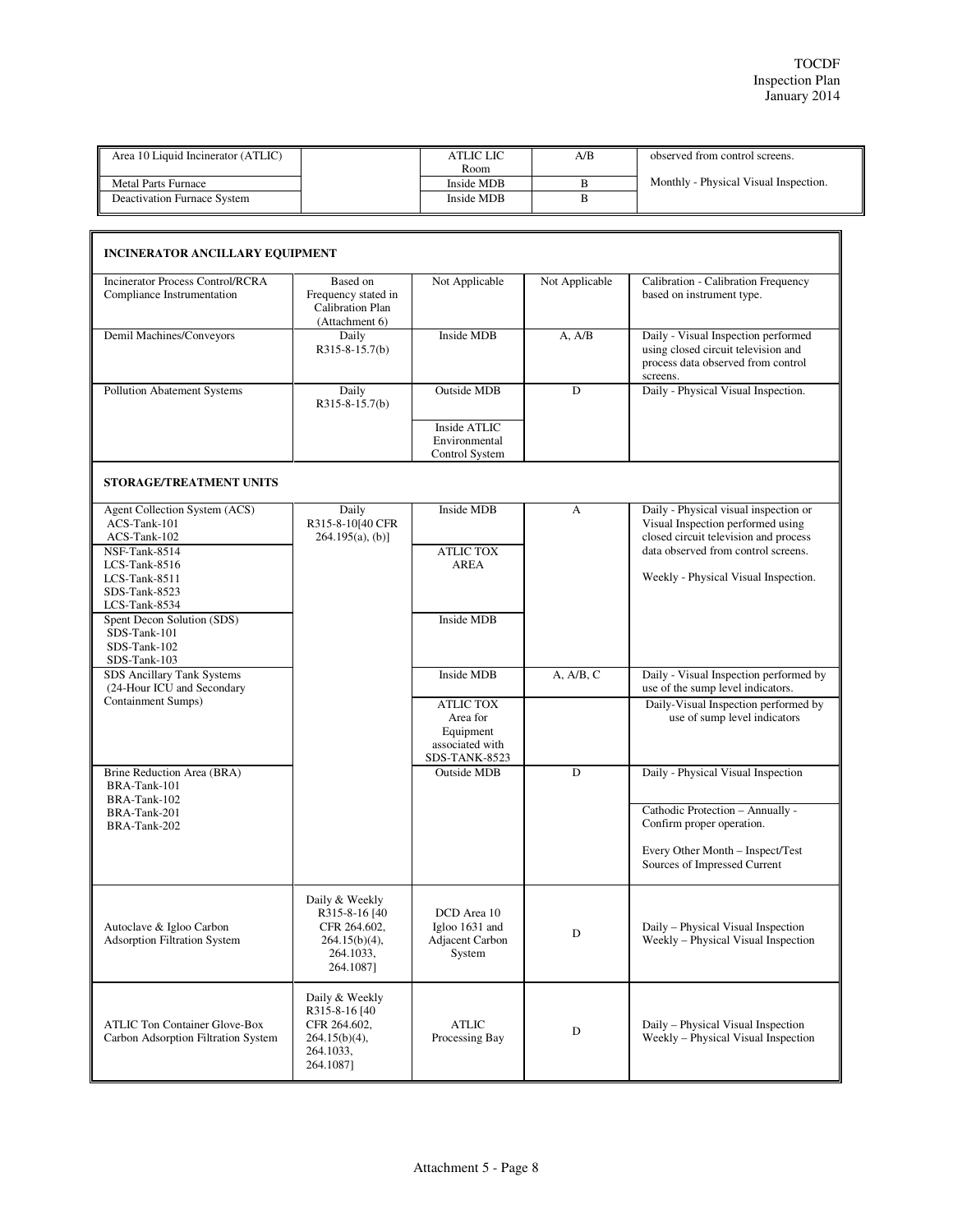| Drum Ventilation System:<br>DVS Enclosure DVS-101<br>DVS Enclosure DVS-102<br><b>DVSSR</b><br>Igloo Carbon Adsorption<br><b>Filtration System</b> | Daily & Weekly<br>R315-8-16 [40]<br>CFR 264.602.<br>$264.15(b)(4)$ ,<br>264.1033,<br>264.10871 | DCD Area 10<br>Igloo $1632$ and<br>Adjacent Carbon<br>Filter System | D | Daily – Physical Visual Inspection<br>Weekly – Physical Visual Inspection |
|---------------------------------------------------------------------------------------------------------------------------------------------------|------------------------------------------------------------------------------------------------|---------------------------------------------------------------------|---|---------------------------------------------------------------------------|
|---------------------------------------------------------------------------------------------------------------------------------------------------|------------------------------------------------------------------------------------------------|---------------------------------------------------------------------|---|---------------------------------------------------------------------------|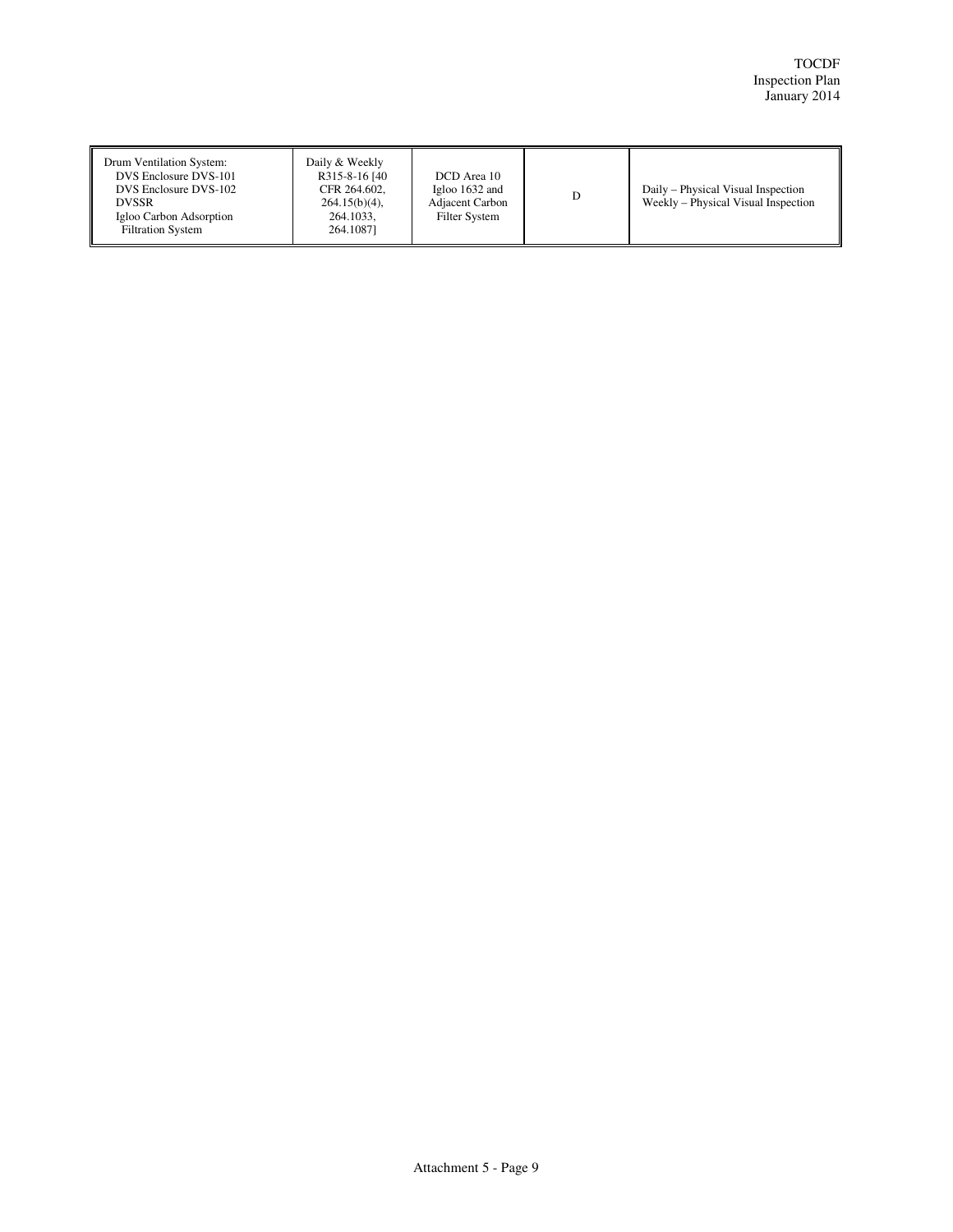| <b>BRA ANCILLARY EQUIPMENT</b>                                                                                                                                                                                                                                                                                                                                                                                  |                           |             |                                       |
|-----------------------------------------------------------------------------------------------------------------------------------------------------------------------------------------------------------------------------------------------------------------------------------------------------------------------------------------------------------------------------------------------------------------|---------------------------|-------------|---------------------------------------|
| Pollution Abatement System                                                                                                                                                                                                                                                                                                                                                                                      | Daily<br>$R315 - 8 - 2.6$ | Outside MDB | Daily - Physical Visual<br>Inspection |
| Agent Ventilation Categories are determined based on the probability of agent contamination. The ranking system scales from A (highest probability)<br>to E (no probability). More ventilation air is required to be moved through areas as the probability of agent contamination increases. The level of<br>personal protective equipment also increases as the probability of agent contamination increases. |                           |             |                                       |
| <sup>2</sup> Inspections performed by the control room operators through the use of closed circuit television cameras and process data acquisition systems are<br>referred to as "Visual Inspections". Inspections performed by personnel present at the actual location are referred to as "Physical Visual Inspections."                                                                                      |                           |             |                                       |

5.1.3 Table 5-2 includes additional inspections performed on systems supporting the treatment of hazardous waste at the TOCDF and ATLIC. These inspections are intended to prevent and minimize releases of hazardous waste and to ensure that emergency equipment is

available and functional.

| Table 5-2<br><b>SUPPORT SYSTEM INSPECTIONS</b>                                         |                                                                          |                                                                                     |  |
|----------------------------------------------------------------------------------------|--------------------------------------------------------------------------|-------------------------------------------------------------------------------------|--|
|                                                                                        | <b>TOCDF</b>                                                             |                                                                                     |  |
| <b>SYSTEM/ITEM</b><br><b>INSPECTED</b>                                                 | <b>INSPECTIONFREQUENCY</b><br><b>REGULATION</b>                          | <b>METHOD OF</b><br><b>INSPECTION</b>                                               |  |
| Hazardous Waste Load/Unload Areas                                                      | Daily (when in use)<br>$R315-8-2.6(b)(4)$                                | Physical Visual Inspection                                                          |  |
| <b>Agent Monitors</b>                                                                  | Daily<br>$R315 - 8 - 2.6(b)(4)$                                          | Challenge                                                                           |  |
| <b>MDB RCRA Permitted Sumps</b><br>(Category C)                                        | Daily                                                                    | Physical Visual Inspection                                                          |  |
| <b>MDB RCRA Permitted Sumps</b><br>(Category B and A/B)                                | Daily                                                                    | Visual Inspection performed by<br>use of sump level indicators                      |  |
| MDB Ventilation Carbon Filter System                                                   | Daily                                                                    | Visual Inspection performed using<br>process data observed from control<br>screens. |  |
| <b>Safety/Emergency Equipment Inspections</b>                                          |                                                                          |                                                                                     |  |
| <b>Emergency Generators</b>                                                            | Monthly                                                                  | <b>Operational Test</b>                                                             |  |
| Uninterruptible Power Supply                                                           | $R315 - 8 - 2.6(b)(1)$                                                   | Physical Visual Inspection                                                          |  |
| Security                                                                               |                                                                          | Physical Visual Inspection                                                          |  |
| <b>Emergency Power System</b>                                                          | Annually<br>$R315 - 8 - 2.6(b)(1)$                                       | <b>Operational Test</b>                                                             |  |
| <b>Evacuation Notification System</b>                                                  | As Necessary<br>R315-8-3.4                                               | <b>Operational Test</b>                                                             |  |
| <b>Fire Protection Systems</b>                                                         | Semi-annually & Annually<br>$R315 - 8 - 2.6(b)(1)$                       | Visual & Operational Tests                                                          |  |
|                                                                                        | <b>ATLIC INSPECTIONS</b>                                                 |                                                                                     |  |
| <b>Agent Monitors</b>                                                                  | Every 4 hours or daily per<br>(See Table 5-34)<br>$R315 - 8 - 2.6(b)(4)$ | Challenge                                                                           |  |
| Hazardous Waste Load/Unload Areas                                                      | Daily (when in use)<br>$R315 - 8 - 2.6(b)(4)$                            | Physical Visual Inspection                                                          |  |
| <b>ATLIC RCRA Permitted Sumps (LIC</b><br>Room, Entry Airlock A, B & TOX Area<br>Room) | Daily                                                                    | Visual Inspection performed by<br>use of sump level indicators                      |  |
| <b>ATLIC Ventilation Carbon Filter System</b>                                          | Daily                                                                    | Visual Inspection performed using<br>process data observed from control<br>screens. |  |
| <b>Safety/Emergency Equipment Inspections</b>                                          |                                                                          |                                                                                     |  |
| <b>Emergency Generators</b>                                                            | Monthly<br>$R315 - 8 - 2.6(b)(1)$                                        | <b>Operational Test</b>                                                             |  |
| Uninterruptible Power Supply                                                           | Monthly                                                                  | Physical Visual Inspection                                                          |  |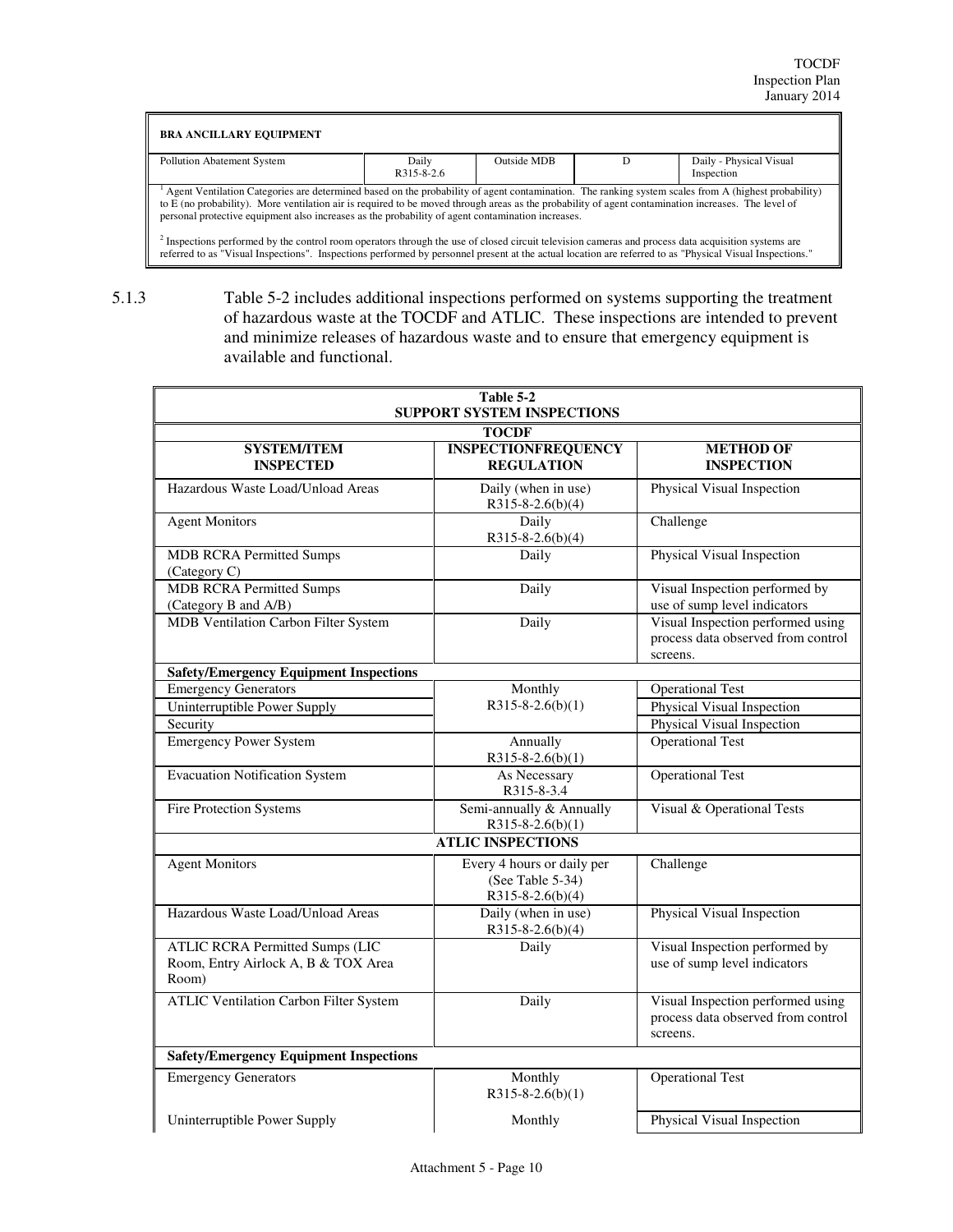| Table 5-2<br><b>SUPPORT SYSTEM INSPECTIONS</b> |                                                                                       |                                       |  |  |
|------------------------------------------------|---------------------------------------------------------------------------------------|---------------------------------------|--|--|
| <b>SYSTEM/ITEM</b><br><b>INSPECTED</b>         | <b>TOCDF</b><br><b>INSPECTIONFREQUENCY</b><br><b>REGULATION</b>                       | <b>METHOD OF</b><br><b>INSPECTION</b> |  |  |
| Security                                       | $R315-8-2.6(b)(1)$<br>ATLIC is within Security<br>Boundary provided by DCD<br>Area 10 | Performed by DCD Security             |  |  |
| <b>Emergency Power System</b>                  | Annually<br>$R315-8-2.6(b)(1)$                                                        | <b>Operational Test</b>               |  |  |
| Fire Protection System                         | Semi-annually & Annually<br>$R315-8-2.6(b)(1)$                                        | Visual & Operational Tests            |  |  |

## 5.2 **METHOD OF INSPECTION BASIS**

- 5.2.1 The method of inspection is based on the location of the HWMU relative to the Munitions Demilitarization Building (MDB). Due to the extreme toxicity of the chemical agent, the TOCDF is designed to minimize the number of times workers have the potential of being exposed to chemical agents. This is done primarily by the extensive application of automated equipment, closed circuit television cameras, and distributed Process Data Acquisition and Recording System (PDARS) in areas where the probability of chemical agent contamination is high. This criterion is also used in determining the inspection method for the ATLIC facility.
- 5.2.2 To lessen the potential of chemical agent exposure to workers, the inspections of HWMUs located in areas having a high probability of chemical agent contamination (either airborne or liquid) are performed by control room operators through the use of closed circuit television cameras and the observations of critical process parameters displayed on the control room monitors (i.e. "Visual Inspections," see last column of Table 5-1).
- 5.2.3 Areas where the probability of chemical agent contamination is low are inspected by personnel present at the physical location (i.e. "Physical Inspections," see last column of Table  $5-1$ ).

## 5.3 **INSPECTIONS**

 $\overline{a}$ 

5.3.1 The following describes the inspections to be performed at each HWMU and support system by category. Inspections specific to each HWMU and support system listed in the first column of Table 5-1 and Table 5-2 can be found in Tables 5-4 through  $5-29^1$  of this plan. Inspection log sheets shall be filled out completely and accurately by inspectors.

## 5.3.1.1 **Container Storage [R315-8-9.5]**

5.3.1.1.1 Chemical munitions and bulk containers of chemical agents are stored in the CHB prior to being transferred to the MDB to begin the demilitarization process. While stored in the CHB, munitions and bulk containers are kept in sealed overpacks. The type of munition overpack used is an On-Site Container (ONC). Likewise, chemical munitions and bulk containers of chemical agents are stored in the UPA, Explosive Containment Room Vestibule (ECV), and the Upstairs Munitions Corridor (UPMC), and the TMA

<sup>&</sup>lt;sup>1</sup>Tables 5-4 through 5-28 are located at the end of this plan.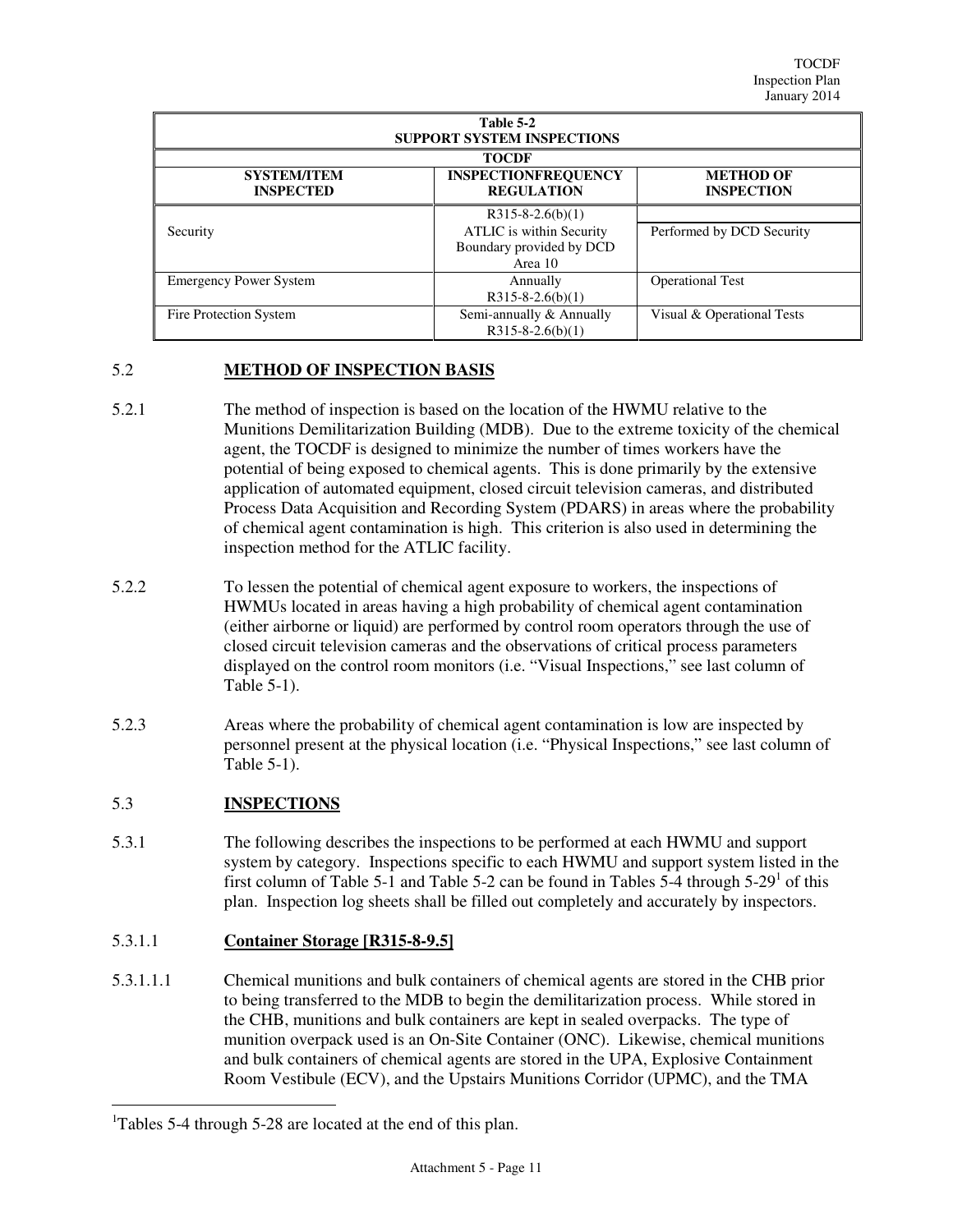Airlock/Decon Area. While stored in the UPA, non-leaking munitions and bulk containers shall be placed on secondary containment pallets or kept in the overpacks, described above, which provide secondary containment.

- 5.3.1.1.2 Containers with site-generated waste are stored in the S-2 Warehouse and DCD Igloos 1632, 1633, 1634, 1635, 1636, 1639/ATLIC Room and the TMA-C. While stored in the S-2 Warehouse and Igloos 1632, 1633, 1634, 1635, 1636, 1639/ATLIC Room and the TMA-C the containers shall remain closed except when adding or removing waste (includes periodically monitoring the vapor space within the container).
- 5.3.1.1.3 Containerized waste and agent-contaminated equipment and parts are stored in the TMA Container Storage Area.
- 5.3.1.1.4 The overpacks provide a level of containment in addition to the CHB and UPA storage area base because they are liquid tight; have the capacity to contain the entire volume of the agent fill of the munitions and bulk containers stored inside them; and are not opened while they are in the CHB. $<sup>2</sup>$  Overpacks used in the CHB shall also be vapor tight.</sup>
- 5.3.1.1.5 The air inside all overpacks stored in the CHB and in the UPA for more than seven days is sampled and analyzed on the seventh day and every seventh day thereafter by an agent monitor. The results of the sample analysis are available before the end of the eighth day the overpack is in storage.
- 5.3.1.1.6 Overpacks found to be containing munitions or bulk containers that are leaking are processed on a priority basis or moved to a permitted storage area.
- 5.3.1.1.7 ONCs are subjected to an integrity test to determine their ability to contain vapors prior to being placed into service and on an annual basis thereafter.
- 5.3.1.1.8 The storage base for each storage area (CHB, ECV, and UPMC) and the storage base in the Category A section of the TMA and the TMA-C are inspected weekly for chips, cracks, and gaps in the concrete or concrete sealant. When used for container storage, the storage base of the TMA Airlock/Decon (A/B), and the ATLIC Room are inspected weekly for chips, cracks, and gaps in the concrete or concrete sealant. The containers and secondary containment pallets in the S-2 Warehouse, Igloos 1632, 1633, 1634. 1635, 1636, 1639/ATLIC Room and UPA are inspected weekly for rupture, corrosion, and released material.

## 5.3.1.2 **Incinerators [R315-8-15.7(b); R315-8-15.7(c)]**

 $\overline{a}$ 

5.3.1.2.1 The incinerators listed in Table 5-1 are located in individual rooms within the MDB and the ATLIC LIC Room. Because the demilitarization process occurring inside the MDB is operated remotely in order to lessen the potential exposure of workers to chemical agent, the equipment inside the MDB and ATLIC LIC Room is provided with instrumentation to allow the control room operators sufficient process information to determine the performance of the equipment. By combining the visual observations made through the remote control closed circuit television cameras and process data displayed on the control

<sup>&</sup>lt;sup>2</sup>Although the overpacks are not opened in the CHB, they are opened in the UPA located in the transition area between the CHB and the MDB.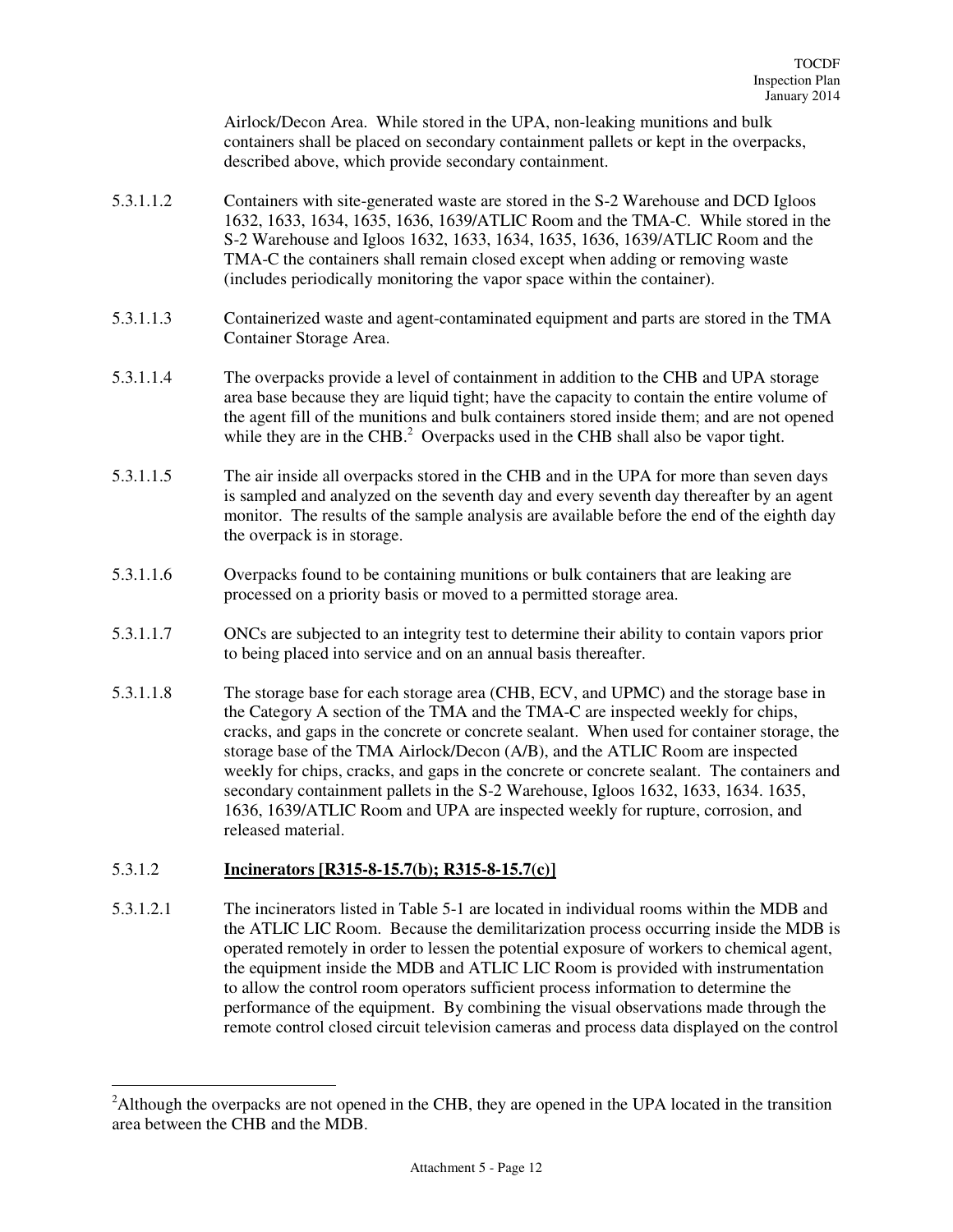screens, the control room operators can monitor the performance of the incinerators to a sufficient degree to prevent releases of hazardous waste to the environment.

- 5.3.1.2.2 During incinerator operation, the possibility of agent contamination within the rooms prevents unplanned access by personnel.
- 5.3.1.2.3 Physical entry to the incinerator rooms does not occur on a regular predetermined basis because shutdowns of the incinerators are planned on an as-needed basis (i.e. irregular frequency). Process control/process parameter sensors and remote controlled closed circuit television cameras throughout the MDB and ATLIC LIC Room are used to conduct inspection in areas where unplanned physical entry is prevented because of agent contamination and/or high temperatures.
- 5.3.1.2.4 The daily visual inspections of LIC 1, LIC 2, MPF, DFS, and ATLIC LIC primary chambers, waste feed systems, combustion air blowers, and fuel systems are conducted remotely using closed circuit television cameras and process data displayed on the control room monitors.
- 5.3.1.2.5 The daily inspections conducted on the secondary chambers of LIC 1, LIC 2, and ATLIC LIC are performed as a physical visual inspection. The temperatures of the rooms and the expected degree of agent contamination within the rooms housing the secondary chambers of the LICs are low enough to allow for unscheduled entry. The combination of the secondary chamber room temperature and the type of personal protective equipment that can be used place a lower heat load on the operator than that of the rooms housing the primary chambers.
- 5.3.1.2.6 Physical visual inspections of the components of each incinerator are conducted when personnel are in the rooms performing operational activities, maintenance activities, or both. Physical visual environmental inspections are conducted, at a minimum, on a monthly basis.
- 5.3.1.2.7 Physical visual inspections of the PAS are conducted on a daily basis.
- 5.3.1.2.8 Automatic Waste Feed Cut-Offs (AWFCO) shall be tested every 7 days. The method of testing is described in the Attachment 6 (Calibration Plan). Waste feed cut-off test documentation shall be included in the Operating Record.

## 5.4 **INCINERATOR ANCILLARY EQUIPMENT**

## 5.4.1 **Process Control/RCRA Compliance Instrumentation**

- 5.4.1.1 The process control instrumentation associated with specific permit conditions is listed in the Calibration Plan (Attachment 6). The frequency of calibration is based on the type of instrument (e.g. temperature transmitter, pressure transmitter, etc.).
- 5.4.1.2 A commercially available calibration system is used as a tool in performing calibration and maintaining calibration records. The system consists of numerous hand-held calibrators/data recorders and an associated database.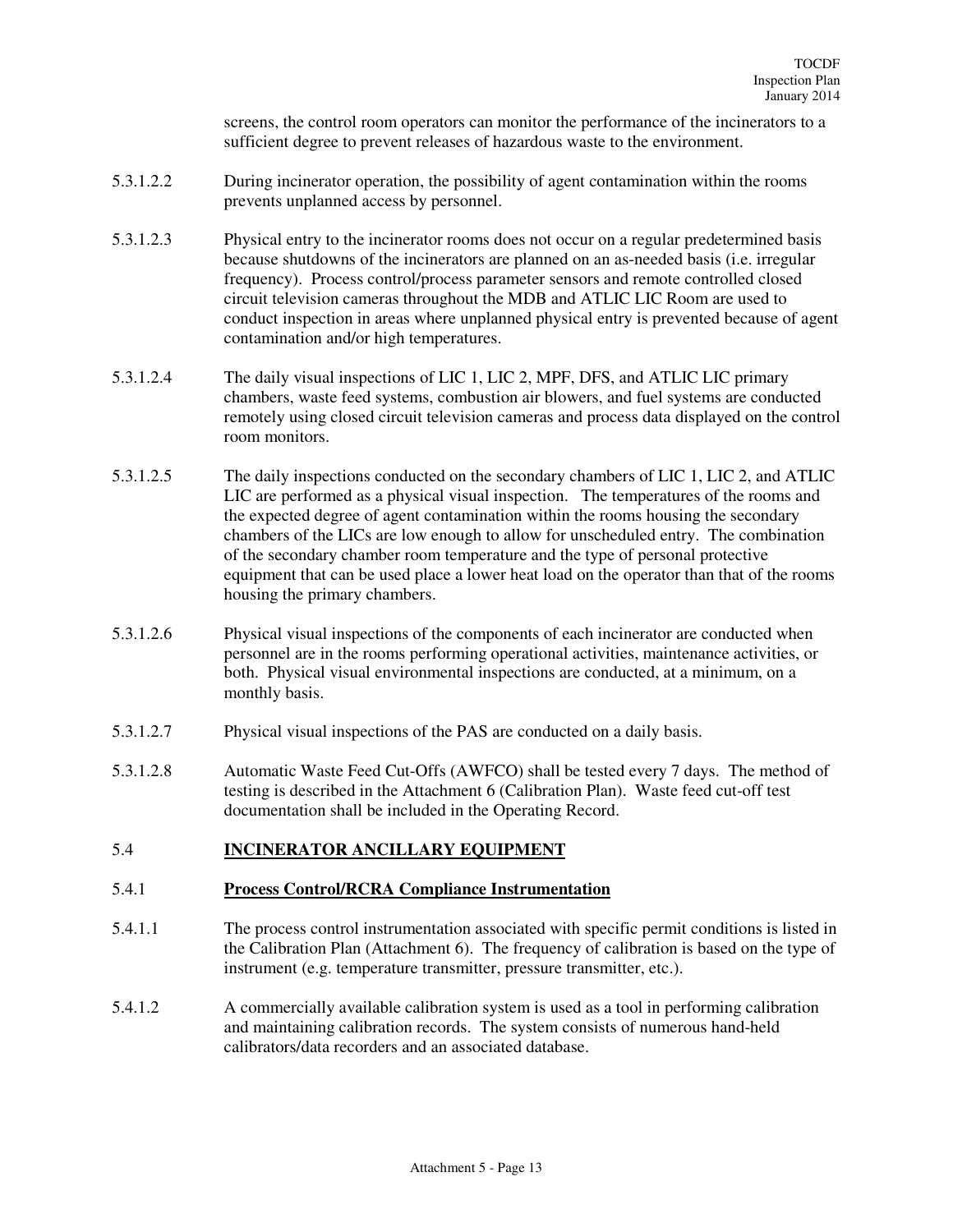- 5.4.1.3 Calibration records of incinerator process control instrumentation that are not Continuous Emission Monitoring System (CEMS) analyzers shall be maintained in the database associated with the calibration system.
- 5.4.1.4 The technician calibrates each instrument and records sufficient information to demonstrate the following: instrument Tag ID, name of person performing the calibration, date calibration was performed, time calibration was performed, location of calibration event (Manufacturer, Shop, or Field), % error as found in an instrument that can be calibrated, % error as left in an instrument that can be calibrated, and the calibrator values fed to the instrument that were used to determine % error.
- 5.4.1.5 Data recorded on the hand held calibrator/data recorders is downloaded to the database. The database is then used to generate various reports. If additional information is required, custom reports are generated at the time the information is requested.
- 5.4.1.6 The calibration plan and examples of calibration log sheets associated with the CEMS are included in the TOCDF Continuous Emission Monitoring Plan. This Plan is on file at the Utah Division of Solid and Hazardous Waste (DSHW) offices.

## 5.4.2 **Demilitarization Equipment**

5.4.2.1 Automated demilitarization equipment and Material Handling Systems are used throughout the MDB to prepare and feed chemical munitions and bulk containers of chemical agent to the incinerators. The disassembly process used at the TOCDF to separate the explosive and agent components of chemical munitions uses automated process equipment. Table 5-3 lists the automated demilitarization machines and material handling equipment that function as ancillary equipment to the incinerators.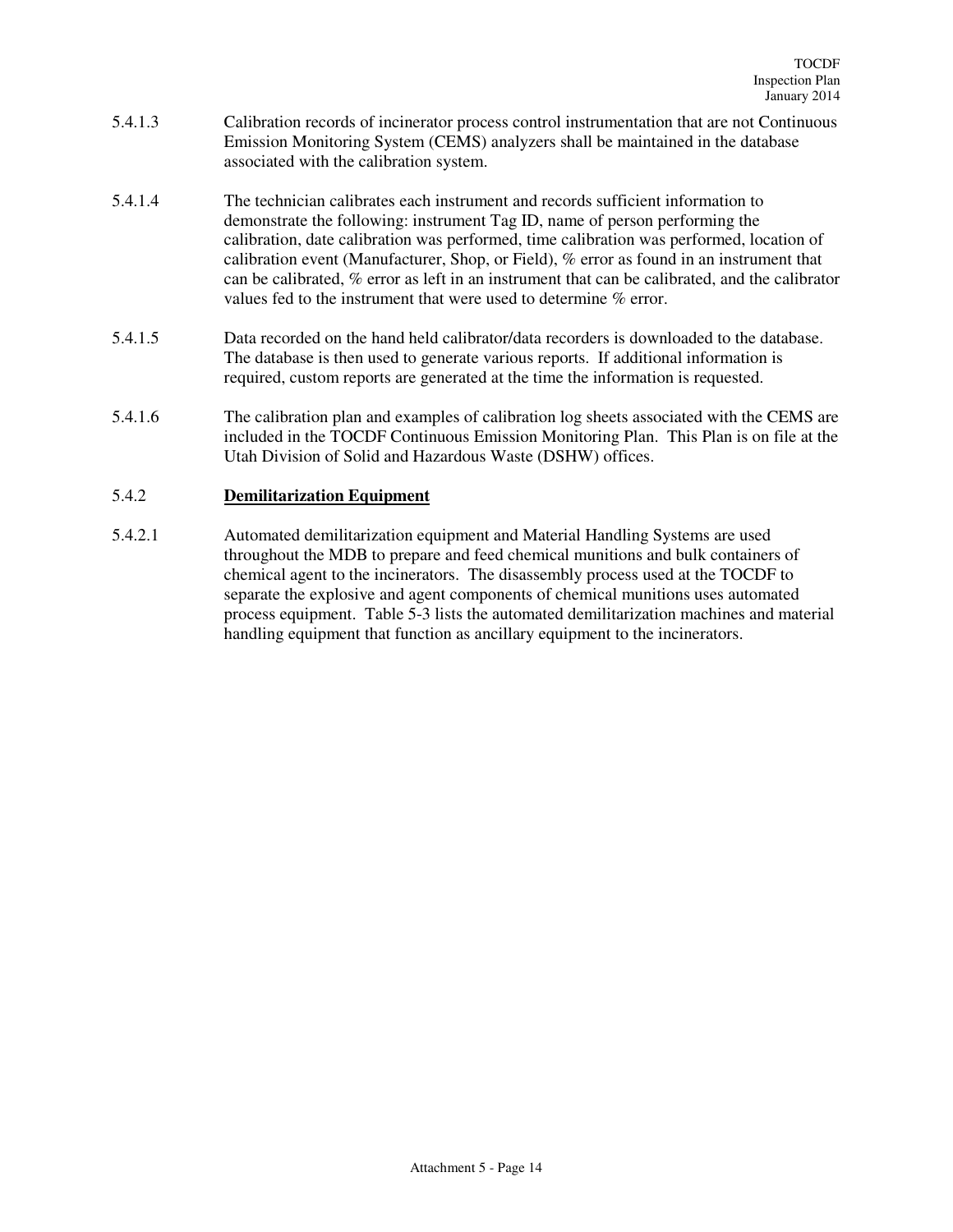| Table 5-3<br><b>AUTOMATED DEMILITARIZATION MACHINES &amp; ASSOCIATED EQUIPMENT</b> |                                         |                                                                                                                                                       |  |  |  |
|------------------------------------------------------------------------------------|-----------------------------------------|-------------------------------------------------------------------------------------------------------------------------------------------------------|--|--|--|
| <b>ITEM DESCRIPTION</b><br>(quantity)                                              | <b>LOCATION</b>                         | <b>METHOD OF OBSERVATION</b>                                                                                                                          |  |  |  |
| <b>Explosive Component Removal</b>                                                 |                                         |                                                                                                                                                       |  |  |  |
| Projectile/Mortar Disassembly Machine (2)                                          | Explosive<br>Containment<br>Rooms A & B | Control Room Operators using closed<br>circuit television cameras and data<br>presented on control room screens to<br>oversee processing of munitions |  |  |  |
| <b>Material Transfer</b>                                                           |                                         |                                                                                                                                                       |  |  |  |
| Projectile Tilting Conveyor (2)                                                    | <b>Munitions</b><br>Corridor            | Same as above                                                                                                                                         |  |  |  |
| Multi-position Loader (2)                                                          | <b>Munitions</b><br>Corridor            | Same as above                                                                                                                                         |  |  |  |
| <b>Agent Component Removal</b>                                                     |                                         |                                                                                                                                                       |  |  |  |
| Bulk Drain Station (2)<br>Multipurpose Demil Machine/Pick and Place Machine (3)    | <b>Munitions</b><br>Processing<br>Bay   | Same as above                                                                                                                                         |  |  |  |
| <b>Material Transfer</b>                                                           |                                         |                                                                                                                                                       |  |  |  |
| <b>Associated Conveyors</b>                                                        | Throughout<br><b>MDB</b>                | Same as above                                                                                                                                         |  |  |  |

5.4.2.2 Automation is used to remove the operator from the explosive and chemical agent hazards; force the steps in the disassemble/explosive separation/agent separation process to be executed in the same sequence every time; prevent the disassembly process from proceeding should a process step not be executed or interlocked components fail to complete their preprogrammed sequence; and sequence the feeding of munitions to the incinerators (i.e., the DFS).

- 5.4.2.3 Automating the disassembly explosive/agent separation process in no way relieves the demilitarization machine operator from overseeing the process while it is in progress. There is a dedicated operator for each type of demilitarization machine. Through the use of closed circuit television cameras and dedicated demilitarization machine process screens in the control room, the operator can determine what step of demilitarization each munition or bulk container is in.
- 5.4.2.4 Should a machine malfunction, the demil line supported by that machine stops until the problem is corrected. The process step each demil machine is performing is displayed on the control room screen so that the operator can determine which process sequence step was not completed. The process line supported by the machine in malfunction cannot be started again (i.e., the fail safe interlock) until the problem is corrected. The demil machine operator is required to observe the demil machines process munitions and bulk containers while the machines are in automatic mode to ensure that any stops in the programmed process sequence are corrected as soon as possible.
- 5.4.2.5 The munitions demilitarization processing lines are inspected daily to ensure that the equipment is functioning properly and the processing of a particular munition item has not been overlooked because of misplacing of the item on the floor or in reject holding locations. The operation of the demil machines is under observation by the demil control room operators at all times.

## 5.4.3 **Incinerator Pollution Abatement Systems**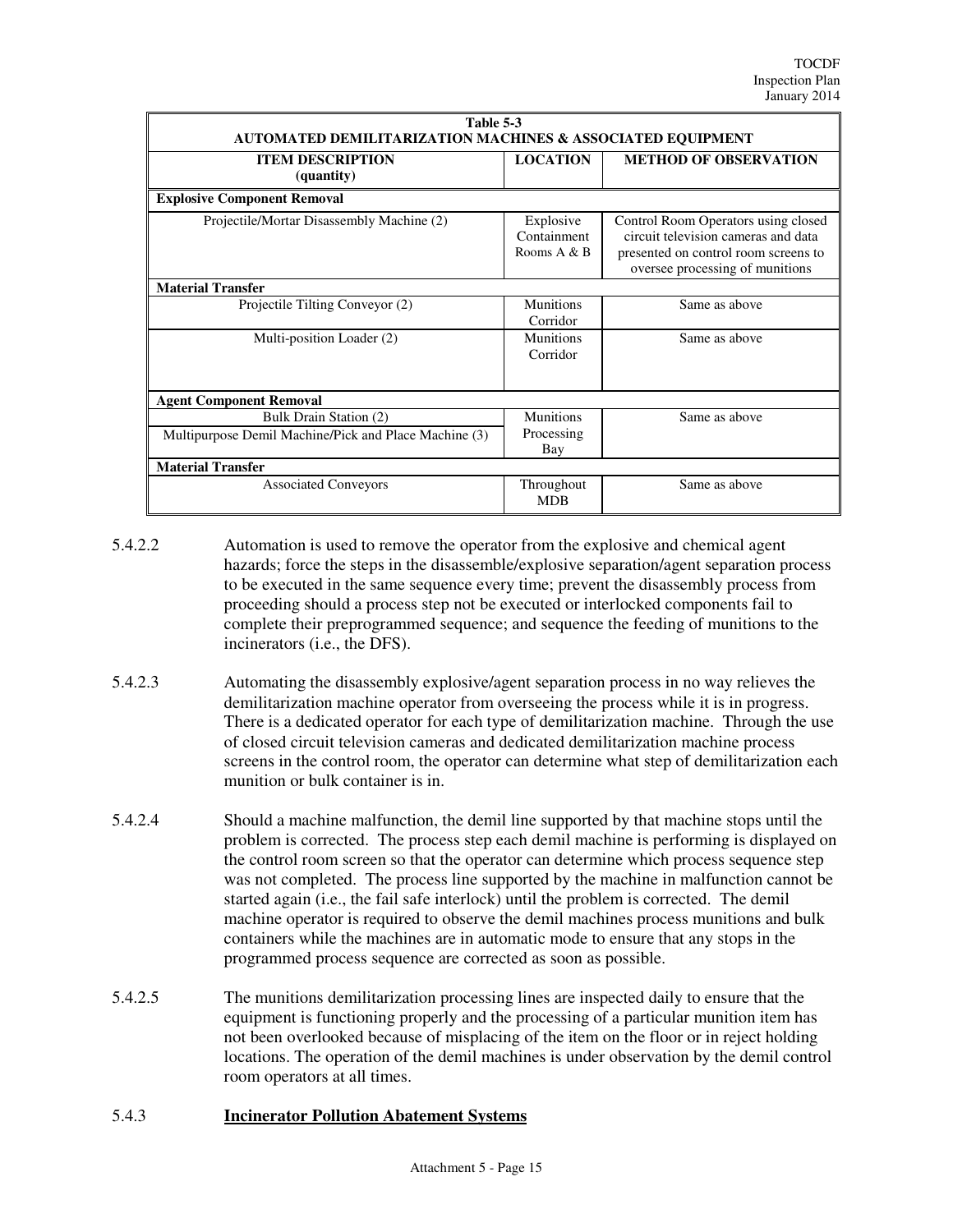5.4.3.1 Components of each incinerator's PAS undergo a daily physical visual inspection. PAS sump 110 at TOCDF is inspected daily for the presence of liquids. Accumulated liquids, in excess of three inches depth, are removed within 24 hours of detection and managed in accordance with Attachment 2 (Waste Analysis Plan).

## 5.5 **STORAGE/TREATMENT UNITS [R315-8-10 [40 CFR 264.195(a); 264.195(b)]]**

- 5.5.1 Table 5-1 lists the permitted Treatment/Storage Units that are required to undergo a daily environmental inspection. HWMUs ACS-TANK-101, ACS-TANK-102, SDS-TANK-101, SDS-TANK-102, and SDS-TANK-103 are located inside the MDB, NSF-TANK-8514(nitric acid), LCS-TANK-8516(nitric acid), LCS-TANK-8511(agent), LCS-TANK-8534(spill), and SDS-TANK-8523 are located in the ATLIC TOX Area, these units are under the same engineering controls previously described. Because access is limited to the area where these tanks are located by the high potential of chemical agent contamination, the daily environmental inspection is performed by the control room operators using remote controlled closed circuit television cameras and process data displayed on the control room monitors. The associated secondary containment systems are inspected for the presence of liquids by observing the status of the secondary containment systems sump liquid level indicators. The presence of a level alarm indicates liquid in the sump. A physical visual inspection shall be performed on the permitted treatment/storage units located in the MDB and ATLIC TOX area at a minimum weekly basis.
- 5.5.2 During the physical inspection, the secondary containment systems associated with the tanks located in the Toxic Cubicle are inspected for cracks, gaps, and the deterioration of concrete sealer. Ultrasonic thickness testing of the SDS tanks is also performed during the physical inspection on an annual basis.
- 5.5.3 Storage/Treatment units and their associated secondary containment systems located outside the MDB and inside the ATLIC TOX area undergo a daily physical visual inspection. ATLIC sumps are inspected daily for accumulated liquids.
- 5.5.4 The Autoclave in Area 10 Igloo 1631 in conjunction with its shared filtration system, is a "miscellaneous treatment unit" in accordance with R315-8-16 [40 CFR 264 Subpart X] and is required to undergo environmental inspections by 40 CFR 264.602.
- 5.5.5 The Drum Ventilation System (DVS) Enclosures and Sorting Room (DVSSR) in Area 10 Igloo 1632 in conjunction with their shared filtration system are "miscellaneous treatment units" in accordance with R315-8-16 [40 CFR 264 Subpart X] and are required to undergo environmental inspections by 40 CFR 264.602.
- 5.5.6 The ATLIC Ton Container Glove-Boxes in Area 10 are considered "miscellaneous treatment units" in accordance with R315-8-16 [40 CFR 264 Subpart X] and are required to undergo environmental inspections per 40 CFR 264.602.

## 5.6 **LOAD/UNLOAD AREAS [R315-8-2.6(b)(4)]**

5.6.1 Areas located outside engineering controls that are used to load and unload hazardous waste are: the CHB where overpacked bulk containers and munitions are received; outside of the Residue Handling Area (RHA); and locations where incinerator solid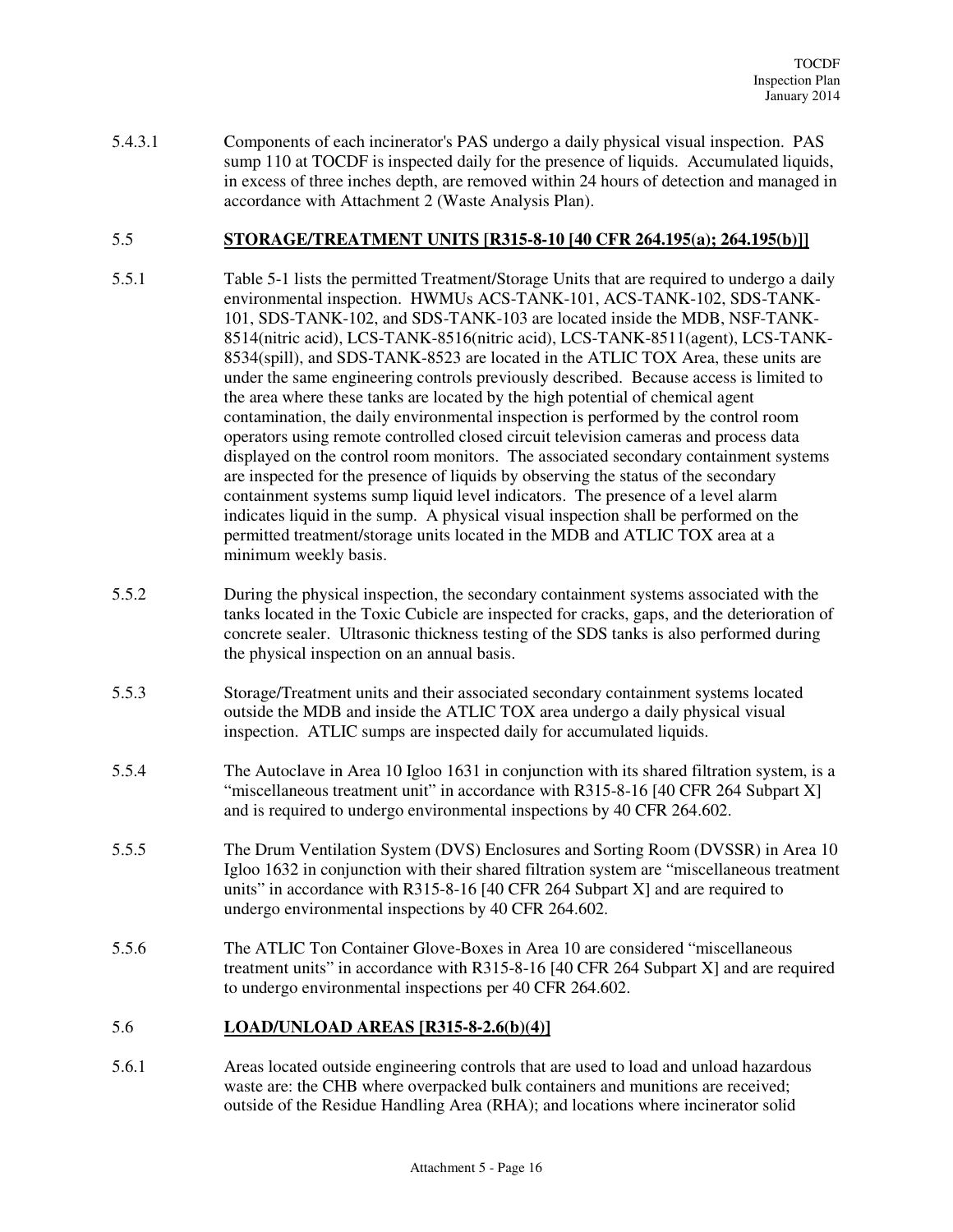residues are discharged, the location in Area 10, outside Igloo 1631 where Autoclave treated waste is loaded into roll-offs and the area outside of Igloo 1639 where bulk containers are received to the ATLIC, and the area northeast of the ATLIC Environmental Enclosure where spent scrubber brines and spent nitric acid solutions are transferred to tankers for offsite treatment and disposal (see drawing EG-22-G-8204).

5.6.2 Load/Unload areas undergo a daily physical visual inspection (when in use) for discolored and stained soil or concrete, spilled residues of hazardous waste, and if applicable, proper container labeling, and usable incinerator residue container capacity.

## 5.7 **AGENT MONITORS**

- 5.7.1 Low-level agent monitors are used to determine the airborne concentration of chemical agent in exhaust stack gases. The low-level agent monitors used are the Automatic Continuous Air Monitoring System (ACAMS), Miniature Continuous Air Monitoring Systems (MINCAMS) and the Depot Area Air Monitoring System (DAAMS). The ACAMS and DAAMS are used throughout the TOCDF site. The ACAMS, MINICAMS and DAAMS are used throughout the ATLIC.
- 5.7.2 The inspection of, and the need to calibrate each ACAMS/MINICAMS (NRT) are based on the results of agent challenge tests. NRTs are "challenged" by injecting a dilute solution of chemical agent into the monitor and comparing the resulting spike and absorption column retention time (as recorded on the unit's strip chart) to those that are expected.
- 5.7.3 The frequency at which NRTs are challenged is based on the sampling location. The frequencies are specified in Table 5-17 and Table 5-34.
- 5.7.4 The calibration methods used for ACAMS at the TOCDF are described in the Laboratory Operating Procedure titled "Automatic Continuous Air Monitoring System" (TE-LOP-524). Examples of the agent challenge and calibration log sheets are included in TE-LOP-524. Logbooks are kept at each ACAMS station and documentation of ACAMS challenge tests, calibrations and repairs for all ACAMS are maintained on site in addition to those listed above.
- 5.7.5 The calibration methods used for MINICAMS and ACAMS at the ATLIC are described in the Laboratory Operating Procedures titled "NRT Air Monitoring Operations (TE-LOP-524). Examples of the agent challenge and calibration log sheets are included the LOP. Logbooks are kept at each NRTs station and documentation of NRTs challenge tests, calibrations and repairs for all NRTs are maintained on site in addition to those listed above.

## 5.8 **24-HOUR INTERMITTENT COLLECTION UNITS AND OTHER PERMITTED SUMPS**

- 5.8.1 All 24-Hour Intermittent Collection Units (ICUs) are equipped with pumps and level indicators. Each 24-Hour ICU is "pumped down" every 24 hours until the sump's lowlevel indicator deactivates (provided the low-level indicator was activated because of the rising level of accumulating wastes).
- 5.8.2 Because the 24-Hour ICUs meet the definition of tanks, they shall be inspected daily.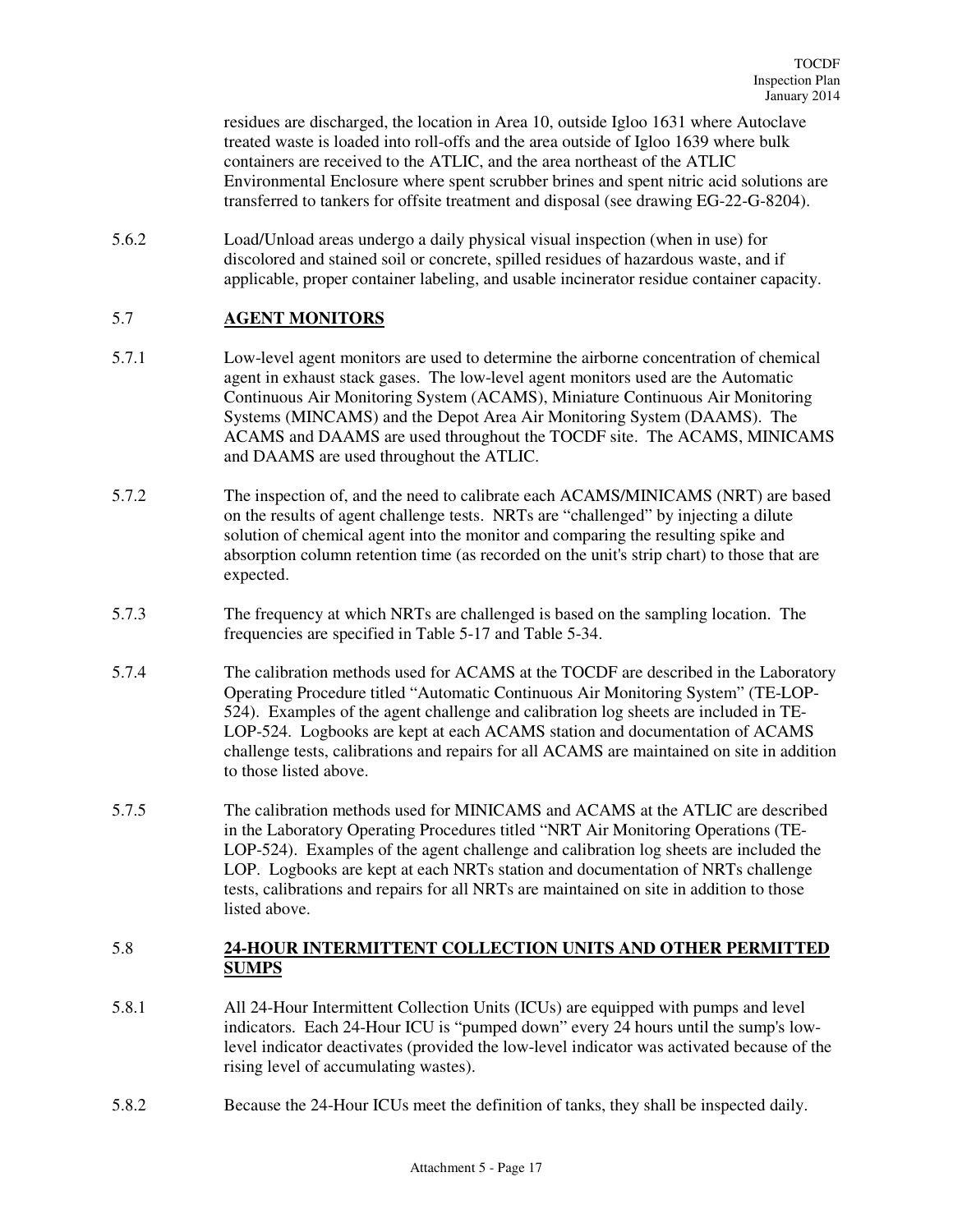- 5.8.3 The daily inspection of the ICU is conducted by an operator monitoring the liquid level in each ICU from the advisor screen located in the control room. Sumps containing liquid are pumped down within 24 hours from the time the liquid first began to accumulate (as indicated by the activation of the sump's level indicator). A PDARS report generated daily is used to demonstrate the ICUs were inspected and managed properly.
- 5.8.4 Once per week, each ICU is inspected by personnel physically located at the ICU (i.e., a physical visual inspection). This inspection consists of observing the level of liquid in the ICU and communicating the observation to the control room to determine if the actual level of liquid in the ICU corresponds with the correct alarm displayed on the advisor screen.
- 5.8.5 Other sumps (e.g., those sumps not classified as ICUs, etc.) consist of the following: MDB and ATLIC RCRA Permitted Sumps (Category A/B and B); MDB and ATLIC RCRA Permitted Sumps (Category C); Disconnected Sumps; and Secondary Containment Sumps (ACS, SDS, BRA Tanks, and Brine Loading Station sumps).
- 5.8.6 The MDB and ATLIC Permitted Sumps (Category A/B and B) are connected to the SDS hazardous waste management unit and shall be inspected using ICU procedures. The daily inspection of these sumps is conducted by an operator monitoring the liquid level in each sump from the advisor screen located in the control room. Sumps containing liquid shall be pumped down within 24 hours from the time the liquid first began to accumulate (as indicated by the activation of the sump's level indicator). A PDARS report generated daily is used to demonstrate the sumps were inspected and are managed properly. The transfer of each sump's contents is complete when the sump's low level indicator alarm is deactivated.
- 5.8.7 Once per week, each Permitted Sump (Category A/B and B), with the exception of sumps SDS-PUMP-157 and -188, shall be inspected by personnel physically located at the sump (i.e., a physical visual inspection). Since sumps SDS-PUMP-157 and -188 are located in high temperature areas near the LICs and a cool down is required before a physical visual inspection can occur, the physical visual inspections for these sumps shall be done monthly. These inspections consist of the inspector observing the level of liquid in the sump and communicating the observation to the control room to verify the actual level of liquid in the sump corresponds with the correct alarm displayed on the advisor screen.
- 5.8.8 The Permitted Sumps (Category C), which are connected to the SDS hazardous waste management unit, shall be inspected daily by physical visual inspections and shall be pumped down within 24 hours of detection. The transfer of each sump's contents is complete when the sump's low-level indicator alarm is deactivated.
- 5.8.9 The Disconnected Sumps mentioned above are not connected to the SDS hazardous waste management unit. Any hazardous waste collected in these sumps shall be managed according to the standards applicable to generators of hazardous waste (R315-5). The inspection requirements for the secondary containment sumps mentioned above are described in Tables 5-21 through 5-24.
- 5.8.10 During agent change over (i.e., the time period over which activities are conducted to prepare the facility to treat a different type of chemical agent), each ICU, ATLIC and MDB Permitted Sump (Categories A/B, B, and C) shall be: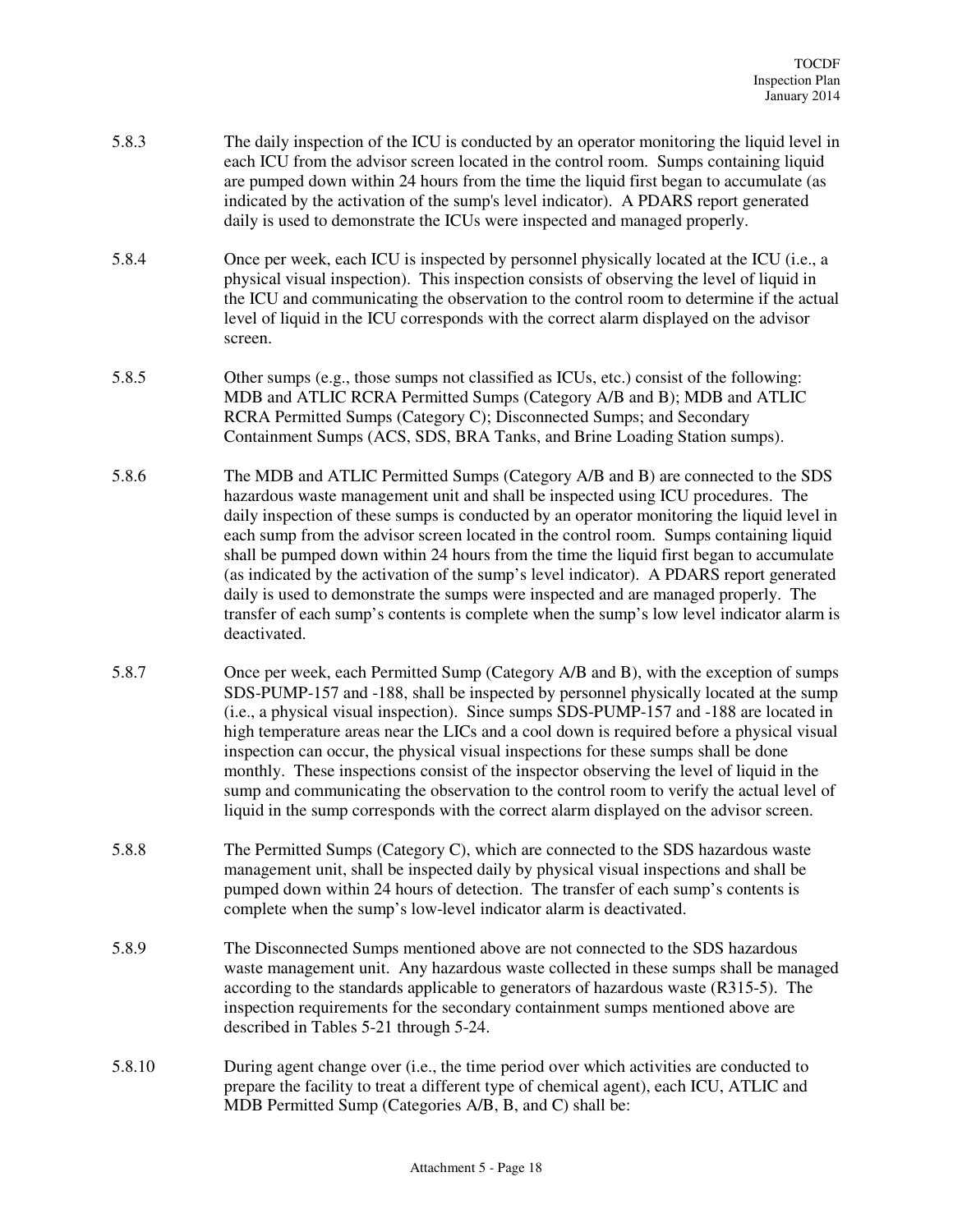- 5.8.10.1 Triple rinsed with appropriate decontamination solution to decontaminate the sump and provide a basis for regulatory partial closure. At the time the sumps are triple rinsed, the function of each sump level switch will be checked. Each sump will be filled incrementally so that each of the level switches will be activated in sequence. The control room will verify the activation of each switch.
- 5.8.10.2 Completely emptied so the metal sump can be inspected for corrosion and integrity of the surface coating.
- 5.8.11 For ICUs, the following activities shall be performed annually and be documented:
- 5.8.11.1 Interstitial leak detection sensor will be removed and tested for proper function. The control room will verify activation of the leak detection sensor.
- 5.8.11.2 Interstitial space between the metal sump and the concrete liner will be checked for the presence of liquid.

## 5.9 **MDB and ATLIC HVAC CARBON FILTERS**

- 5.9.1 The HVAC carbon filters shall be inspected daily to ensure proper operation and sufficient absorption media capacity.
- 5.9.2 The TOCDF has nine exhaust filter units that are available. The ATLIC has three exhaust filter units that are available, with any two running at the same time. Each of the nine TOCDF filter units contains a pre-filter, a High Efficiency Particulate Air (HEPA) filter, up to six individual banks of carbon filters, followed by a HEPA filter. The ATLIC filter units contain a pre-filter a High Efficiency Particulate Air (HEPA) filter, three individual banks of carbon filters, followed by a HEPA filter. Differential pressure sensors (used to determine plugging) are located across the pre-filter, the initial HEPA filter, the final HEPA filter, and one to measure the overall differential pressure across each filter unit. Agent monitoring (ACAMS, MINICAMS and DAAMS tubes, used to determine saturation of the carbon bank) occurs in accordance with Attachment 22 (Agent Monitoring Plan). A flow sensor is placed in each filter's exhaust blower inlet to enable the control room operator to determine if any loss of performance has occurred in the filter unit's blower.
- 5.9.3 The inspection of the MDB and ATLIC carbon filter system shall be done daily and shall be performed by a control room operator observing the status of agent alarms, the differential pressure across the filter unit, and the exhaust blower flow rate of each operating exhaust filter unit.

#### 5.10 **EMERGENCY AND SAFETY EQUIPMENT [R315-8-2.6(b); R315-8-2.6(c)]**

5.10.1 Emergency equipment is inspected to ensure that it is available and functional in the event it has to be used. Included in this category are the emergency power generators, the security system, the site Emergency Alert Tone, and the fire protection systems.

#### 5.10.2 **Emergency Power System/Uninterruptible Power Supply**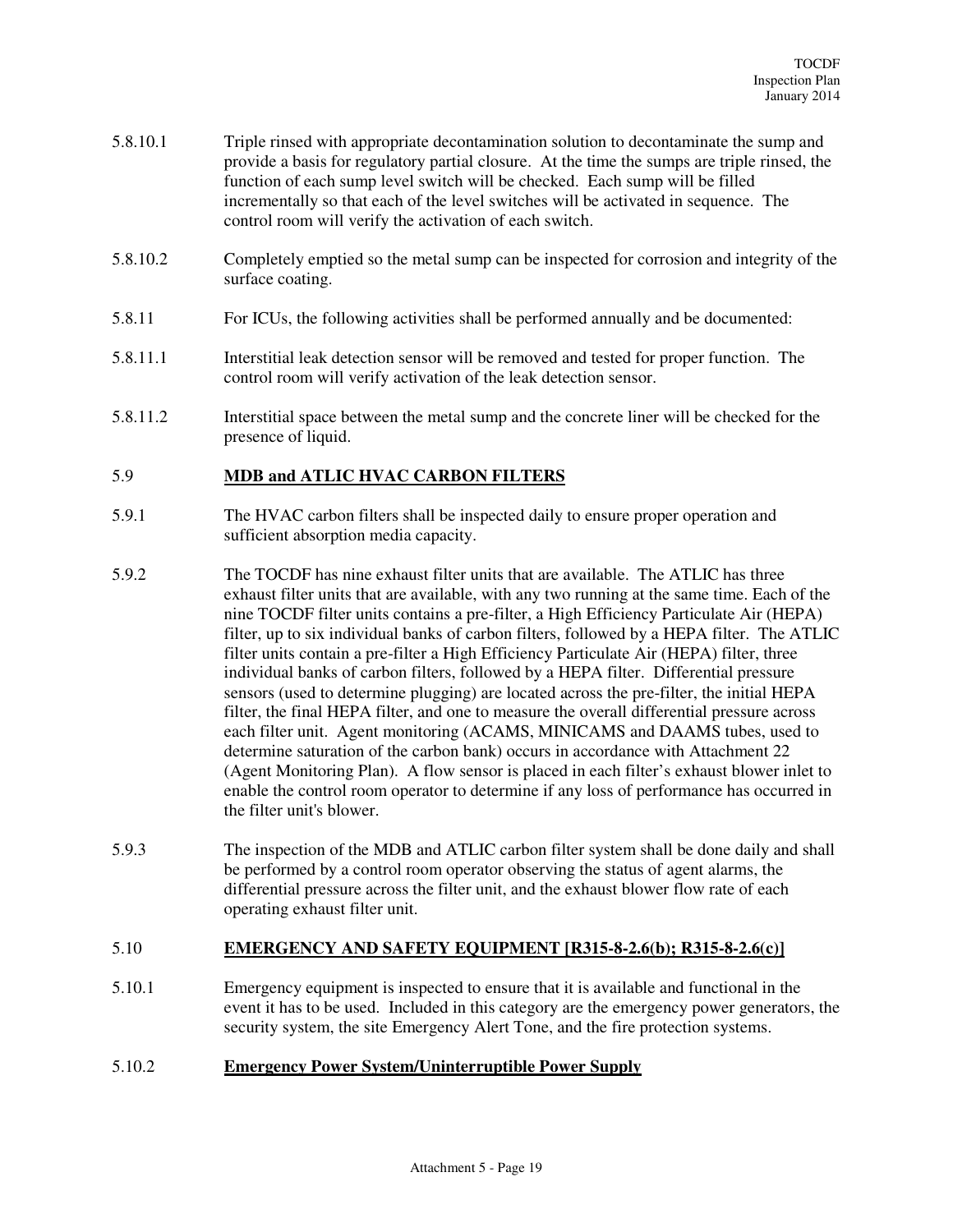- 5.10.2.1 Each emergency generator shall be tested monthly to ensure the emergency generators function properly, and equipment and systems designated as essential loads continue to function if utility power is interrupted.
- 5.10.2.2 The emergency generators shall be tested by operating one emergency generator in either a loaded or unloaded configuration. This test format results in the performance of each emergency generator being evaluated on a monthly basis. The filter generator shall also be tested monthly by operating the generator in either a loaded or unloaded configuration.
- 5.10.2.3 The Uninterruptible Power Supply (UPS) shall be inspected monthly by checking the battery voltage. Annually, the Emergency Power System (e.g., both emergency generators, switchgear, etc.) and UPS shall be tested by performing power loss tests. The annual power loss tests may be scheduled events or may be unscheduled or naturally occurring events (e.g., power loss due to inclement weather, etc.).

## 5.10.3 **Security System**

5.10.3.1 The emphasis of the inspection of the security system is placed on the fence surrounding the TOCDF site, which is used to keep unauthorized personnel out. Warning signs are posted at approximately 100-foot intervals around the facility perimeter. The inspection is performed to ensure the integrity of the fencing system and determine if any warning signs are missing. Security lighting shall be inspected to ensure that all lights are working.

### 5.10.4 **Emergency Communication System**

- 5.10.4.1 The emphasis of the inspection of the TOCDF site communication system is placed upon the site evacuation siren. The siren shall be tested as necessary to ensure proper operation.
- 5.10.4.1 Although other methods of communication are available on the site (i.e., phones, radios, and public address system) there is no plan to inspect communication equipment because it is used daily as part of the methods of managing/operating the TOCDF.

## 5.10.5 **Fire Protection Systems**

- 5.10.5.1 Four types of fire suppressants are used in the TOCDF fire protection systems; Halon 1301, FM-200/FE-227, dry-chemical, and water. The ATLIC uses a wet sprinkler system in Igloo 1639 and FM200 System in the ATLIC Control Center Equipment Enclosure. All system inspections conform to procedures and frequencies specified in the National Fire Protection Association (NFPA) - National Fire Code (NFC) 12A, 13, 17, and 2001.
- 5.10.5.2 Fire protection systems using Halon as a fire suppressant shall be inspected every six months to ensure a full charge of Halon is present in the Halon storage tanks. Fire protection systems using FM-200 or FE-227 as a fire suppressant shall be inspected every six months to ensure a full charge of extinguishing agent is present in the FM-200 orFE-227 storage tanks.
- 5.10.5.3 Fire protection systems using a dry chemical fire suppressant shall be inspected every six months to ensure that there is a sufficient compressed gas (nitrogen) to propel the dry chemical through the system.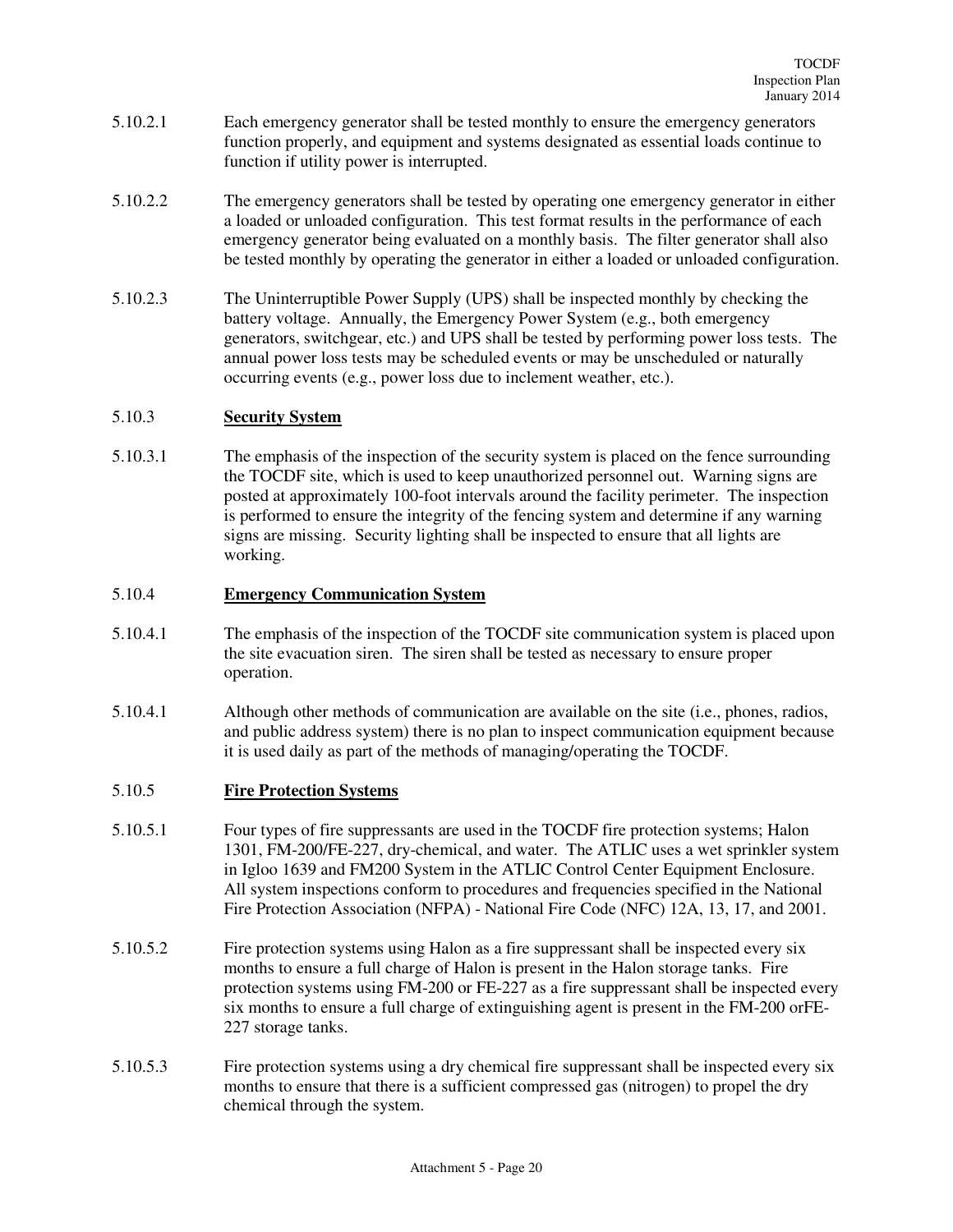Weekly

Weekly

5.10.5.4 Fire protection systems using water as a fire suppressant shall be tested annually to ensure that the water flow rate through the pipes feeding the system is sufficient.

## 5.11 **SPECIFIC INSPECTION PLANS**

Equipment

- 5.11.1 Tables 5-4 through 5-28 contain the individual inspection plans for each of the HWMU and support systems previously discussed. Included in each plan are the items to be inspected, types of expected problems, and the inspection frequency.
- 5.11.2 All log sheets documenting the occurrence of required inspections and problems identified during each inspection shall be maintained in the Operating Record and shall be kept at the facility for a minimum of three years. The inspection log sheets shall be filled out completely and accurately by inspectors.

|                                                       | <b>TABLE 5-4</b><br><b>ENVIRONMENTAL INSPECTION</b><br><b>FOR THE</b><br><b>CONTAINER HANDLING BUILDING (CHB) &amp;</b><br>SECONDARY CONTAINMENT SYSTEMS (OVERPACKS) |                                  |
|-------------------------------------------------------|----------------------------------------------------------------------------------------------------------------------------------------------------------------------|----------------------------------|
| ITEM $264.15(b)(1)$                                   | TYPES OF PROBLEMS 264.15(b)(3)                                                                                                                                       | <b>FREQUENCY</b><br>264.15(b)(4) |
| Overpack Time in Storage                              | Review the CHB operating record to determine which<br>overpacks will, or have been in storage for 7 days or more.                                                    | Daily                            |
| <b>Deteriorating Containers</b><br>(inside overpacks) | Monitor the interior air of all overpacks that have been in the<br>CHB for 7 days.                                                                                   | (Every 7 days)                   |
| <b>Containment System</b><br>(Overpacks)              | Conduct non-destructive integrity tests on overpacks.                                                                                                                | Annually                         |
| Containers in Storage                                 | Ensure that the number of full overpacks in storage does not<br>exceed 48.                                                                                           | Daily                            |
| <b>Container Labels</b>                               | Inspect all overpacks in storage to ensure they are correctly<br>labeled                                                                                             | Weekly                           |
| <b>Material Handling</b>                              | Observe material handling equipment during operation to                                                                                                              | Weekly                           |

determine any loss of performance.

Storage Base Inspect floors, trenches, and sumps for cracks, gaps in the concrete or the concrete coating.

General Area **Inspect the ONC** storage area for apparent spills or leaks

from the overpacks.

Notes: Physical visual inspection performed throughout the week by CHB Operator(s).

#### Attachment 5 - Page 21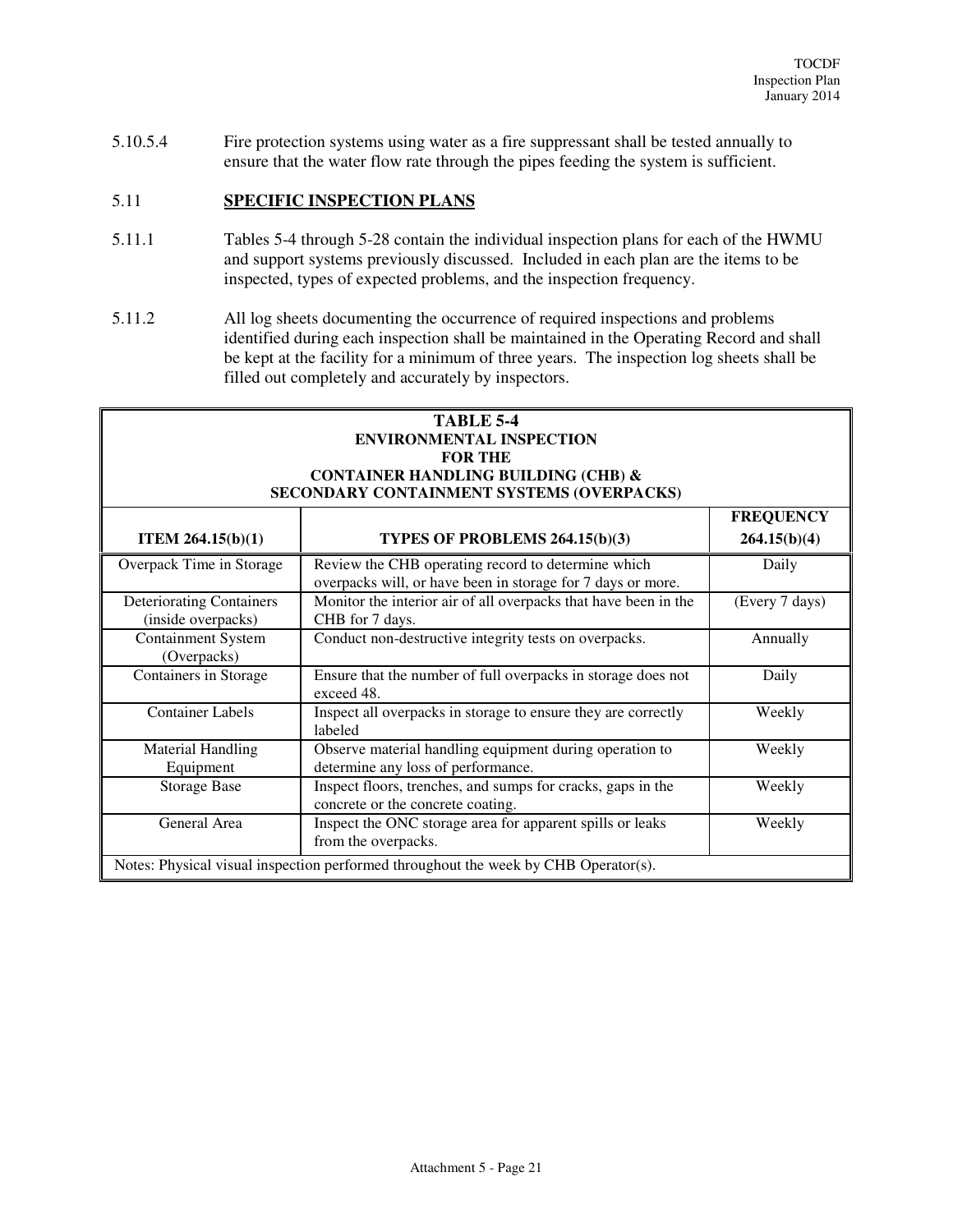| <b>TABLE 5-5</b><br><b>ENVIRONMENTAL INSPECTION</b><br><b>FOR</b><br><b>TMA CONTAINER STORAGE</b> |                                                                                                                                                                                                                                                                                          |                  |  |
|---------------------------------------------------------------------------------------------------|------------------------------------------------------------------------------------------------------------------------------------------------------------------------------------------------------------------------------------------------------------------------------------------|------------------|--|
| <b>ITEM</b>                                                                                       | <b>TYPES OF PROBLEMS</b>                                                                                                                                                                                                                                                                 | <b>FREQUENCY</b> |  |
| 264.15(b)(1)                                                                                      | 264.15(b)(3)                                                                                                                                                                                                                                                                             | 264.15(b)(4)     |  |
| Deteriorating                                                                                     | Inspect the containers for deterioration (i.e., rupture,                                                                                                                                                                                                                                 | Weekly           |  |
| Containers                                                                                        | corrosion, released material, etc.).                                                                                                                                                                                                                                                     |                  |  |
| <b>Closed Containers</b>                                                                          | Ensure that all containers covers/closure devices are secured<br>in a closed position so that there are no visible holes, gaps or<br>other open spaces into the interior of the container. R315-8-<br>22 [40 CFR 264.1086(c)(3)] identifies allowable exceptions<br>to this requirement. | Weekly           |  |
| <b>Storage Base</b>                                                                               | Inspect the floor and sumps for cracks and gaps in the<br>concrete or the concrete coating.                                                                                                                                                                                              | Weekly           |  |
| Containers in Storage                                                                             | Ensure that the total volume of containers in storage does<br>not exceed 2,200 gallons.                                                                                                                                                                                                  | Weekly           |  |
| <b>Container Labels</b>                                                                           | Inspect all containers in storage to ensure they are correctly<br>labeled.                                                                                                                                                                                                               | Weekly           |  |
| <b>Material Handling</b><br>Equipment                                                             | Observe material handling equipment during operation to<br>determine any loss of performance.                                                                                                                                                                                            | Weekly           |  |
| General Area                                                                                      | Inspect the TMA area for apparent spills or leaks from the<br>containers.                                                                                                                                                                                                                | Weekly           |  |
| Notes: Physical visual inspection performed throughout the week by TMA operator(s).               |                                                                                                                                                                                                                                                                                          |                  |  |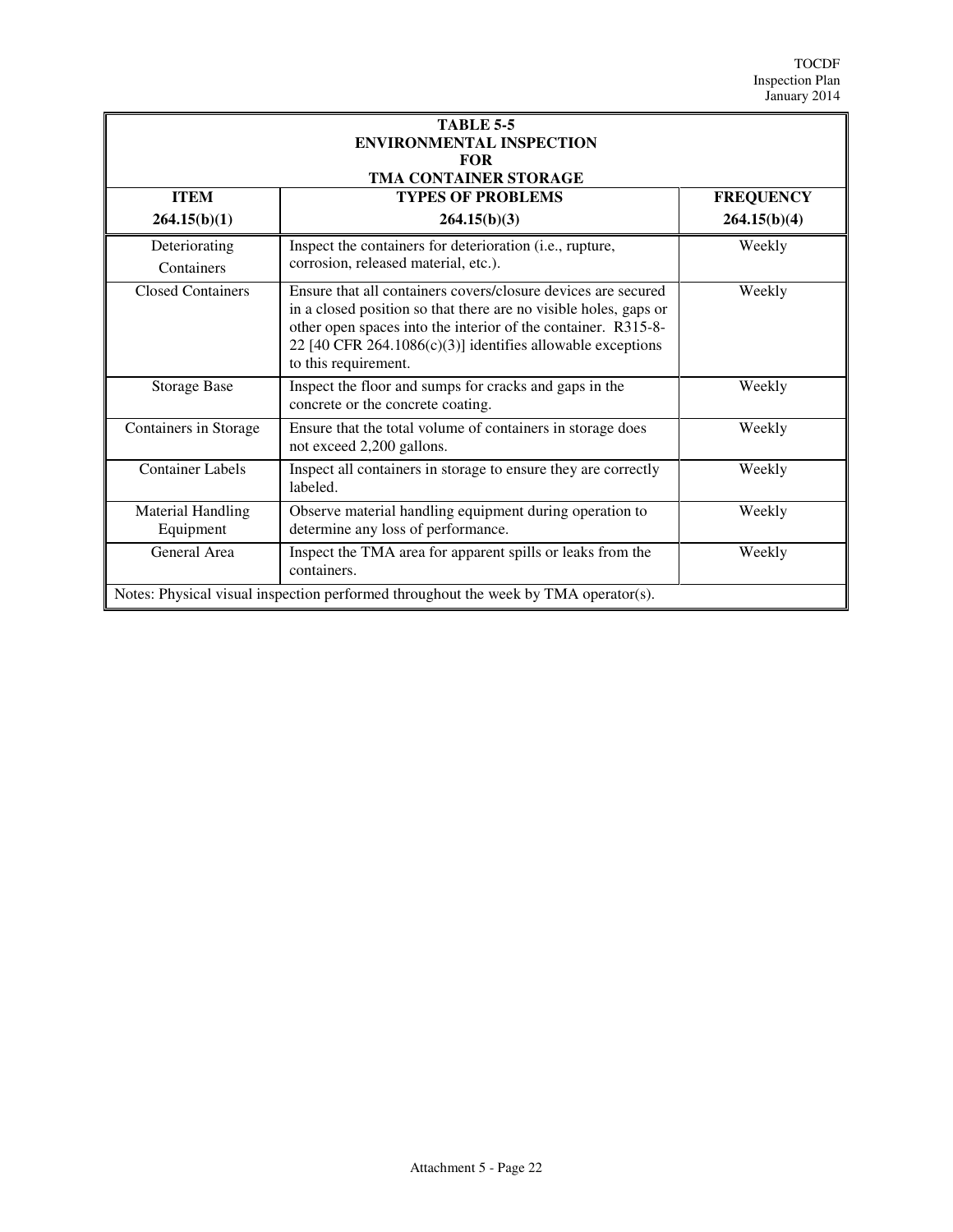| <b>TABLE 5-6</b><br><b>ENVIRONMENTAL INSPECTION</b><br><b>FOR</b>                                     |                                                                                                                                                                                                                                                                                         |                                  |  |  |
|-------------------------------------------------------------------------------------------------------|-----------------------------------------------------------------------------------------------------------------------------------------------------------------------------------------------------------------------------------------------------------------------------------------|----------------------------------|--|--|
|                                                                                                       | TMA AIRLOCK/DECON (A/B) AREA                                                                                                                                                                                                                                                            |                                  |  |  |
| <b>ITEM 264.15<math>(b)(1)</math></b>                                                                 | TYPES OF PROBLEMS 264.15(b)(3)                                                                                                                                                                                                                                                          | <b>FREQUENCY</b><br>264.15(b)(4) |  |  |
| <b>Storage Base</b>                                                                                   | Inspect the floor and sumps for cracks and gaps in the concrete<br>or the concrete coating.                                                                                                                                                                                             | Weekly                           |  |  |
| Containers in Storage<br>(Permitted Capacity)                                                         | Ensure that the number of overpacks in storage does not exceed<br>2.                                                                                                                                                                                                                    | Weekly                           |  |  |
| <b>Closed Containers</b>                                                                              | Ensure that all container covers/closure devices are secured in a<br>closed position so that there are no visible holes, gaps or other<br>open spaces into the interior of the container. R315-8-22 [40]<br>CFR 264.1086(c)(3)] identifies allowable exceptions to this<br>requirement. | Weekly                           |  |  |
| <b>Container Labels</b>                                                                               | Inspect all containers in storage to ensure they are correctly<br>labeled.                                                                                                                                                                                                              | Weekly                           |  |  |
| <b>Material Handling</b><br>Equipment                                                                 | Observe material handling equipment during operation to<br>determine any loss of performance.                                                                                                                                                                                           | Weekly                           |  |  |
| General Area                                                                                          | Inspect the TMA Airlock/Decon (A/B) Areas for apparent spills<br>or leaks from the containers.                                                                                                                                                                                          | Weekly                           |  |  |
| Notes: When overpacks are in storage, visual inspection performed throughout the week by operator(s). |                                                                                                                                                                                                                                                                                         |                                  |  |  |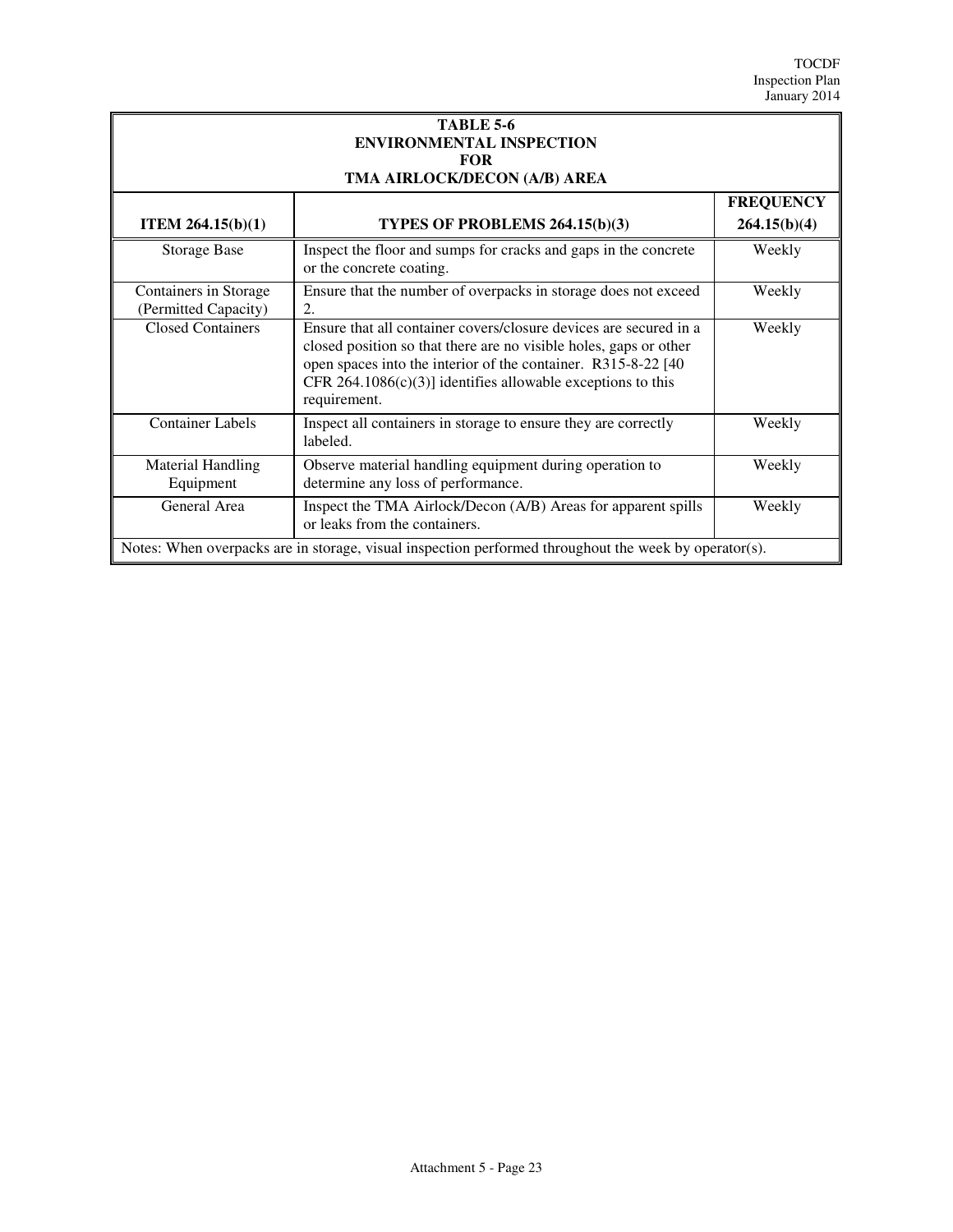| TABLE 5-6a<br><b>ENVIRONMENTAL INSPECTION</b>                                                                                                                                                       |                                                                                                                                                                                                                                                                                                                                                                          |                  |
|-----------------------------------------------------------------------------------------------------------------------------------------------------------------------------------------------------|--------------------------------------------------------------------------------------------------------------------------------------------------------------------------------------------------------------------------------------------------------------------------------------------------------------------------------------------------------------------------|------------------|
| <b>FOR</b><br>TMA-C CONTAINER STORAGE AREA                                                                                                                                                          |                                                                                                                                                                                                                                                                                                                                                                          |                  |
|                                                                                                                                                                                                     |                                                                                                                                                                                                                                                                                                                                                                          | <b>FREQUENCY</b> |
| <b>ITEM 264.15(b)(1)</b>                                                                                                                                                                            | TYPES OF PROBLEMS 264.15(b)(3)                                                                                                                                                                                                                                                                                                                                           | 264.15(b)(4)     |
| <b>Deteriorating Containers</b>                                                                                                                                                                     | Inspect the containers for deterioration (i.e., rupture, corrosion,<br>released material, etc.).                                                                                                                                                                                                                                                                         | Weekly           |
| <b>Closed Containers</b>                                                                                                                                                                            | Ensure that all containers covers/closure devices are secured in<br>a closed position so that there are no visible holes, gaps or other<br>open spaces into the interior of the container. R315-8-22 [40]<br>CFR 264.1086 $(c)(3)$ ] identifies allowable exceptions to this<br>requirement.                                                                             | Weekly           |
| <b>Storage Base</b>                                                                                                                                                                                 | Inspect the floor and sumps for cracks and gaps in the concrete<br>or the concrete coating. Allow for 30-inch aisle space between<br>rows of pallets for inspection. Note: Where a 90 day storage<br>area exists within the permitted storage area, make sure the 90<br>day area is physically distinguished (e.g., either marked with<br>tape or some kind of barrier). | Weekly           |
| Containers in Storage                                                                                                                                                                               | Ensure that the total volume of containers in storage does not<br>exceed 2145 gallons.                                                                                                                                                                                                                                                                                   | Weekly           |
| <b>Container Labels</b>                                                                                                                                                                             | Inspect all containers in storage to ensure they are correctly<br>labeled.                                                                                                                                                                                                                                                                                               | Weekly           |
| <b>Material Handling</b><br>Equipment                                                                                                                                                               | Observe material handling equipment during operation to<br>determine any loss of performance.                                                                                                                                                                                                                                                                            | Weekly           |
| General Area                                                                                                                                                                                        | Inspect the TMA-C Areas for apparent spills or leaks from the<br>containers.                                                                                                                                                                                                                                                                                             | Weekly           |
| Ventilation System<br>(Subpart CC Control<br>Device)                                                                                                                                                | Verify MDB HVAC System is operable* if P999-Bering Non-<br>DOT Containers are present.                                                                                                                                                                                                                                                                                   | Weekly           |
| Notes: Physical visual inspection performed throughout the week.<br>*An "operable" MDB HVAC System is defined as having passed satisfactorily its daily RCRA Inspection<br>described in Table 5-26. |                                                                                                                                                                                                                                                                                                                                                                          |                  |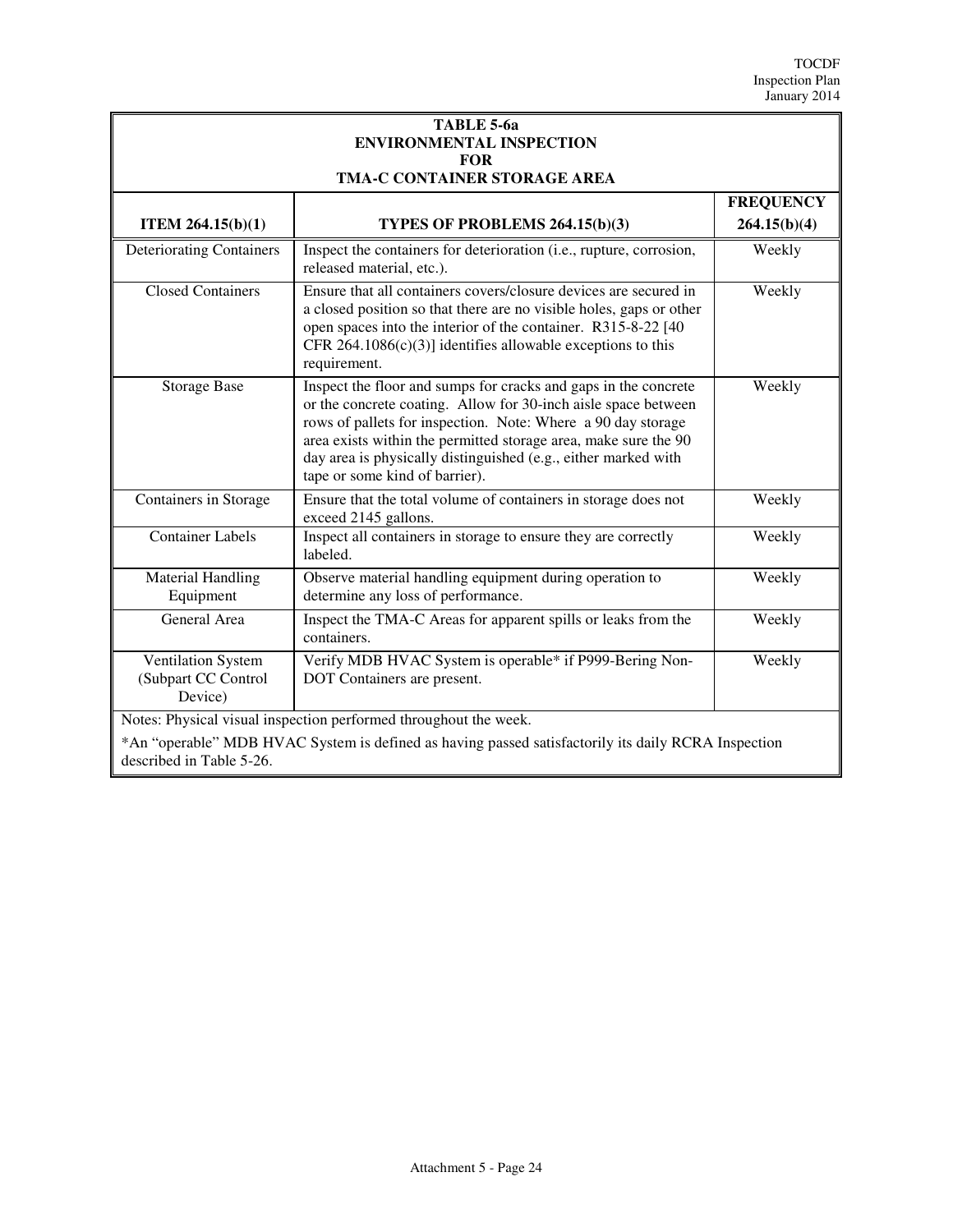| <b>TABLE 5-7</b><br><b>ENVIRONMENTAL INSPECTION</b><br><b>FOR THE</b><br>UNPACK AREA (UPA) CONTAINER STORAGE AREA |                                                                                                                                                                                                                                                                                         |                                              |
|-------------------------------------------------------------------------------------------------------------------|-----------------------------------------------------------------------------------------------------------------------------------------------------------------------------------------------------------------------------------------------------------------------------------------|----------------------------------------------|
| <b>ITEM</b><br>264.15(b)(1)                                                                                       | <b>TYPES OF PROBLEMS</b><br>264.15(b)(3)                                                                                                                                                                                                                                                | <b>FREQUENCY</b><br>264.15(b)(4)             |
| Overpack Time in Storage                                                                                          | Review the UPA operating record to determine which<br>overpacks have been in storage for more than 7 days.                                                                                                                                                                              | Daily                                        |
| Deteriorating/Leaking<br>Containers (inside<br>overpacks)                                                         | Monitor the interior air of all overpacks that have been in the<br>UPA for more than 7 days.                                                                                                                                                                                            | Every seven days                             |
| Closed Containers (not in<br>$ONCs$ )                                                                             | Ensure that all container covers/closure devices are secured<br>in a closed position so that there are no visible holes, gaps or<br>other open spaces into the interior of the container. R315-8-<br>22 [40 CFR 264.1086(c)(3)] identifies allowable exceptions<br>to this requirement. | Weekly                                       |
| Permitted Capacity                                                                                                | Ensure that the number of closed (full) overpacks in storage<br>does not exceed 9 ONCs.                                                                                                                                                                                                 | Daily                                        |
| Overpack Labels                                                                                                   | Inspect all overpacks in storage to ensure they are correctly<br>labeled.                                                                                                                                                                                                               | Weekly                                       |
| <b>Material Handling</b><br>Equipment                                                                             | Observe material handling equipment during operation to<br>determine any loss of performance.                                                                                                                                                                                           | Weekly                                       |
| <b>Storage Base</b>                                                                                               | Inspect floors, trenches, and sumps for cracks, gaps in the<br>concrete or the concrete coating.                                                                                                                                                                                        | Weekly when<br>storing leaking<br>containers |
| General Area                                                                                                      | Inspect the storage area for apparent spills or leaks from the<br>overpacks/containers.                                                                                                                                                                                                 | Weekly                                       |
| Notes: Physical visual inspection performed by MDB/UPA Operator(s).                                               |                                                                                                                                                                                                                                                                                         |                                              |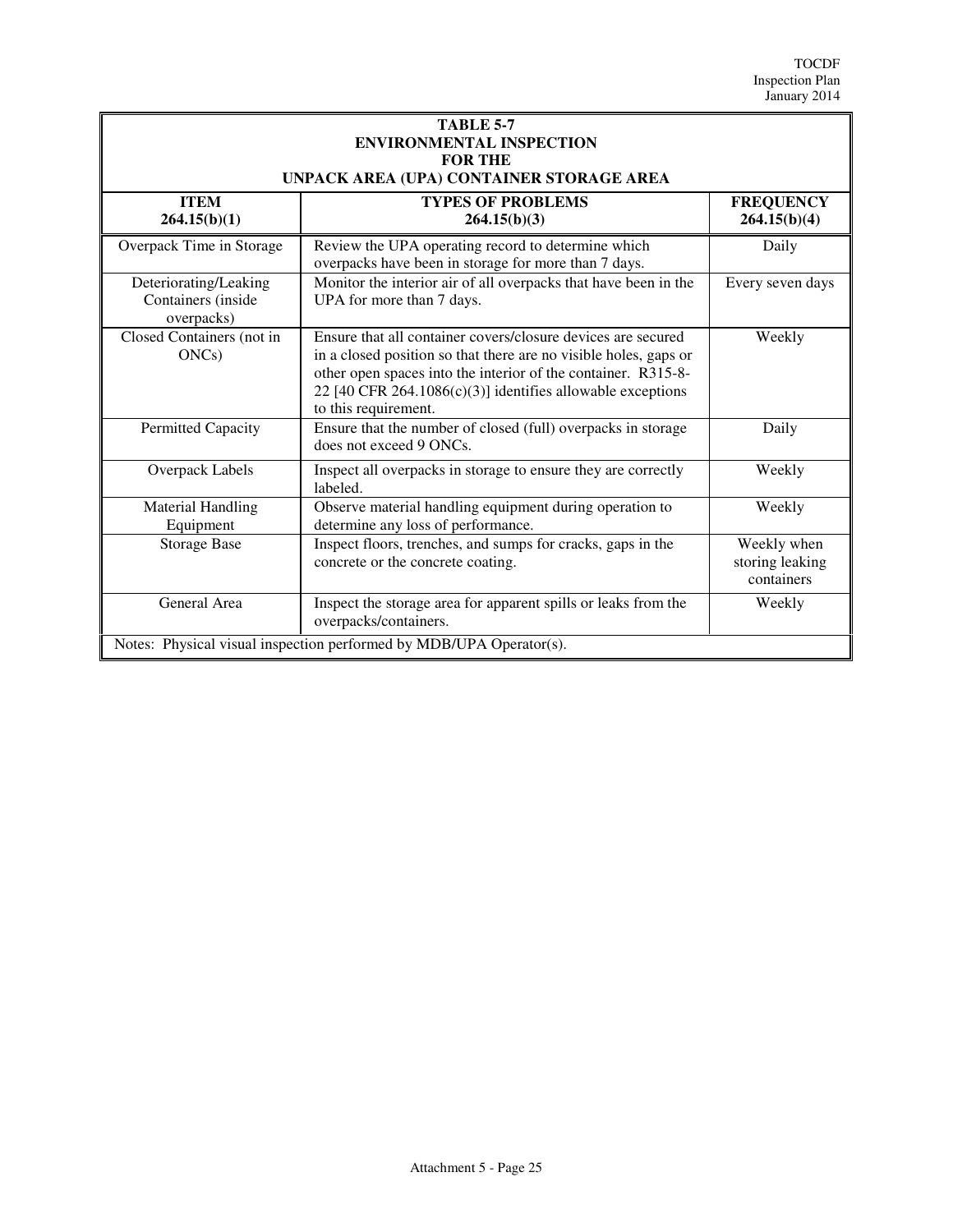| TABLE 5-7 $(a)$<br>ADDITIONAL ENVIRONMENTAL INSPECTION<br><b>FOR THE</b><br>UNPACK AREA (UPA) WHEN SECONDARY CONTAINMENT PALLETS ARE USED |                                                                                                                                                                                                                                                                                         |                                  |
|-------------------------------------------------------------------------------------------------------------------------------------------|-----------------------------------------------------------------------------------------------------------------------------------------------------------------------------------------------------------------------------------------------------------------------------------------|----------------------------------|
| <b>ITEM</b><br>264.15(b)(1)                                                                                                               | <b>TYPES OF PROBLEMS</b><br>264.15(b)(3)                                                                                                                                                                                                                                                | <b>FREQUENCY</b><br>264.15(b)(4) |
| <b>Deteriorating Containers</b><br>and Secondary<br><b>Containment Pallets</b>                                                            | Inspect the containers and the secondary containment pallets<br>for deterioration (i.e., rupture, corrosion, released material,<br>$etc.$ ).                                                                                                                                            | Weekly                           |
| Closed Containers (not in<br>ONCs)                                                                                                        | Ensure that all container covers/closure devices are secured<br>in a closed position so that there are no visible holes, gaps or<br>other open spaces into the interior of the container. R315-8-<br>22 [40 CFR 264.1086(c)(3)] identifies allowable exceptions<br>to this requirement. | Weekly                           |
| Containers per Pallet                                                                                                                     | Ensure that the number of containers stored per pallet does<br>not exceed the quantities specified in the Inspection Log.                                                                                                                                                               | Weekly                           |
| Storage Configuration                                                                                                                     | Ensure that the munition(s) or pallet(s) of munitions do not<br>extend over the edge of the secondary containment pallet.                                                                                                                                                               | Weekly                           |
| Permitted Capacity                                                                                                                        | Ensure that the total number of overpacks and secondary<br>containment pallets used to store containers does not exceed<br>the limits specified in the Inspection Log.                                                                                                                  | Weekly                           |
| General Area                                                                                                                              | Inspect the storage area for apparent spills or leaks from the<br>containers or secondary containment pallets.                                                                                                                                                                          | Weekly                           |
| Notes: Physical visual inspection performed by operator(s).                                                                               |                                                                                                                                                                                                                                                                                         |                                  |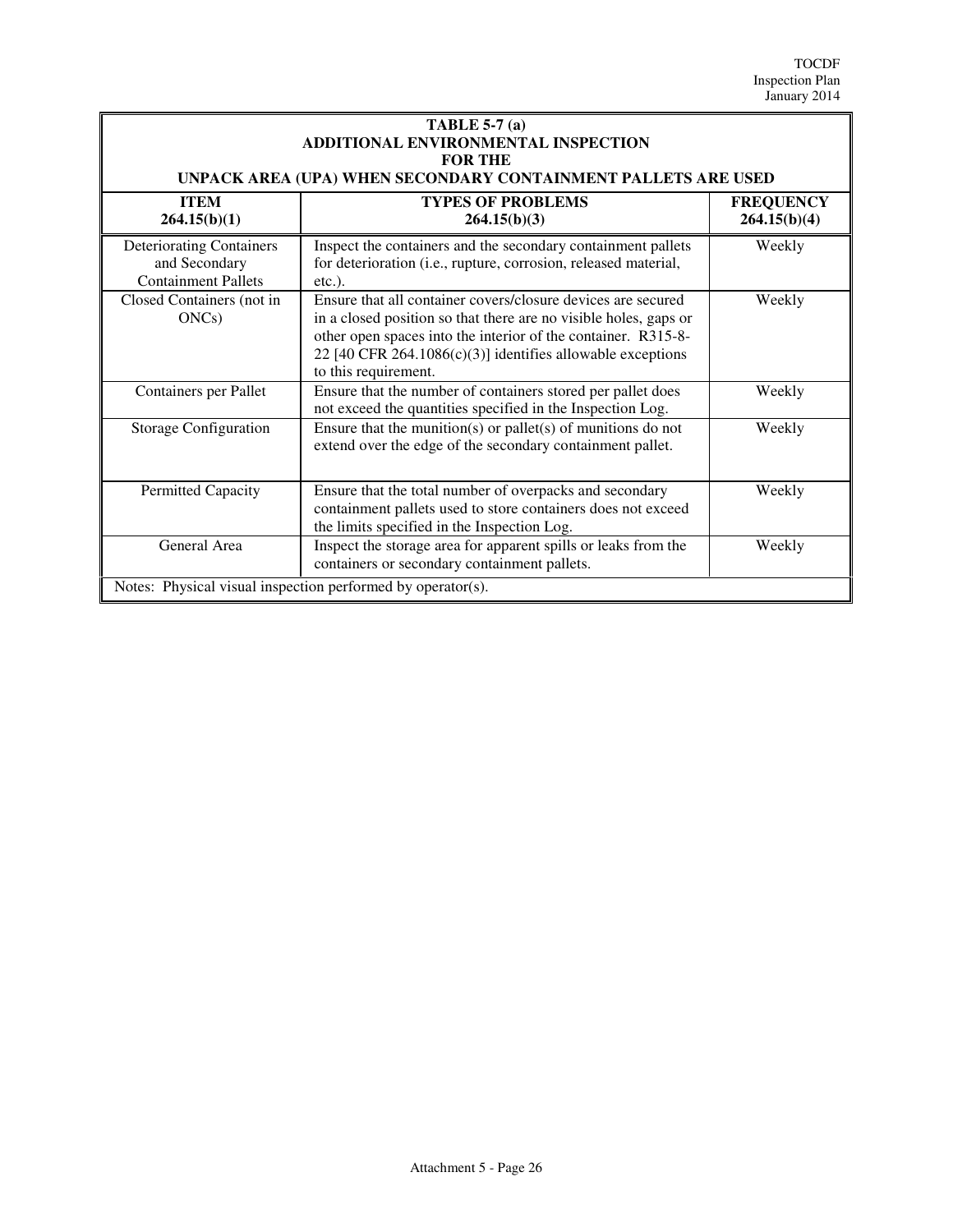| <b>TABLE 5-8</b>                                  |
|---------------------------------------------------|
| <b>ENVIRONMENTAL INSPECTION</b>                   |
| <b>FOR THE</b>                                    |
| <b>EXPLOSIVE CONTAINMENT ROOM VESTIBULE (ECV)</b> |
| <b>CONTAINER STORAGE AREA</b>                     |

| <b>ITEM</b>                                   | <b>TYPES OF PROBLEMS</b>                                                                                                                                                                                                                                                                | <b>FREQUENCY</b> |
|-----------------------------------------------|-----------------------------------------------------------------------------------------------------------------------------------------------------------------------------------------------------------------------------------------------------------------------------------------|------------------|
| 264.15(b)(1)                                  | 264.15(b)(3)                                                                                                                                                                                                                                                                            | 264.15(b)(4)     |
| Deteriorating/Leaking<br>Containers           | Inspect the containers for deterioration (i.e., rupture,<br>corrosion, released material, etc.).                                                                                                                                                                                        | Weekly           |
| <b>Closed Containers</b>                      | Ensure that all container covers/closure devices are secured<br>in a closed position so that there are no visible holes, gaps or<br>other open spaces into the interior of the container. R315-8-<br>22 [40 CFR 264.1086(c)(3)] identifies allowable exceptions<br>to this requirement. | Weekly           |
| Containers in Storage<br>(Permitted Capacity) | Ensure that the number of containers in storage does not<br>exceed the limits specified in Module III.                                                                                                                                                                                  | Weekly           |
| <b>Storage Base</b>                           | Inspect floors for cracks or gaps in the concrete or the<br>concrete coating.                                                                                                                                                                                                           | Weekly           |
| General Area                                  | Inspect the storage area for apparent spills or leaks from the<br>containers.                                                                                                                                                                                                           | Weekly           |

Notes: Visual inspection performed remotely by Control Room Operator(s).

Mustard 155mm projectiles that have been rejected from the PMD back into the ECV solely due to a stuck burster do not have nose closures and 4.2" Mortars that have been rejected from the PMD back into the ECV soley due to the inability to remove the fuze. In these cases, the burster well continues to function as the container closure device that contains the agent inside. Verification will consist of 1) the lack of visible leakage, and 2) the lack of an ECV ACAMS reading.

| TABLE 5-9                                                                |                                                                  |                  |
|--------------------------------------------------------------------------|------------------------------------------------------------------|------------------|
| <b>ENVIRONMENTAL INSPECTION</b>                                          |                                                                  |                  |
| <b>FOR THE</b>                                                           |                                                                  |                  |
|                                                                          | <b>UPSTAIRS MUNITIONS CORRIDOR (UPMC)</b>                        |                  |
|                                                                          | <b>CONTAINER STORAGE AREA</b>                                    |                  |
| <b>TYPES OF PROBLEMS</b><br><b>ITEM</b>                                  |                                                                  | <b>FREQUENCY</b> |
| 264.15(b)(1)                                                             | 264.15(b)(3)                                                     | 264.15(b)(4)     |
| Deteriorating/Leaking                                                    | Inspect the containers for deterioration (i.e., rupture,         | Weekly           |
| Containers                                                               | corrosion, released material, etc.).                             |                  |
| <b>Closed Containers</b>                                                 | Ensure that all container covers/closure devices are secured     | Weekly           |
|                                                                          | in a closed position so that there are no visible holes, gaps or |                  |
|                                                                          | other open spaces into the interior of the container. R315-8-    |                  |
|                                                                          | 22 [40 CFR 264.1086(c)(3)] identifies allowable exceptions       |                  |
|                                                                          | to this requirement.                                             |                  |
| Containers in Storage                                                    | Ensure that the number of containers in storage does not         | Weekly           |
| (Permitted Capacity)                                                     | exceed the limits specified in Module III.                       |                  |
| <b>Storage Base</b>                                                      | Inspect floors for cracks and gaps in the concrete or the        | Weekly           |
|                                                                          | concrete coating.                                                |                  |
| General Area                                                             | Inspect the storage area for apparent spills or leaks from the   | Weekly           |
|                                                                          | containers.                                                      |                  |
| Notes: Visual inspection performed remotely by Control Room Operator(s). |                                                                  |                  |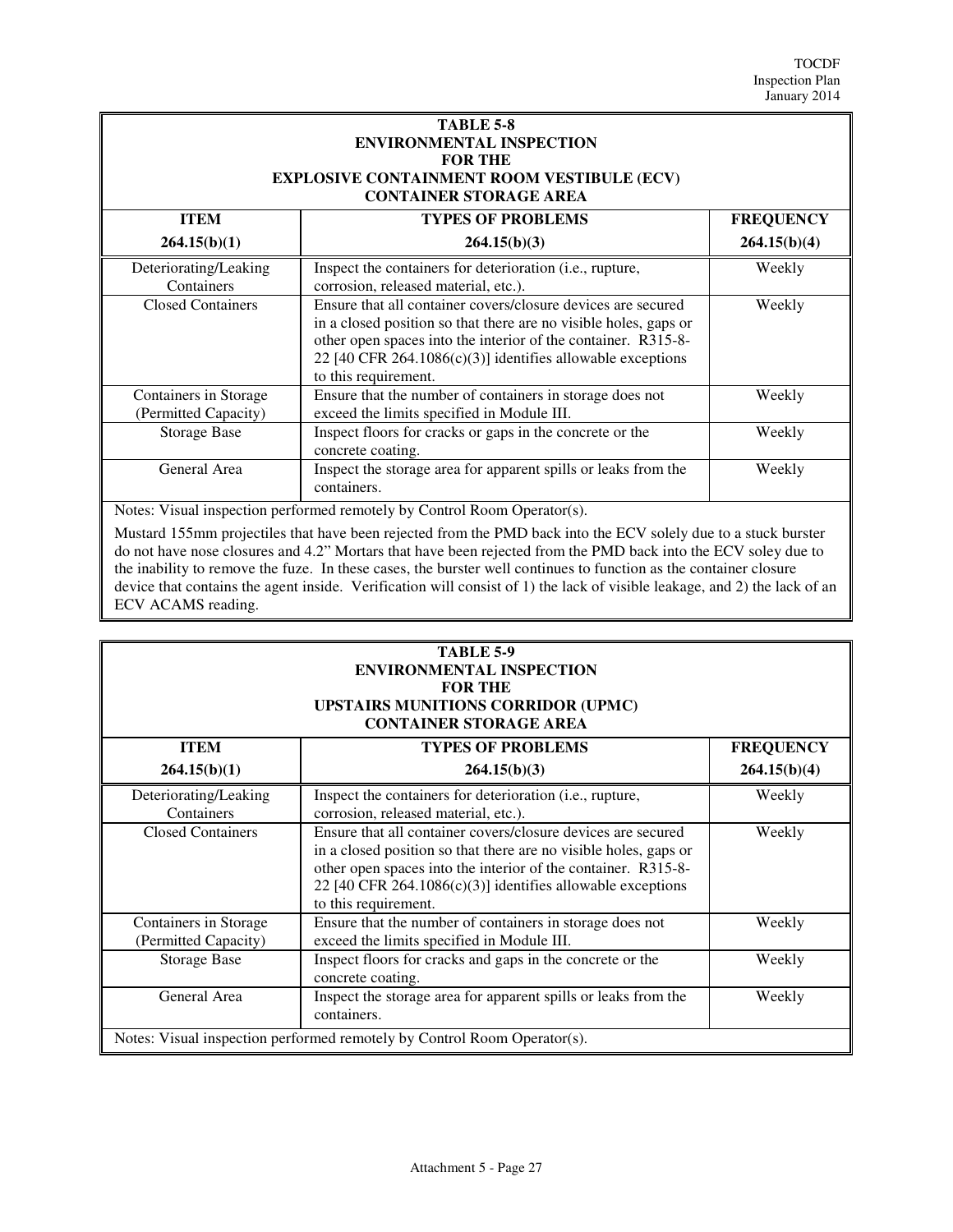| <b>TABLE 5-10</b><br><b>ENVIRONMENTAL INSPECTION</b>                                                          |                                                                                                     |                  |  |
|---------------------------------------------------------------------------------------------------------------|-----------------------------------------------------------------------------------------------------|------------------|--|
| <b>FOR THE</b>                                                                                                |                                                                                                     |                  |  |
|                                                                                                               | <b>S-2 WAREHOUSE CONTAINER STORAGE AREA &amp;</b>                                                   |                  |  |
|                                                                                                               | SECONDARY CONTAINMENT SYSTEMS                                                                       |                  |  |
| <b>ITEM</b>                                                                                                   | <b>TYPES OF PROBLEMS</b>                                                                            | <b>FREQUENCY</b> |  |
| 264.15(b)(1)                                                                                                  | 264.15(b)(3)                                                                                        | 264.15(b)(4)     |  |
| <b>Deteriorating Containers</b>                                                                               | Inspect the containers and the secondary containment pallets                                        | Weekly           |  |
| and Secondary                                                                                                 | for deterioration (i.e., rupture, corrosion, released material,                                     |                  |  |
| <b>Containment Pallets</b>                                                                                    | etc.).                                                                                              |                  |  |
| <b>Closed Containers</b>                                                                                      | Ensure that all container covers/closure devices are secured                                        | Weekly           |  |
|                                                                                                               | in a closed position so that there are no visible holes, gaps or                                    |                  |  |
|                                                                                                               | other open spaces into the interior of the container. R315-8-                                       |                  |  |
|                                                                                                               | 22 [40 CFR 264.1086(c)(3)] identifies allowable exceptions                                          |                  |  |
|                                                                                                               | to this requirement.                                                                                |                  |  |
| Containers in Storage                                                                                         | Ensure that the total volume of containers in storage does not                                      | Weekly           |  |
|                                                                                                               | exceed 38,720 gallons. Ensure that the volume of                                                    |                  |  |
|                                                                                                               | containers per secondary containment pallet does not exceed                                         |                  |  |
|                                                                                                               | 600 gallons per pallet and the volume of the largest container                                      |                  |  |
|                                                                                                               | on a secondary containment pallet does not exceed 60                                                |                  |  |
|                                                                                                               | gallons <sup>1</sup> .                                                                              |                  |  |
| Segregation of<br>Incompatible Wastes                                                                         | Ensure that incompatible waste is not placed on a secondary<br>containment pallet at the same time. | Weekly           |  |
| <b>Container Labels</b>                                                                                       | Inspect all containers in storage to ensure they are correctly                                      | Weekly           |  |
|                                                                                                               | labeled.                                                                                            |                  |  |
| <b>Material Handling</b>                                                                                      | Observe material handling equipment during operation to                                             | Weekly           |  |
| Equipment                                                                                                     | determine any loss of performance.                                                                  |                  |  |
| General Area                                                                                                  | Inspect S-2 Warehouse area for apparent spills or leaks from                                        | Weekly           |  |
|                                                                                                               | the containers or secondary containment pallets.                                                    |                  |  |
| Attachment 12 describes circumstances where a larger container may be stored on a pallet in the S-2<br>Notes: |                                                                                                     |                  |  |
| Warehouse.                                                                                                    |                                                                                                     |                  |  |
|                                                                                                               | Physical visual inspection performed throughout the week by S-2 Warehouse operator(s).              |                  |  |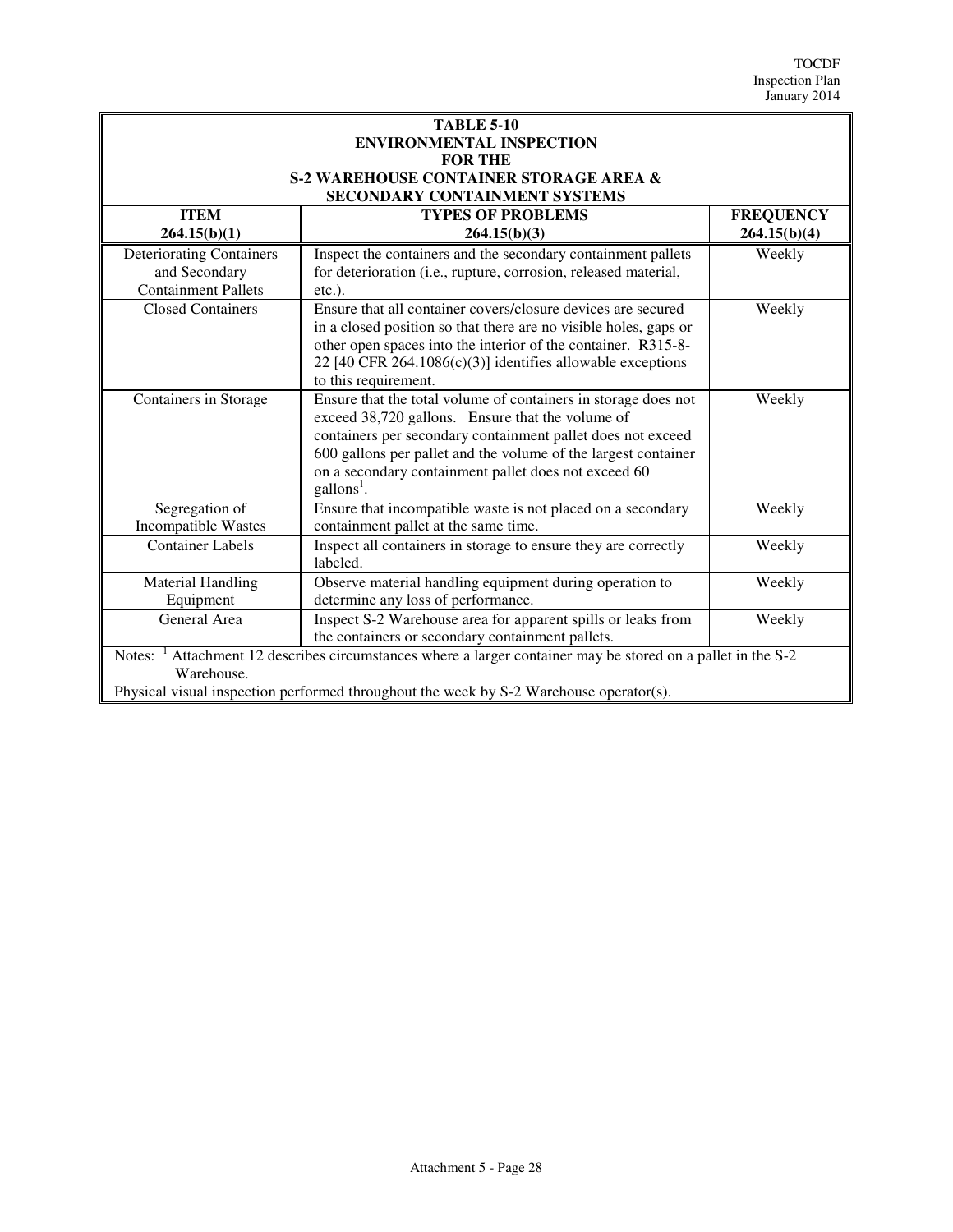| <b>TABLE 5-11</b><br><b>ENVIRONMENTAL INSPECTION</b><br><b>FOR</b><br><b>TOCDF LIC 1 &amp; LIC 2 PRIMARY CHAMBERS</b>                                                                                                              |                                                                                                                                                             |                  |
|------------------------------------------------------------------------------------------------------------------------------------------------------------------------------------------------------------------------------------|-------------------------------------------------------------------------------------------------------------------------------------------------------------|------------------|
| <b>ITEM</b>                                                                                                                                                                                                                        | <b>TYPES OF PROBLEMS</b>                                                                                                                                    | <b>FREQUENCY</b> |
| 264.15(b)(1)                                                                                                                                                                                                                       | 264.15(b)(3)                                                                                                                                                | 264.15(b)(4)     |
| Primary Chamber<br>Waste Handling/Piping                                                                                                                                                                                           | Inspect for leaks in the agent feed line at threaded and<br>flanged pipe connections.                                                                       | Daily            |
| Primary Chamber                                                                                                                                                                                                                    | Inspect for fugitive emissions and hot spots on the outer<br>shell of the primary chamber, which would indicate a<br>breakdown of the chamber's refractory. | Daily            |
| Primary Chamber<br><b>Combustion Air Blower</b>                                                                                                                                                                                    | Evaluate combustion air blower performance through<br>Control Room advisor screen observations.                                                             | Daily            |
| <b>LIC Primary Chamber</b><br>Room Floor                                                                                                                                                                                           | Inspect for residues of lubricant and/or wastes beneath the<br>components of the LIC agent feed system and the LIC<br>exhaust gas ductwork.                 | Daily            |
| Waste Feed Cut-Off<br>Mechanism                                                                                                                                                                                                    | Test control circuit and document that waste feed is<br>stopped.                                                                                            | Every 7 days     |
| Visual inspections are performed remotely through the use of Closed Circuit Television by the incinerator<br>Notes:<br>operator in the Control Room.<br>Physical visual inspections are performed at a minimum on a monthly basis. |                                                                                                                                                             |                  |

| <b>TABLE 5-12</b><br><b>ENVIRONMENTAL INSPECTION</b><br><b>FOR</b><br><b>TOCDF LIC 1 &amp; LIC 2 SECONDARY CHAMBERS</b> |                                                                                                                                                                                                                                                                                                     |                                  |
|-------------------------------------------------------------------------------------------------------------------------|-----------------------------------------------------------------------------------------------------------------------------------------------------------------------------------------------------------------------------------------------------------------------------------------------------|----------------------------------|
| <b>ITEM</b><br>264.15(b)(1)                                                                                             | <b>TYPES OF PROBLEMS</b><br>264.15(b)(3)                                                                                                                                                                                                                                                            | <b>FREQUENCY</b><br>264.15(b)(4) |
| Secondary Chamber<br><b>Waste Handling/Piping</b>                                                                       | Inspect for releases of wastes from the spent decon solution<br>feed line at welded and flanged pipe connections.                                                                                                                                                                                   | Daily                            |
| Secondary Chamber                                                                                                       | Inspect for fugitive emissions, and hot spots on the outer<br>shell of the secondary chamber, which would indicate a<br>breakdown of the chamber's refractory. Inspect interior of<br>secondary chamber through the view port to ensure the slag<br>level has not reached the top of the view port. | Daily                            |
| Secondary Chamber<br><b>Combustion Air Blower</b>                                                                       | Inspect for loss of lubrication and vibration. Check for<br>broken or missing anchor bolts.                                                                                                                                                                                                         | Daily                            |
| Secondary Chamber Room<br>Floor                                                                                         | Inspect for residues of lubricant and/or wastes beneath the<br>components of the spent decon feed system and the LIC<br>secondary chamber ductwork having a potential to cause a<br>release of wastes or fugitive emissions.                                                                        | Daily                            |
| Notes: Physical visual inspections are performed daily by Operator(s)                                                   |                                                                                                                                                                                                                                                                                                     |                                  |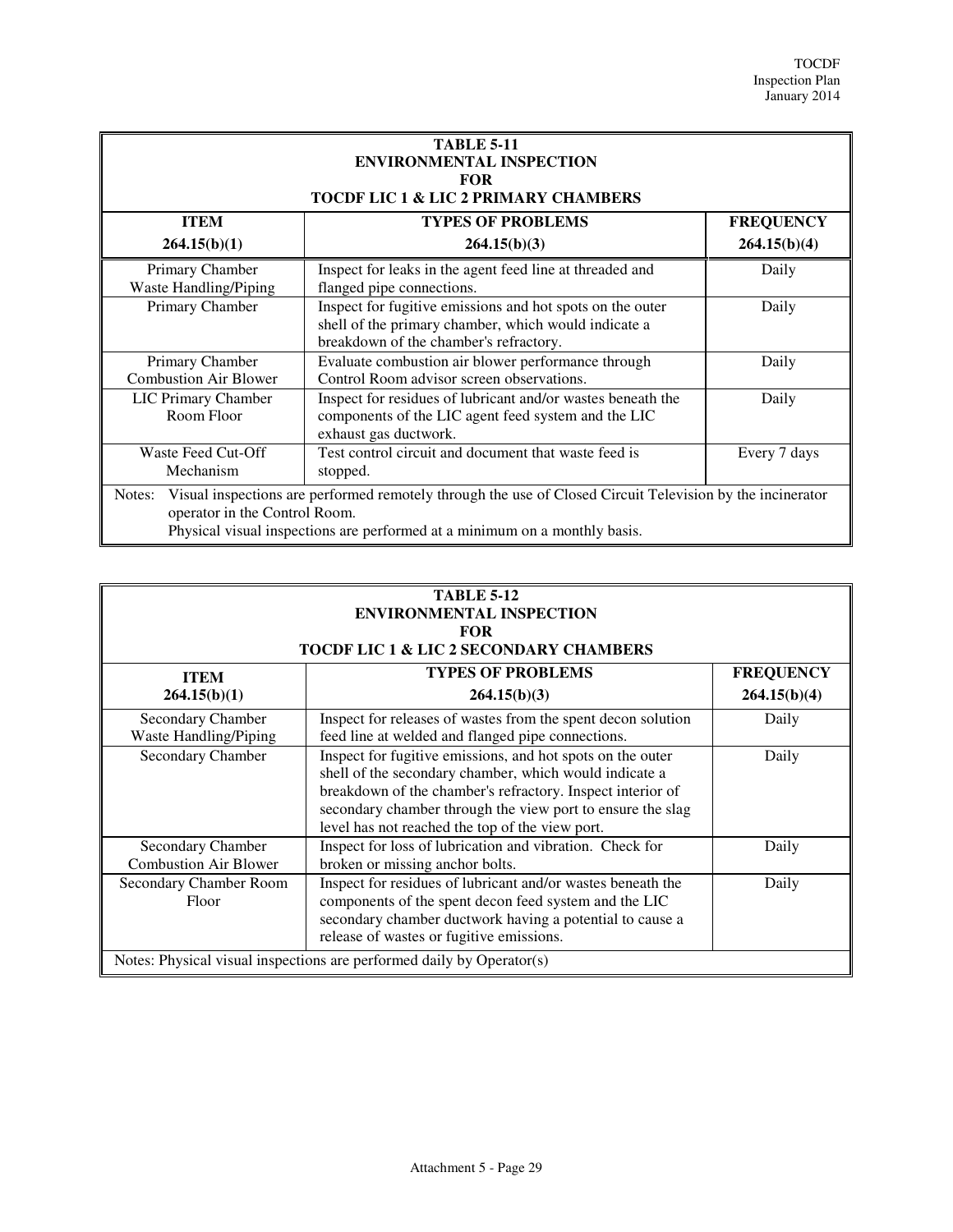| <b>TABLE 5-13</b><br><b>ENVIRONMENTAL INSPECTION</b><br><b>FOR THE</b><br><b>METAL PARTS FURNACE</b>                                                                                                                               |                                                                                                                                                                                                      |                  |
|------------------------------------------------------------------------------------------------------------------------------------------------------------------------------------------------------------------------------------|------------------------------------------------------------------------------------------------------------------------------------------------------------------------------------------------------|------------------|
| <b>ITEM</b>                                                                                                                                                                                                                        | <b>TYPES OF PROBLEMS</b>                                                                                                                                                                             | <b>FREQUENCY</b> |
| 264.15(b)(1)                                                                                                                                                                                                                       | 264.15(b)(3)                                                                                                                                                                                         | 264.15(b)(4)     |
| <b>Waste Handling System</b>                                                                                                                                                                                                       | Inspect for movement of internal conveyor system from the<br>control panel by ensuring conveyor drive chains are in<br>motion.                                                                       | Daily            |
| <b>Combustion Air Blowers</b>                                                                                                                                                                                                      | Evaluate combustion air blower performance through<br>Control Room advisor screen observations.                                                                                                      | Daily            |
| Primary Chamber                                                                                                                                                                                                                    | Inspect for hot spots on the primary chamber outer shell,<br>which would indicate a breakdown of the incinerator's<br>refractory.                                                                    | Daily            |
| Afterburner                                                                                                                                                                                                                        | Inspect afterburner shell for hot spots, which would indicate<br>a breakdown of the afterburner's refractory. Inspect<br>ductwork between primary chamber and afterburner for<br>fugitive emissions. | Daily            |
| Waste Feed Cut-off<br>Mechanism                                                                                                                                                                                                    | Test control circuit and document that waste feed is stopped.                                                                                                                                        | Every 7 days     |
| Visual inspections are performed remotely through the use of Closed Circuit Television by the incinerator<br>Notes:<br>operator in the Control Room.<br>Physical visual inspections are performed at a minimum on a monthly basis. |                                                                                                                                                                                                      |                  |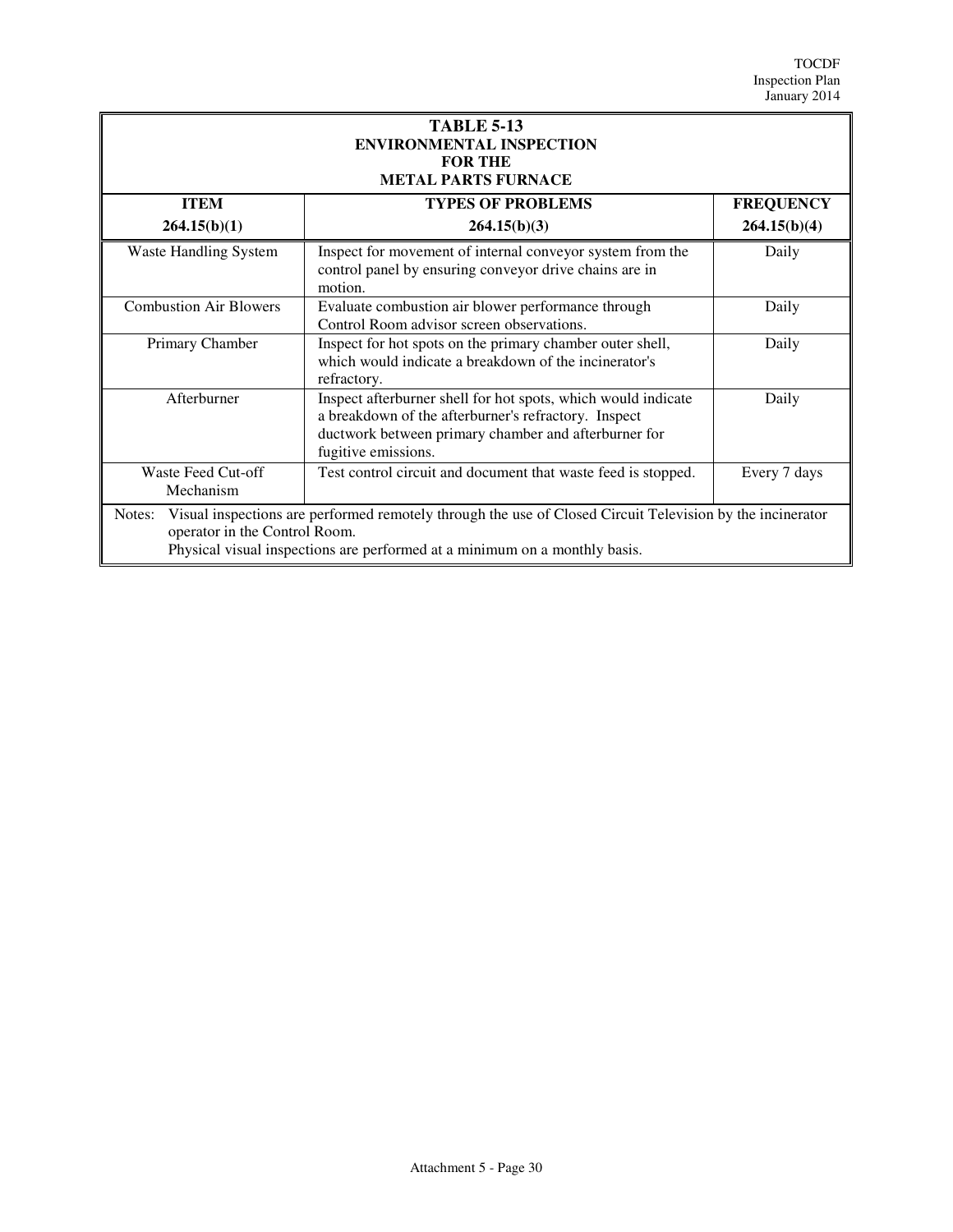| <b>TABLE 5-14</b><br><b>ENVIRONMENTAL INSPECTION</b>                                                                                                                                                                                                                                                   |                                                                                                                                                                                                                                                                                                                           |                  |
|--------------------------------------------------------------------------------------------------------------------------------------------------------------------------------------------------------------------------------------------------------------------------------------------------------|---------------------------------------------------------------------------------------------------------------------------------------------------------------------------------------------------------------------------------------------------------------------------------------------------------------------------|------------------|
| <b>FOR THE</b><br>DEACTIVATION FURNACE SYSTEM                                                                                                                                                                                                                                                          |                                                                                                                                                                                                                                                                                                                           |                  |
| <b>ITEM</b>                                                                                                                                                                                                                                                                                            | <b>TYPES OF PROBLEMS</b>                                                                                                                                                                                                                                                                                                  | <b>FREQUENCY</b> |
| 264.15(b)(1)                                                                                                                                                                                                                                                                                           | 264.15(b)(3)                                                                                                                                                                                                                                                                                                              | 264.15(b)(4)     |
| Waste Handling System                                                                                                                                                                                                                                                                                  | Inspect the Projectile/Mortar Disassembly Machines within<br>ECR 1 and ECR 2 to ensure that no explosive residues or<br>explosive munitions components are collecting on the<br>associated material handling equipment. Inspect for leaking<br>hydraulic hoses/connections and accumulated residues of<br>chemical agent. | Daily            |
| <b>Combustion Air Blower</b>                                                                                                                                                                                                                                                                           | Evaluate combustion air blower performance through Control<br>Room advisor screen observations.                                                                                                                                                                                                                           | Daily            |
| Rotary Kiln<br>(Primary Chamber)                                                                                                                                                                                                                                                                       | Inspect the rotary kiln for fugitive emissions.                                                                                                                                                                                                                                                                           | Daily            |
| Rotary Kiln Drive                                                                                                                                                                                                                                                                                      | Inspect the Rotary kiln trunnion rollers for smooth motion.                                                                                                                                                                                                                                                               | Daily            |
| Rotary Kiln Drive<br><b>Lubrication System</b>                                                                                                                                                                                                                                                         | Inspect the Rotary kiln trunnion bearing lubrication system for<br>leaks and spills.                                                                                                                                                                                                                                      | Daily            |
| <b>Heated Discharge</b><br>Conveyor                                                                                                                                                                                                                                                                    | Inspect the Heated Discharge Conveyor motion indicator plate<br>for smooth even operation.                                                                                                                                                                                                                                | Daily            |
| *Heated Discharge<br>Conveyor                                                                                                                                                                                                                                                                          | Inspect the floor beneath the Heated Discharge Conveyor for<br>residues of accumulated wastes.                                                                                                                                                                                                                            | Monthly          |
| <b>Automatic Waste Feed</b><br>Cut-offs                                                                                                                                                                                                                                                                | Test control circuit and document that waste feed is stopped.                                                                                                                                                                                                                                                             | Every 7 days     |
| Visual inspections are performed remotely through the use of Closed Circuit Television by the incinerator<br>Notes:<br>operator in the Control Room.<br>Physical visual inspections are performed at a minimum on a monthly basis.<br>*Inspection performed monthly during physical visual inspection. |                                                                                                                                                                                                                                                                                                                           |                  |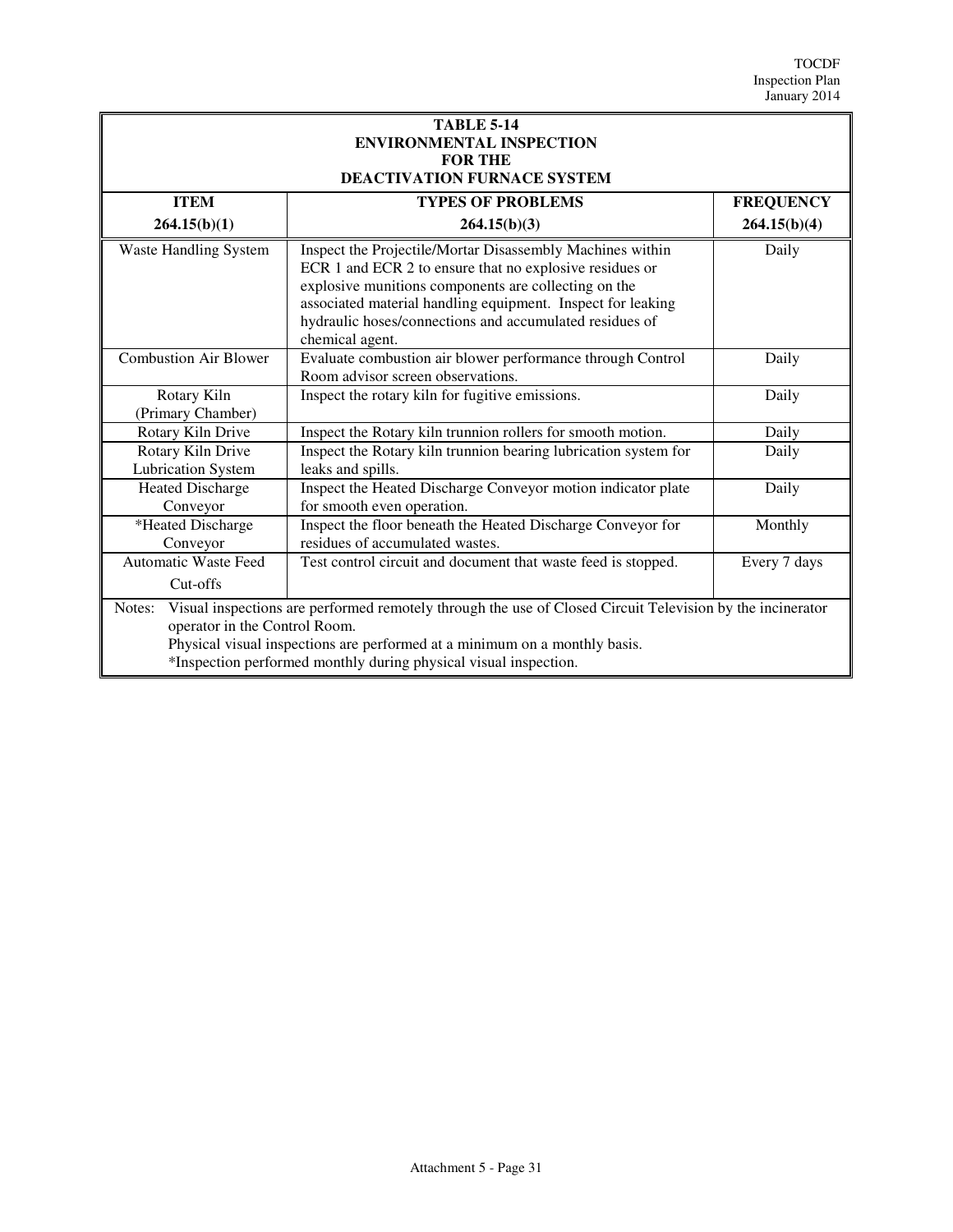| <b>TABLE 5-15</b><br><b>ENVIRONMENTAL INSPECTION</b><br><b>FOR</b><br>TOCDF LIC 1, LIC 2, MPF, & DFS<br>POLLUTION ABATEMENT SYSTEMS |                                                                                                                                                                                                                                               |                  |
|-------------------------------------------------------------------------------------------------------------------------------------|-----------------------------------------------------------------------------------------------------------------------------------------------------------------------------------------------------------------------------------------------|------------------|
| <b>ITEM</b>                                                                                                                         | <b>TYPES OF PROBLEMS</b>                                                                                                                                                                                                                      | <b>FREQUENCY</b> |
| 264.15(b)(1)                                                                                                                        | 264.15(b)(3)                                                                                                                                                                                                                                  | 264.15(b)(4)     |
| <b>DFS</b> Afterburner<br><b>Combustion Blower</b>                                                                                  | Inspect blower for excessive noise, vibration, loss of<br>lubricant, and missing or broken anchor bolts.                                                                                                                                      | Daily            |
| <b>DFS</b> Afterburner                                                                                                              | Inspect afterburner shell for hot spot, which would indicate a<br>breakdown of refractory.                                                                                                                                                    | Daily            |
| Mechanical Locks for DFS<br>Isolation and Air Intake<br>Valves                                                                      | During normal operations, XV-862 will be locked in the<br>open position and HV-863 will be locked in the closed<br>position. Inspect XV-862 and HV-863 to ensure mechanical<br>locks are in place and secure.                                 | Daily            |
| Exhaust Gas (PAS)<br>Ductwork                                                                                                       | Inspect for fugitive emissions or residues at flanged duct<br>connections and duct expansion joints. Inspect expansion<br>joints for breaks that would result in leakage to the system.                                                       | Daily            |
| Quench Tower                                                                                                                        | Inspect for brine residues at manway covers and released<br>liquids from piping or pumps.                                                                                                                                                     | Daily            |
| Venturi Scrubber                                                                                                                    | Check venturi plug valve and ensure that it operates freely.<br>Inspect for releases of scrubber liquid from associated pumps<br>and piping.                                                                                                  | Daily            |
| Packed Bed Scrubber                                                                                                                 | Inspect for scrubber liquid residues at manway cover.<br>Inspect for release of scrubber liquid from associated pumps<br>and piping.                                                                                                          | Daily            |
| Demister                                                                                                                            | Inspect for fugitive emissions or residues of scrubber liquid<br>at the manway cover.                                                                                                                                                         | Daily            |
| PAS-SUMP-110                                                                                                                        | Inspect for the presence of material and liquids in excess of<br>three inches (3"). Check for oil sheen.                                                                                                                                      | Daily            |
| <b>Bleed Air Damper</b>                                                                                                             | Ensure cover on bleed air damper is in place and secure.                                                                                                                                                                                      | Daily            |
| PAS Blower                                                                                                                          | Inspect for excessive vibrations and loss of lubricant.                                                                                                                                                                                       | Daily            |
| Scrubber Effluent<br><b>Handling System</b>                                                                                         | Inspect brine transfer line and associated pumps for leaks at<br>pump seals and flanged pipefittings. Inspect for swaying<br>pipe system during operation.                                                                                    | Daily            |
| PFS Condensate<br>Management System                                                                                                 | Inspect PFS condensate transfer lines and associated pumps<br>for leaks at pump seals and flanged pipe fittings.                                                                                                                              | Daily            |
| PFS Filter Banks                                                                                                                    | Inspect the hopper slide gates under each PFS for leaks.<br>Inspect the carbon canisters located in cabinets on the sides<br>of each PFS for leaks.                                                                                           | Daily            |
| PFS Building Sump                                                                                                                   | Inspect for presence of liquids and if present determine and<br>document the source.                                                                                                                                                          | Daily            |
| DFS PAS Makeup Water<br>Lock-Out                                                                                                    | When the DFS is operational (i.e., at operating<br>temperatures), inspect DFS PAS valve 24-2'-V-9602 to<br>ensure it is in the closed position and locked out to prevent<br>the transfer of makeup water form PAS-Tank-103 to the DFS<br>PAS. | Daily            |

Notes: Physical visual inspection performed daily by Pollution Abatement System Operator(s).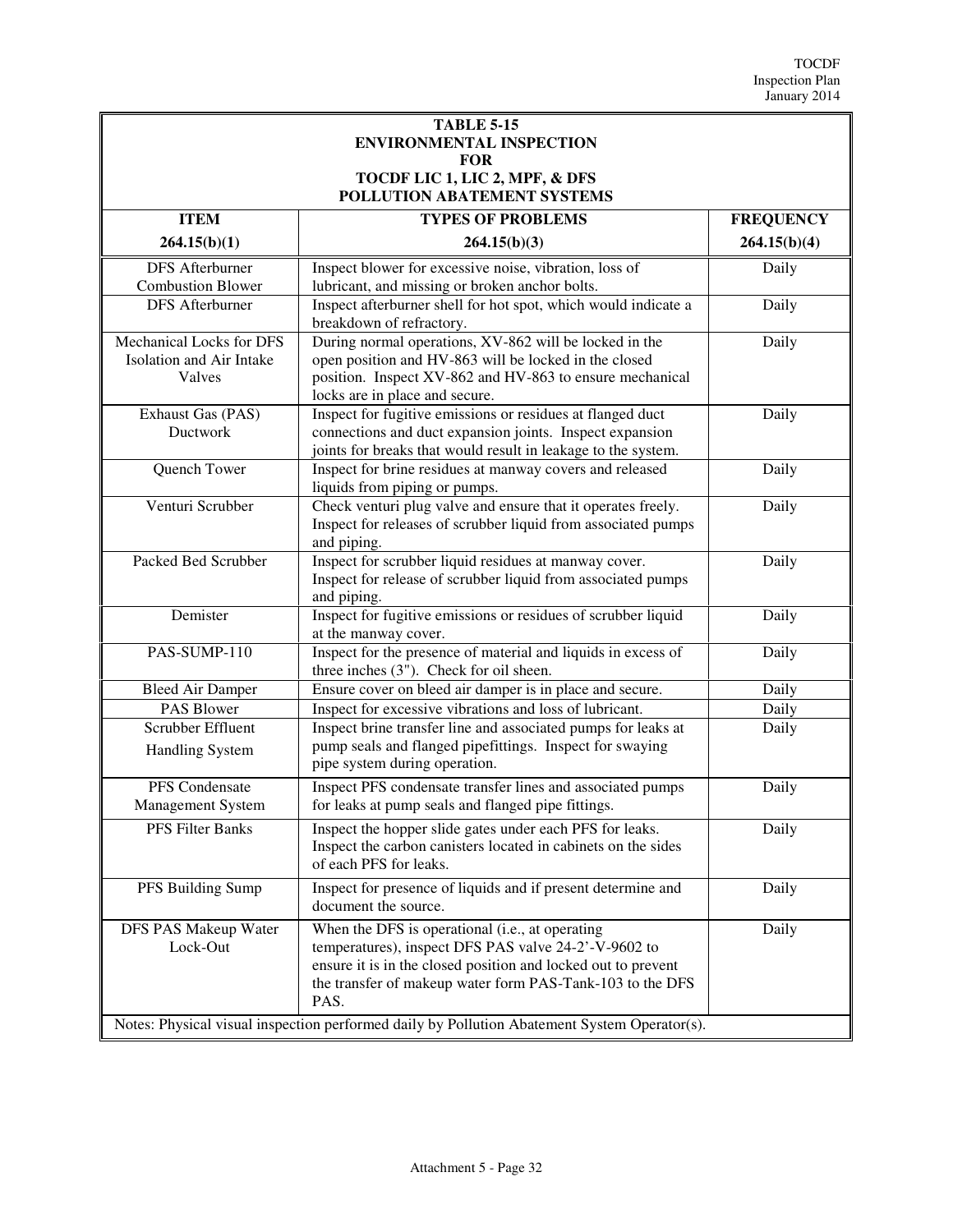| <b>TABLE 5-16</b><br><b>ENVIRONMENTAL INSPECTION</b><br><b>FOR LOAD/UNLOAD AREAS &amp;</b><br><b>INCINERATOR RESIDUE DISCHARGE AREAS</b> |                                                                                                                                                                                                                                           |                  |
|------------------------------------------------------------------------------------------------------------------------------------------|-------------------------------------------------------------------------------------------------------------------------------------------------------------------------------------------------------------------------------------------|------------------|
| <b>ITEM</b>                                                                                                                              | <b>TYPES OF PROBLEMS</b>                                                                                                                                                                                                                  | <b>FREQUENCY</b> |
| 264.15(b)(1)                                                                                                                             | 264.15(b)(3)                                                                                                                                                                                                                              | 264.15(b)(4)     |
| CHB Load/Unload Area                                                                                                                     | Visually inspect for discolored and stained soil/concrete and<br>hazardous waste residues.                                                                                                                                                | Daily            |
| RHA Load/Unload Area<br>(outside building)                                                                                               | same as above                                                                                                                                                                                                                             | Daily            |
| <b>MPF Metal Residue</b><br>Discharge Area                                                                                               | Inspect for ash residues on concrete base underneath<br>conveyor system.                                                                                                                                                                  | Daily            |
| DFS Cyclone Ash<br>Discharge Area                                                                                                        | Inspect for ash residue around receiving container. Ensure<br>that the container is labeled as hazardous waste and that there<br>is sufficient space in the container to receive ash that will be<br>generated during operational period. | Daily            |
| <b>DFS Heated Discharge</b><br>Conveyor Residue<br>Discharge Area                                                                        | Same as above                                                                                                                                                                                                                             | Daily            |
| Notes: Physical visual inspections are performed daily (when in use).                                                                    |                                                                                                                                                                                                                                           |                  |

| <b>TABLE 5-17</b>           |
|-----------------------------|
| <b>INSPECTION</b>           |
| FOR                         |
| <b>TOCDF AGENT MONITORS</b> |

| <b>ITEMS</b>                                                                                                                                                                | <b>TYPES OF PROBLEMS</b>                                                                                                                                                                                    | <b>FREQUENCY</b>                                                     |
|-----------------------------------------------------------------------------------------------------------------------------------------------------------------------------|-------------------------------------------------------------------------------------------------------------------------------------------------------------------------------------------------------------|----------------------------------------------------------------------|
| 264.15(b)(1)                                                                                                                                                                | 264.15(b)(3)                                                                                                                                                                                                | 264.15(b)(4)                                                         |
| Common Stack<br>(PAS701 and PAS 706)                                                                                                                                        | Perform agent challenge test IAW Attachment 22 to<br>determine the need to calibrate monitor, calibrate if agent<br>test results in failure. Replace monitor if it can't be<br>calibrated to specification. | <b>Agent Challenge</b><br>(Every 4 hrs.)                             |
| LIC 2 PAS Blower<br>(PAS702)                                                                                                                                                | Same as above                                                                                                                                                                                               | <b>Agent Challenge</b><br>(Every 4 hrs.)                             |
| LIC 1 PAS Blower<br>(PAS703)                                                                                                                                                | Same as above                                                                                                                                                                                               | <b>Agent Challenge</b><br>(Every 4 hrs.)                             |
| <b>MPF PAS Blower</b><br>(PAS704)                                                                                                                                           | Same as above                                                                                                                                                                                               | <b>Agent Challenge</b><br>(Every 4 hrs. for VX)<br>and Daily for GB) |
| <b>DFS PAS Blower</b><br>(PAS705)                                                                                                                                           | Same as above                                                                                                                                                                                               | <b>Agent Challenge</b><br>(Every 4 hrs. for VX)<br>and Daily for GB) |
| <b>MDB</b> Filter Stack<br>$($ FIL $601)$                                                                                                                                   | Perform agent challenge test IAW Attachment 22 to<br>determine the need to calibrate monitor, calibrate if agent<br>test results in failure. Replace monitor if it can't be<br>calibrated to specification. | <b>Agent Challenge</b><br>(Daily)                                    |
| The (TAG ID's) used are those that appear on the Control Room advisor screens and the Process Data<br>Notes:<br>Acquisition and Reporting System (PDARS) generated reports. |                                                                                                                                                                                                             |                                                                      |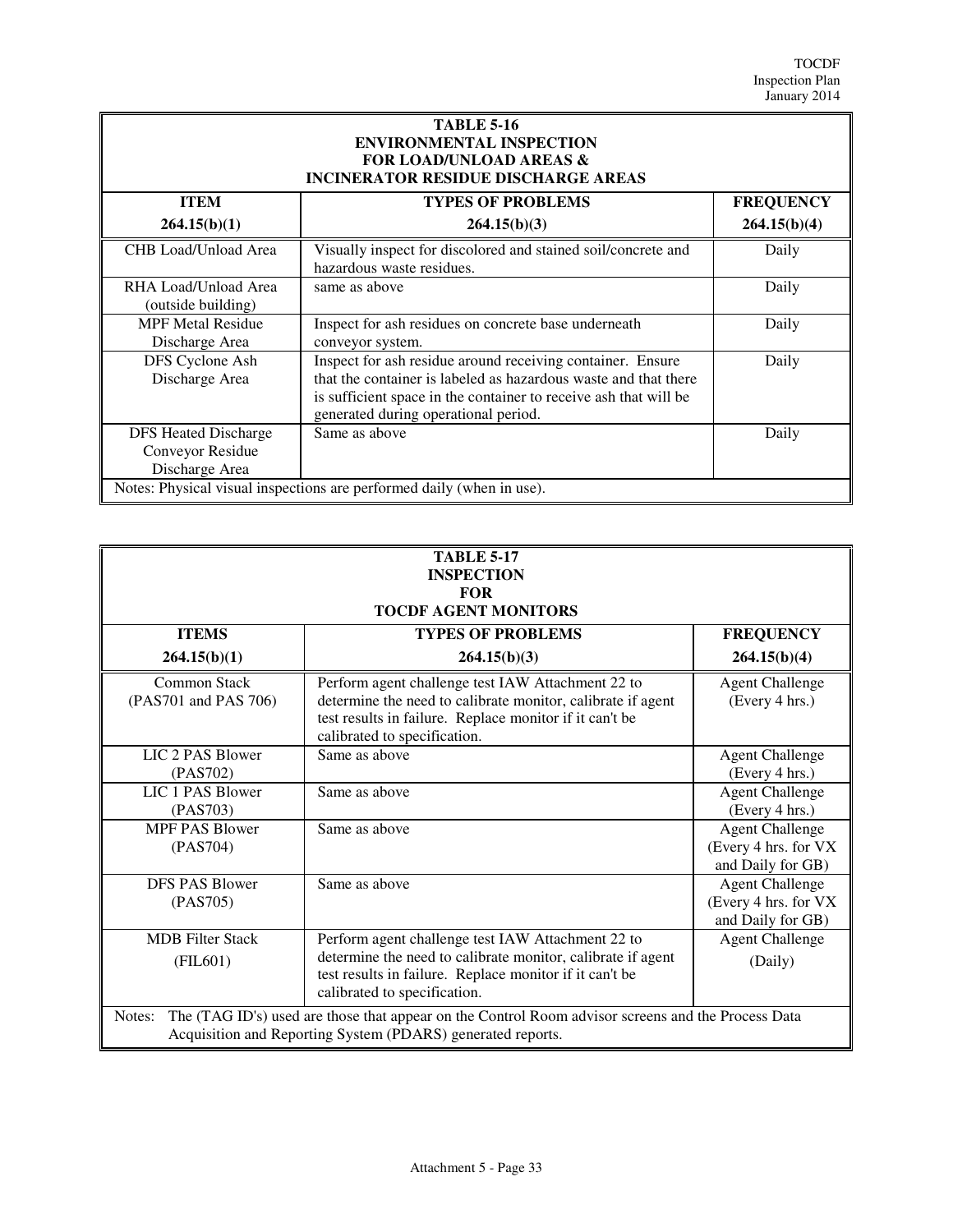| <b>TABLE 5-18</b><br><b>ENVIRONMENTAL INSPECTION</b><br>FOR 24-HOUR INTERMITTENT COLLECTION UNITS |                                                                                                                                                                                                                                                                  |                               |
|---------------------------------------------------------------------------------------------------|------------------------------------------------------------------------------------------------------------------------------------------------------------------------------------------------------------------------------------------------------------------|-------------------------------|
| <b>ITEM</b>                                                                                       | <b>TYPE OF PROBLEMS</b>                                                                                                                                                                                                                                          | <b>FREQUENCY</b>              |
| 264.15(b)(1)                                                                                      | 264.15(b)(3)                                                                                                                                                                                                                                                     | 264.15(b)(4)                  |
| Waste Accumulation Time                                                                           | Review Daily PDARS Sump Report to verify that no<br>primary containment sump accumulated liquids for longer<br>than 24 hours.                                                                                                                                    | Daily                         |
| Sump Liquid Level<br>Indicator                                                                    | Visually inspect each primary containment sump to<br>determine if sump's liquid level corresponds to level alarm<br>displayed on control room advisor screen. Inspect for cracks<br>and deterioration of protective coatings, rusting and any<br>signs of leaks. | Weekly                        |
| Sump Liquid Level<br><b>Indicators</b>                                                            | Demonstrate function of Sump liquid level detectors by<br>filling sump (can be done during agent change-over<br>decontamination step).                                                                                                                           | Agent campaign<br>change-over |
| Metal Sump                                                                                        | Completely empty sump and inspect metal sump for<br>deteriorating surface coating, corrosion, and cracks.                                                                                                                                                        | Agent campaign<br>change-over |
| Sump Interstitial Leak<br>Detector                                                                | Remove interstitial leak detection probe and test function.                                                                                                                                                                                                      | Annually                      |
| <b>Sump Interstitial Space</b>                                                                    | Swath interstitial space through opening provided by<br>removed interstitial leak detection probe to determine if<br>space is dry.                                                                                                                               | Annually                      |

| <b>TABLE 5-19</b>                   |
|-------------------------------------|
| <b>ENVIRONMENTAL INSPECTION</b>     |
| <b>FOR MDB RCRA PERMITTED SUMPS</b> |

| <b>ITEM</b>                                                                                                                                                                                                                                              | <b>TYPE OF PROBLEMS</b>                                                                                                                                                                                                                                   | <b>FREQUENCY</b>              |
|----------------------------------------------------------------------------------------------------------------------------------------------------------------------------------------------------------------------------------------------------------|-----------------------------------------------------------------------------------------------------------------------------------------------------------------------------------------------------------------------------------------------------------|-------------------------------|
| 264.15(b)(1)                                                                                                                                                                                                                                             | 264.15(b)(3)                                                                                                                                                                                                                                              | 264.15(b)(4)                  |
| For Category A/B and B Sumps                                                                                                                                                                                                                             |                                                                                                                                                                                                                                                           |                               |
| Material in Sump                                                                                                                                                                                                                                         | Review Daily PDARS Sump Report to verify that no sump<br>accumulated liquids for longer than 24 hours.                                                                                                                                                    | Daily                         |
| Sump Liquid Level<br>Indicator                                                                                                                                                                                                                           | Physical visual inspection of each sump to determine if<br>sump's liquid level corresponds to level alarm displayed on<br>control room advisor screen. Inspect for cracks and<br>deterioration of protective coatings, rusting and any signs of<br>leaks. | Weekly                        |
| <b>For Category C Sumps</b>                                                                                                                                                                                                                              |                                                                                                                                                                                                                                                           |                               |
| Material in Sump                                                                                                                                                                                                                                         | Physical visual inspection to determine the presence of<br>material in the sumps.                                                                                                                                                                         | Daily                         |
| For Category A/B, B, and C Sumps                                                                                                                                                                                                                         |                                                                                                                                                                                                                                                           |                               |
| Sump Liquid Level<br>Indicators                                                                                                                                                                                                                          | Demonstrate function of sump liquid level detectors by<br>filling sump (can be done during agent change-over<br>decontamination step).                                                                                                                    | Agent campaign<br>change-over |
| Metal Sump                                                                                                                                                                                                                                               | Completely empty sump and inspect metal sump for<br>deteriorating surface coating, corrosion, and cracks.                                                                                                                                                 | Agent campaign<br>change-over |
| * Since sumps SDS-PUMP-157, and 188 are located in high temperature areas near the LICs and a cool down is<br>required before a physical visual inspection can occur, the physical visual inspections for these sumps is done on a<br>monthly frequency. |                                                                                                                                                                                                                                                           |                               |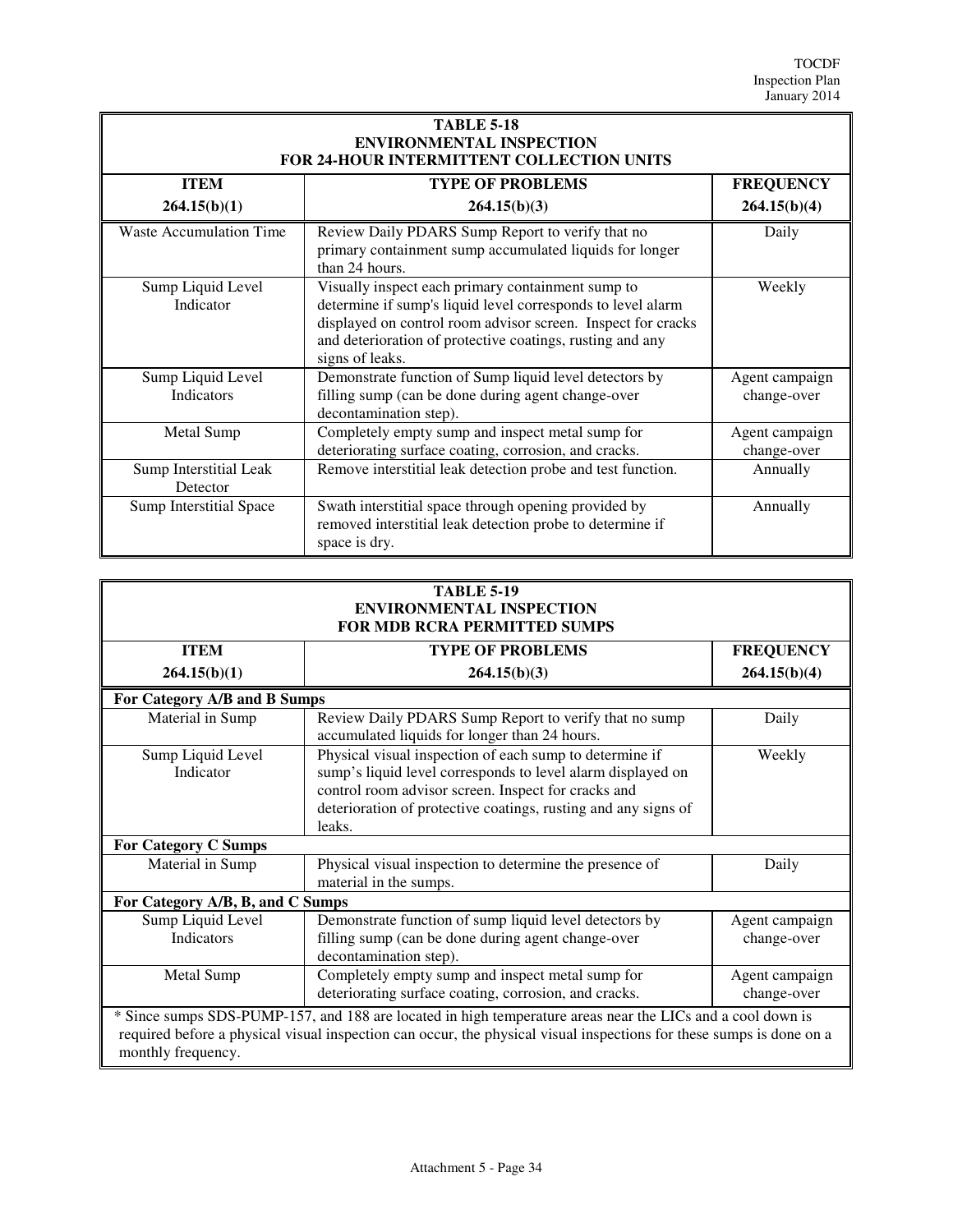| <b>TABLE 5-20</b><br><b>ENVIRONMENTAL INSPECTION</b><br><b>FOR THE</b><br>MUNITIONS DEMILITARIZATION BUILDING<br>DEMILITARIZATION & MATERIAL HANDLING SYSTEMS |                                                                                  |                  |
|---------------------------------------------------------------------------------------------------------------------------------------------------------------|----------------------------------------------------------------------------------|------------------|
| <b>ITEM</b>                                                                                                                                                   | <b>TYPES OF PROBLEMS</b>                                                         | <b>FREQUENCY</b> |
| 264.15(b)(1)                                                                                                                                                  | 264.15(b)(3)                                                                     | 264.15(b)(4)     |
| <b>Munitions/Bulk Container Demil Machines</b>                                                                                                                |                                                                                  |                  |
| PHS-PMD-101                                                                                                                                                   | Observe the operation of the machines. Note the                                  | Daily            |
| PHS-PMD-102                                                                                                                                                   | number of times each machine has to be put into                                  |                  |
| MMS-BDS-101                                                                                                                                                   | manual mode because an interlock on the machine                                  |                  |
| MMS-BDS-102                                                                                                                                                   | prevented further processing (in order to evaluate any                           |                  |
| PHS-MDM-101                                                                                                                                                   | deterioration in the machine's performance).                                     |                  |
| PHS-MDM-102                                                                                                                                                   |                                                                                  |                  |
| PHS-MDM-103                                                                                                                                                   |                                                                                  |                  |
| <b>Material Handling Conveyor Systems</b>                                                                                                                     |                                                                                  |                  |
| <b>Explosive Containment</b>                                                                                                                                  | Visually inspect for munitions and/or munitions                                  | Daily            |
| Vestibule                                                                                                                                                     | components not being transferred by conveyors due to                             |                  |
| <b>Explosive Containment</b>                                                                                                                                  | hung up or falling on the floor. Ensure that all                                 |                  |
| Room(s)                                                                                                                                                       | containers are able to be moved by material handling                             |                  |
| <b>By-Pass Conveyor</b>                                                                                                                                       | system. Record the number of rejects in the ECV and<br>Munitions Processing Bay. |                  |
| Projectile Tilting                                                                                                                                            |                                                                                  |                  |
| Conveyors                                                                                                                                                     |                                                                                  |                  |
| Multiposition<br>Loader(s)/Pick and Place                                                                                                                     |                                                                                  |                  |
| Machines                                                                                                                                                      |                                                                                  |                  |
| <b>Buffer Storage Area</b>                                                                                                                                    |                                                                                  |                  |
| (supporting Munitions                                                                                                                                         |                                                                                  |                  |
| Processing Bay)                                                                                                                                               |                                                                                  |                  |
| <b>Munitions Corridor</b>                                                                                                                                     |                                                                                  |                  |
| Munitions Processing Bay                                                                                                                                      |                                                                                  |                  |
| (including Pick and Place                                                                                                                                     |                                                                                  |                  |
| Machines)                                                                                                                                                     |                                                                                  |                  |
| <b>Buffer Storage Area</b>                                                                                                                                    |                                                                                  |                  |
| (supporting MPF)                                                                                                                                              |                                                                                  |                  |
| Notes: Visual inspections are performed remotely through the use of Closed Circuit Television by an<br>operator in the Control Room.                          |                                                                                  |                  |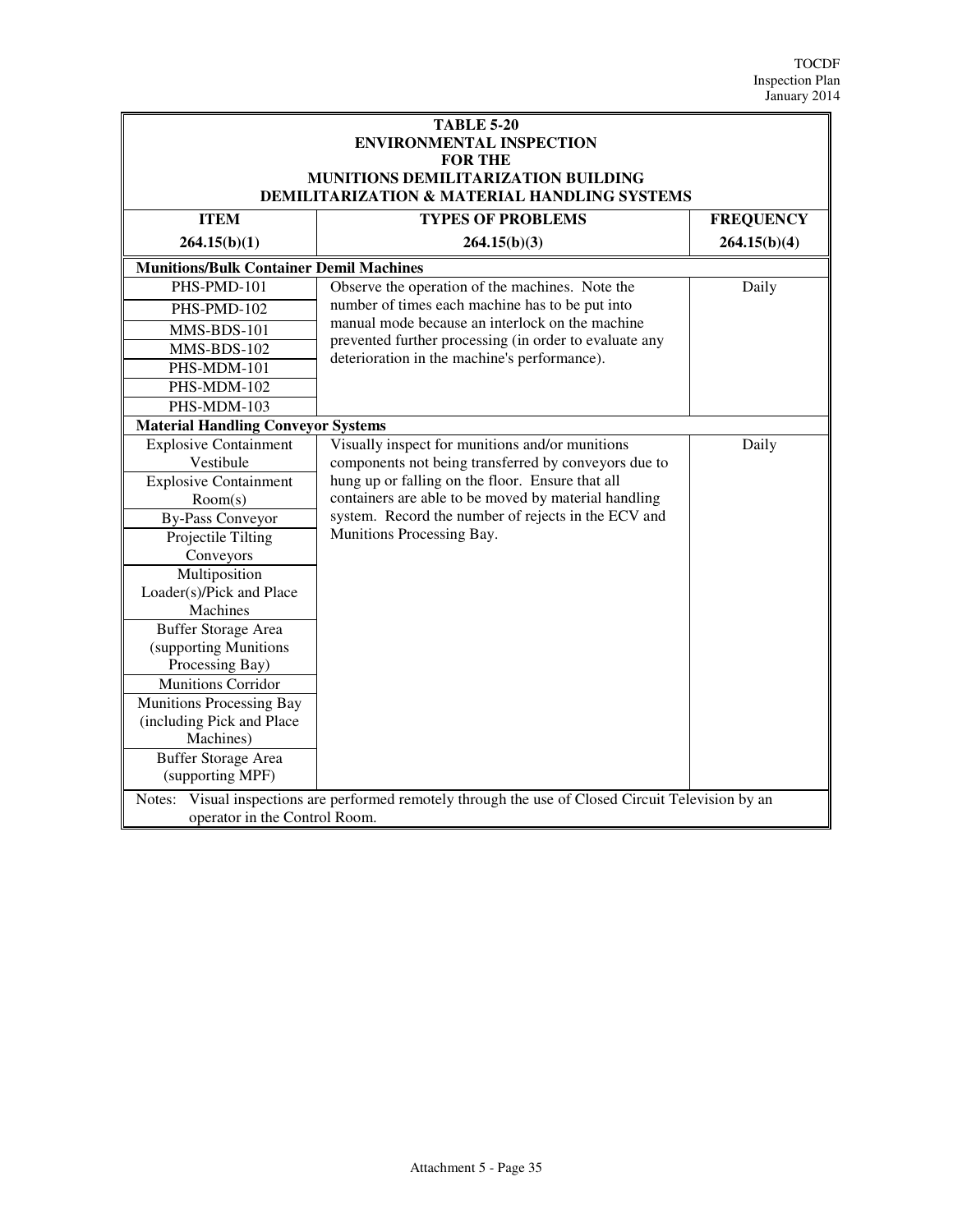#### **TABLE 5-21 ENVIRONMENTAL INSPECTION FOR THE AGENT COLLECTION TANKS ACS-TANK-101, ACS-TANK-102 AND**

## **ACS TANK SECONDARY CONTAINMENT SYSTEM**

| <b>ITEM</b>                                                                                                        | <b>TYPES OF PROBLEMS</b>                                       | <b>FREQUENCY</b> |
|--------------------------------------------------------------------------------------------------------------------|----------------------------------------------------------------|------------------|
| 264.15(b)(1)                                                                                                       | $264.15$ (b)(3)                                                | $264.15$ (b)(4)  |
| Level Indicators and                                                                                               | Check level indicator transmitters for proper operation at     | Daily            |
| Transmitters                                                                                                       | control panel.                                                 |                  |
| <b>Tank Structure</b>                                                                                              | Visually inspect for major corroded areas, discolored, or      | Daily            |
|                                                                                                                    | blistered surface coating, buckles or bulges in tank,          |                  |
|                                                                                                                    | corrosion around foundation, and evidence of overtopping.      |                  |
| <b>Fixed Roof and Closure</b>                                                                                      | Visually inspect to check for defects that could result in air | Annually         |
| Devices                                                                                                            | pollutant emissions. Defects include, but are not limited to,  |                  |
|                                                                                                                    | visible cracks, holes or gaps in the roof sections or between  |                  |
|                                                                                                                    | the roof and the tank wall; broken, cracked, or otherwise      |                  |
|                                                                                                                    | damaged seals or gaskets on closure devices; and broken or     |                  |
|                                                                                                                    | missing hatches, access covers, caps, or other closure         |                  |
|                                                                                                                    | devices.                                                       |                  |
| Tank Area                                                                                                          | Visually inspect for evidence of waste residue on floor.       | Daily            |
| <b>Tank Supports</b>                                                                                               | Visually inspect for discolored or blistered surface coating   | Daily            |
|                                                                                                                    | and corroded areas.                                            |                  |
| Pipe System, Valves, and                                                                                           | Visually inspect for leaks, vibration or swaying of pipe       | Daily            |
| Pumps                                                                                                              | systems, missing pump anchor bolts.                            |                  |
| <b>Secondary Containment</b>                                                                                       | Visually inspect for the presence of liquid in secondary       | Daily            |
| SystemSDS-PUMP-151                                                                                                 | containment sump by observing the status of sump's liquid      |                  |
|                                                                                                                    | level indicator.                                               |                  |
| <b>Secondary Containment</b>                                                                                       | During physical visual inspection, inspect for cracks and      | Weekly           |
| System (including Toxic                                                                                            | deterioration of protective coating of secondary containment   |                  |
| Cubicle Floor)                                                                                                     | system and Toxic Cubicle floor. Also inspect all items as      |                  |
|                                                                                                                    | listed above.                                                  |                  |
| Visual inspections are performed remotely through the use of Closed Circuit Television by an operator in<br>Notes: |                                                                |                  |
| the Control Room.                                                                                                  |                                                                |                  |
| Physical visual inspections are performed at a minimum on a weekly basis.                                          |                                                                |                  |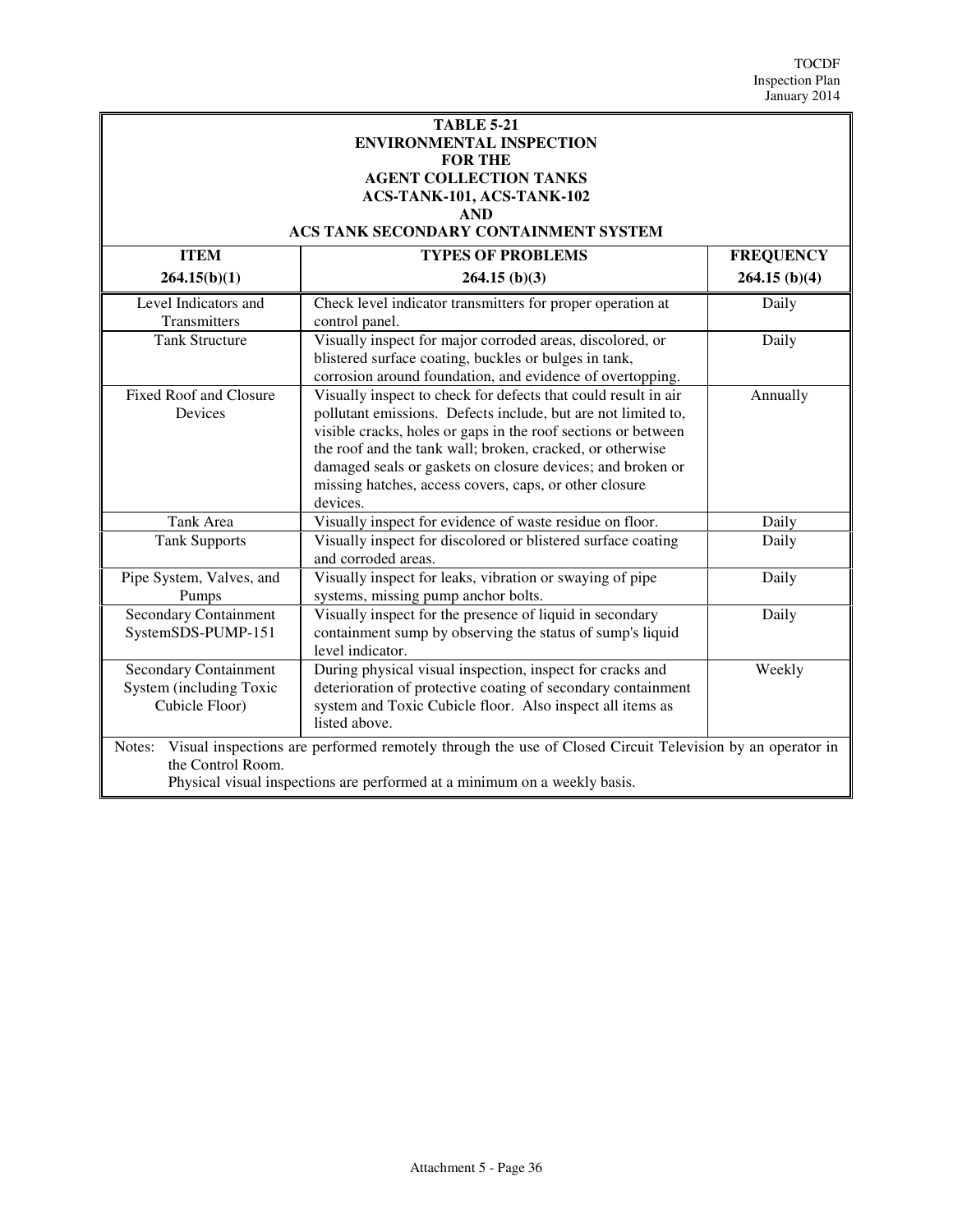| <b>TABLE 5-22</b>                           |
|---------------------------------------------|
| <b>ENVIRONMENTAL INSPECTION</b>             |
| <b>FOR THE</b>                              |
| <b>SPENT DECONTAMINATION SOLUTION TANKS</b> |
| SDS-TANK-101, SDS-TANK-102, SDS-TANK-103    |
| <b>AND</b>                                  |

#### **SDS-TANK SECONDARY CONTAINMENT SYSTEM**

| <b>ITEM</b>                                                                                                                                                                                                          | <b>TYPES OF PROBLEMS</b>                                                                                                                                                                                                                                 | <b>FREQUENCY</b> |
|----------------------------------------------------------------------------------------------------------------------------------------------------------------------------------------------------------------------|----------------------------------------------------------------------------------------------------------------------------------------------------------------------------------------------------------------------------------------------------------|------------------|
| 264.15(b)(1)                                                                                                                                                                                                         | $264.15$ (b)(3)                                                                                                                                                                                                                                          | $264.15$ (b)(4)  |
| Level Indicators and<br>Transmitters                                                                                                                                                                                 | Check level indicator transmitters for proper operation at<br>control panel                                                                                                                                                                              | Daily            |
| <b>Tank Structure</b>                                                                                                                                                                                                | Visually inspect for major corroded areas, discolored, or<br>blistered surface coating, buckles or bulges in tank, corrosion<br>around foundation, and evidence of overtopping.                                                                          | Daily            |
| Tank Area                                                                                                                                                                                                            | Visually inspect for evidence of waste residue on floor.                                                                                                                                                                                                 | Daily            |
| <b>Tank Supports</b>                                                                                                                                                                                                 | Visually inspect for discolored or blistered surface coating and<br>corroded areas.                                                                                                                                                                      | Daily            |
| Pipe System, Valves, and<br>Pumps                                                                                                                                                                                    | Inspect for leaks, vibration or swaying of pipe systems, missing<br>pump anchor bolts.                                                                                                                                                                   | Daily            |
| <b>Secondary Containment</b><br>SystemSDS-PUMP-150                                                                                                                                                                   | Visually inspect for the presence of liquid in secondary<br>containment sump by observing the status of sump's liquid level<br>indicator.                                                                                                                | Daily            |
| <b>Ultrasonic Thickness</b><br>Testing                                                                                                                                                                               | Inspect for corrosion (i.e., loss of shell thickness). If the<br>measured wall thickness is less than or equal to 0.25 inches,<br>then the affected tank is taken out of service until the TOCDF<br>and DSHW agree upon an appropriate course of action. | Annual           |
| Secondary Containment<br>System (including Toxic<br>Cubicle Floor)                                                                                                                                                   | During physical visual inspection, inspect for cracks and<br>deterioration of protective coating of secondary containment<br>system and Toxic Cubicle floor. Also inspect all items as listed<br>above.                                                  | Weekly           |
| Visual inspections are performed remotely through the use of Closed Circuit Television by an operator in<br>Notes:<br>the Control Room.<br>Physical visual inspections are performed at a minimum on a weekly basis. |                                                                                                                                                                                                                                                          |                  |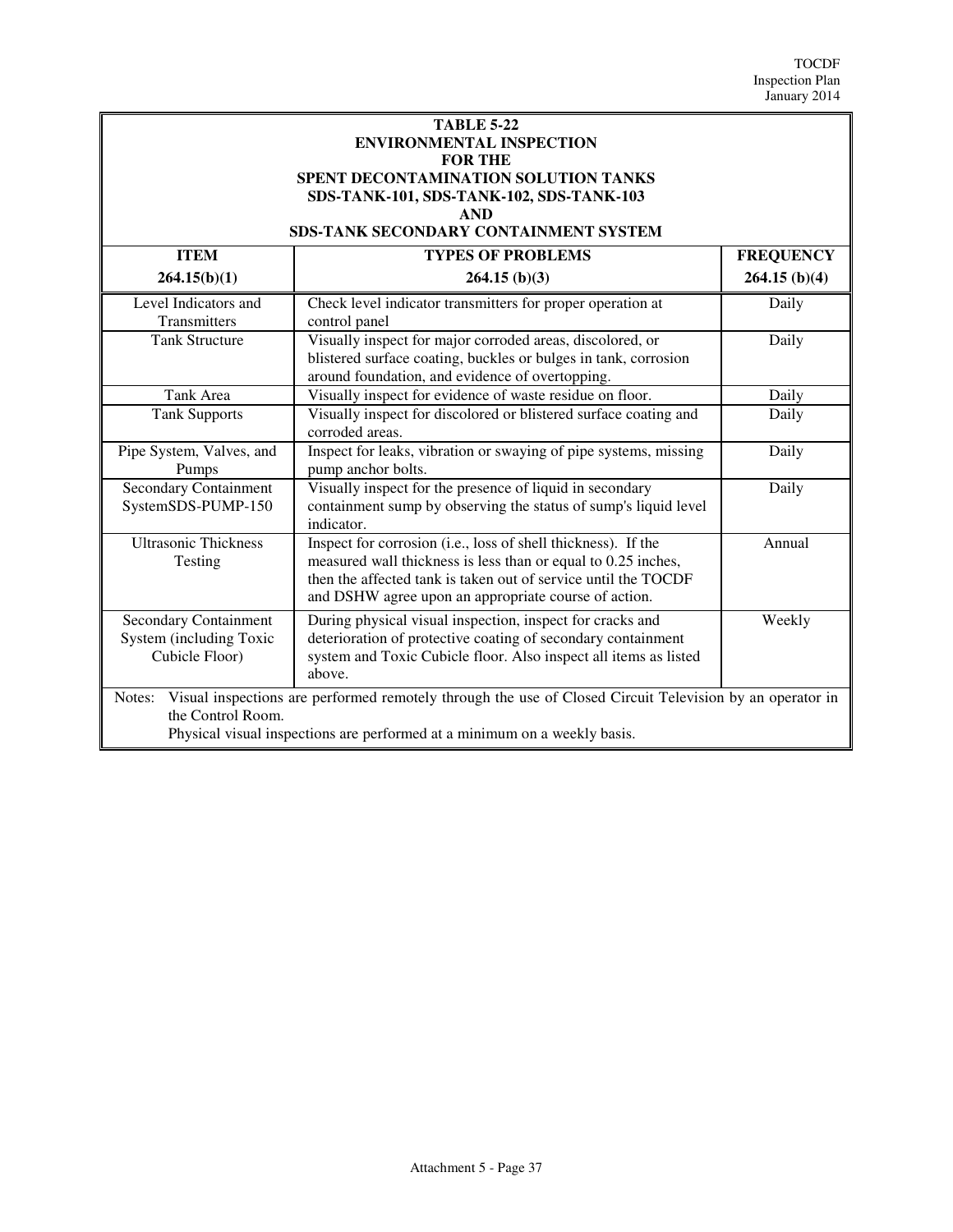#### **TABLE 5-23 ENVIRONMENTAL INSPECTION FOR THE BRINE REDUCTION AREA SURGE TANKS BRA-TANK-101, BRA-TANK-102, BRA-TANK-201, BRA-TANK-202, BRINE LOADING STATION, PIPE TRENCH & SECONDARY CONTAINMENT SYSTEM**

| <b>ITEM</b>                                                                            | <b>TYPES OF PROBLEMS</b>                                                                                                                                                                                                     | <b>FREQUENCY</b>     |
|----------------------------------------------------------------------------------------|------------------------------------------------------------------------------------------------------------------------------------------------------------------------------------------------------------------------------|----------------------|
| 264.15(b)(1)                                                                           | 264.15(b)(3)                                                                                                                                                                                                                 | 264.15(b)(4)         |
| Level Indicators and<br>Transmitters                                                   | Check level indicator and transmitter for proper operation at the<br>tank.                                                                                                                                                   | Daily                |
| <b>Tank Structure</b>                                                                  | Visually inspect for major corroded areas, bulging or buckles in<br>tank, waste residue stains on the sides of tanks and evidence of<br>overtopping.                                                                         | Daily                |
| Pipe System, Valves, and<br>Pumps                                                      | Visually inspect for leaks, vibration or swaying of operating pipe<br>systems, missing pump anchor bolts, leaking pump seals.                                                                                                | Daily                |
| Pipe Trench                                                                            | Visually inspect for presence of liquids in secondary<br>containment system. Ensure that there are no cracks or gaps in<br>the coating used to seal the secondary containment trench.                                        | Annually             |
| <b>Secondary Containment</b><br>System (includes sump<br>and Brine Loading<br>Station) | Visually inspect for presence of liquids in secondary<br>containment system and associated sump. Ensure that there are<br>no cracks or gaps in the coating used to seal the secondary<br>containment berms, floor, and sump. | Daily                |
| Cathodic Protection                                                                    | Confirm proper operation of the cathodic protection systems.                                                                                                                                                                 | Annually             |
|                                                                                        | Inspect/test sources of impressed current.                                                                                                                                                                                   | Every other<br>month |
| Notes: Physical visual inspection performed daily by Operator(s).                      |                                                                                                                                                                                                                              |                      |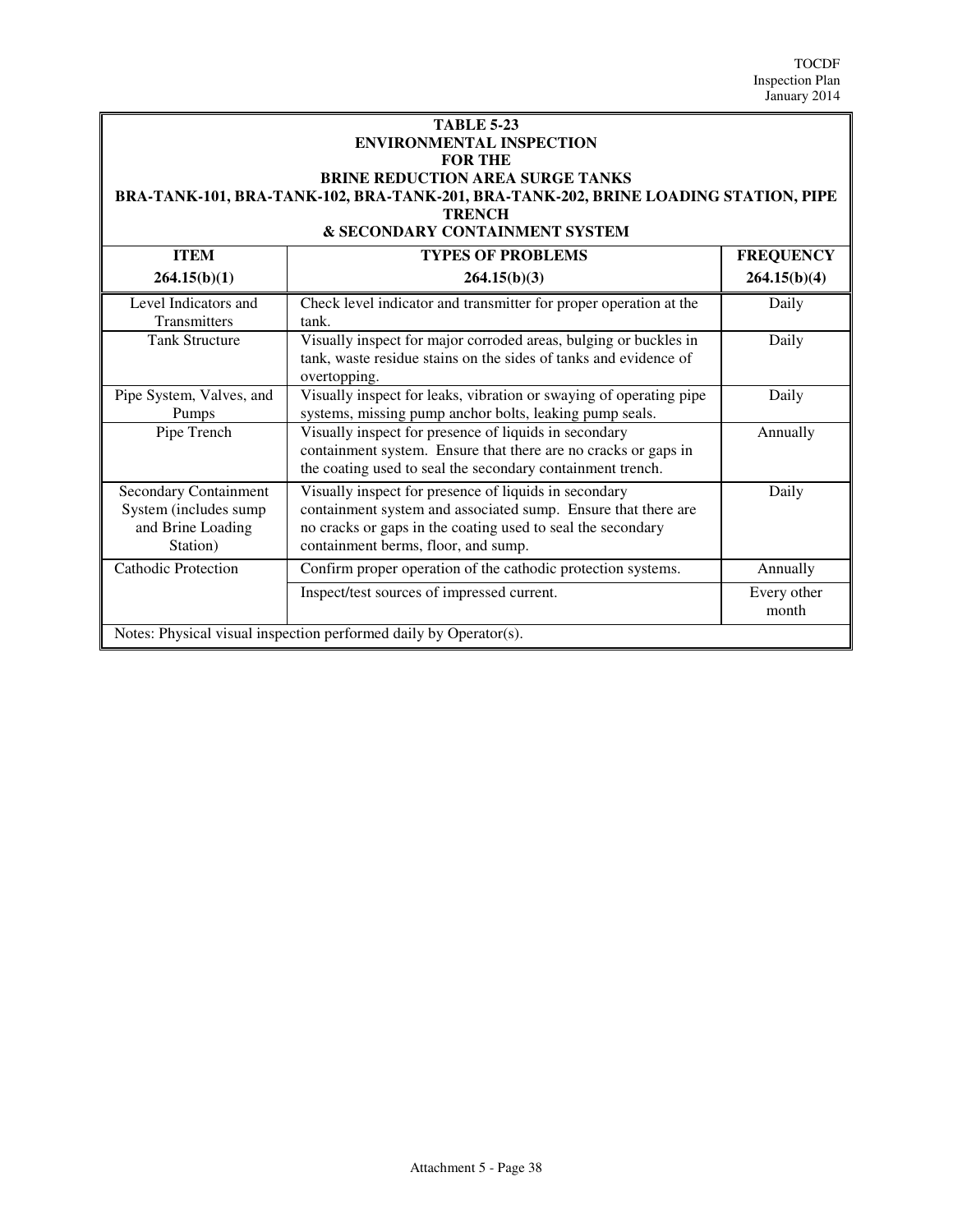### **TABLE 5-24 ENVIRONMENTAL INSPECTION FOR THE**

## **IGLOO 1632, 1633, 1634, 1635, 1636, AND 1639/ATLIC ROOM CONTAINER STORAGE AREAS AND SECONDARY CONTAINMENT SYSTEMS**

| <b>ITEM</b><br>264.15(B)(1)                                                                      | <b>TYPES OF PROBLEMS</b><br>264.15(B)(3)                                                                                                                                                                                                                                                                                                                                                                                                                                                                            | <b>FREQUENCY</b><br>164.15(B)(4) |
|--------------------------------------------------------------------------------------------------|---------------------------------------------------------------------------------------------------------------------------------------------------------------------------------------------------------------------------------------------------------------------------------------------------------------------------------------------------------------------------------------------------------------------------------------------------------------------------------------------------------------------|----------------------------------|
| <b>Deteriorating Containers</b><br>and Secondary<br><b>Containment Pallets</b>                   | Inspect the containers and the secondary containment pallets<br>for deterioration (i.e., rupture, corrosion, released material,<br>$etc.$ ).                                                                                                                                                                                                                                                                                                                                                                        | Weekly                           |
| <b>Closed Containers</b>                                                                         | Ensure that all container covers/closure devices are secured<br>in a closed position so that there are no visible holes, gaps or<br>other open spaces into the interior of the container. R315-8-<br>22 [40 CFR $264.108(c)(3)$ ] identifies allowable exceptions<br>to this requirement.                                                                                                                                                                                                                           | Weekly                           |
| Containers in Storage<br>(Igloos)                                                                | Ensure that the total volume of containers in storage does<br>not exceed 14,520 gallons except Igloo 1639 which should<br>not exceed 3,575 gallons.<br>Ensure that the combined liquid volume <sup>1</sup> within the<br>containers on a single secondary containment (SC) pallet<br>does not exceed 10-times the SC pallet's rated capacity.<br>Ensure that the liquid volume <sup>1</sup> of the single largest container<br>on a secondary containment pallet does not exceed the SC<br>pallet's rated capacity. | Weekly                           |
| Containers in Storage<br>(ATLIC Room Only)                                                       | Ensure that the total volume of containers in storage does<br>not exceed 1,760 gallons AND that the total of LIQUID<br>volume directly on the floor does not exceed 1,340 gallons<br>(approx. 24-each 55-gallon drums) and no single container<br>of liquid is greater than 134 gallons. When used for<br>container storage, the storage base is inspected weekly for<br>chips, cracks, and gaps in the concrete or concrete sealant.                                                                               | Weekly                           |
| Igloos 1632, 1633 and<br>1639/ATLIC Room<br>Ventilation System<br>(Subpart CC Control<br>Device) | Verify ATLIC HVAC System is operable <sup>2</sup> IF P999-Bearing<br>Non-DOT Containers are present in either Igloo 1639 OR<br>the ATLIC Room. Verify Autoclave/DVS HVAC System is<br>operable IF P999-Bearing Non-DOT Containers are present<br>in either Igloo 1632 or 1633.                                                                                                                                                                                                                                      |                                  |
| Segregation of<br>Incompatible Wastes                                                            | Ensure that incompatible waste is not placed on a secondary<br>containment pallet as the same time.                                                                                                                                                                                                                                                                                                                                                                                                                 | Weekly                           |
| <b>Container Labels</b>                                                                          | Inspect all containers in storage to ensure they are correctly<br>labeled.                                                                                                                                                                                                                                                                                                                                                                                                                                          | Weekly                           |
| <b>Material Handling</b><br>Equipment                                                            | Observe material handling equipment during operation to<br>determine any loss of performance.                                                                                                                                                                                                                                                                                                                                                                                                                       | Weekly                           |
| General Area                                                                                     | Inspect Igloo 1632, 1633, and 1639/ATLIC Room areas for<br>apparent spills or leaks from the containers or secondary<br>containment pallets, and for the accumulation of<br>precipitation.                                                                                                                                                                                                                                                                                                                          | Weekly                           |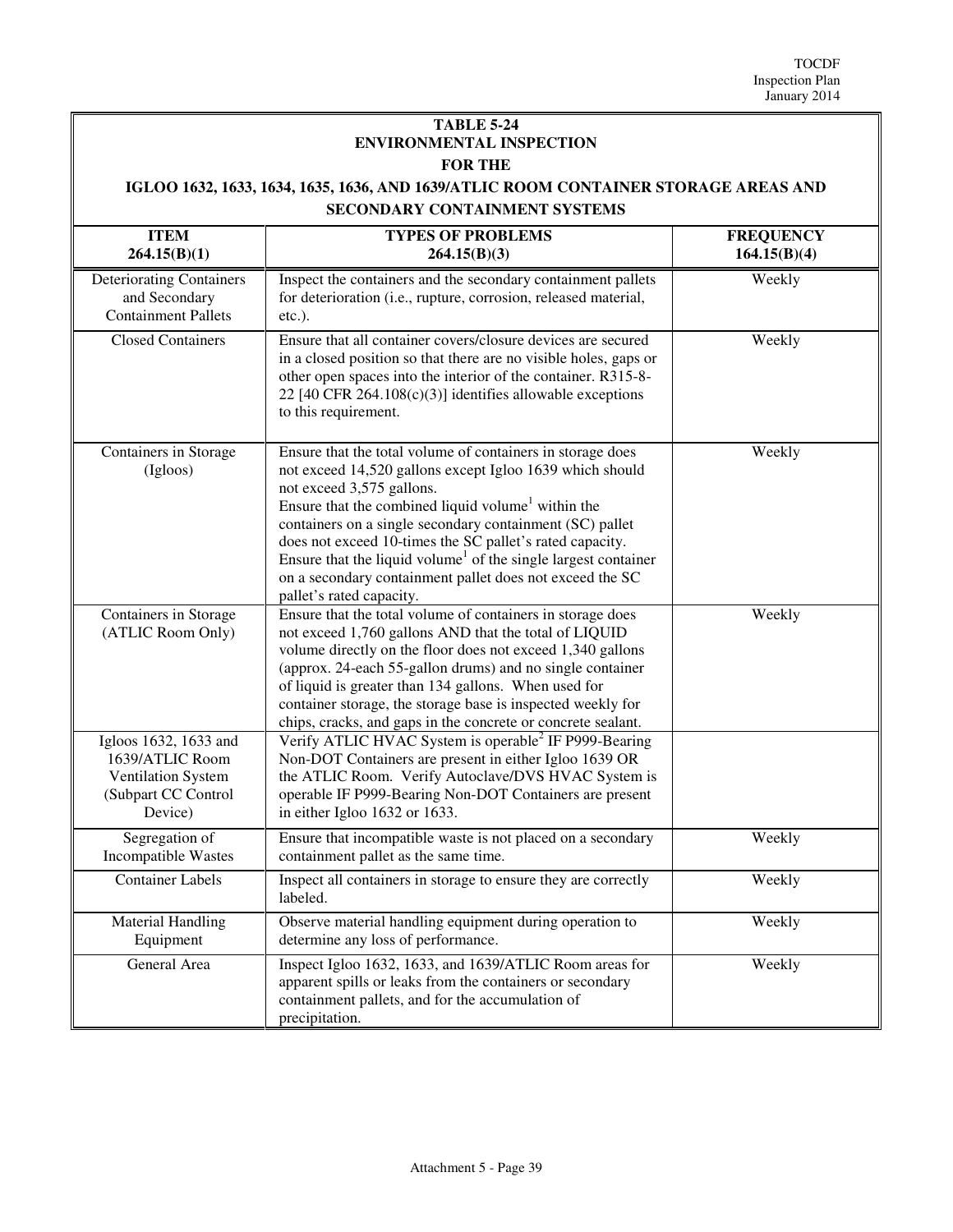Physical visual inspection performed throughout the week by TOCDF personnel.

<sup>1</sup>For the purposes of determining required secondary containment capacity, only the volume of an overpacked container needs to be considered, not the volume of the overpack itself as long as the overpack contains only the leaking container (e.g. a 55-gallon drum of liquid waste overpacked in an 85-gallon overpack contributes only 55-gallons to the required SC capacity).

<sup>2</sup>An "operable" ATLIC HVAC System is defined as having passed satisfactorily its daily RCRA Inspection described in Table 5-35.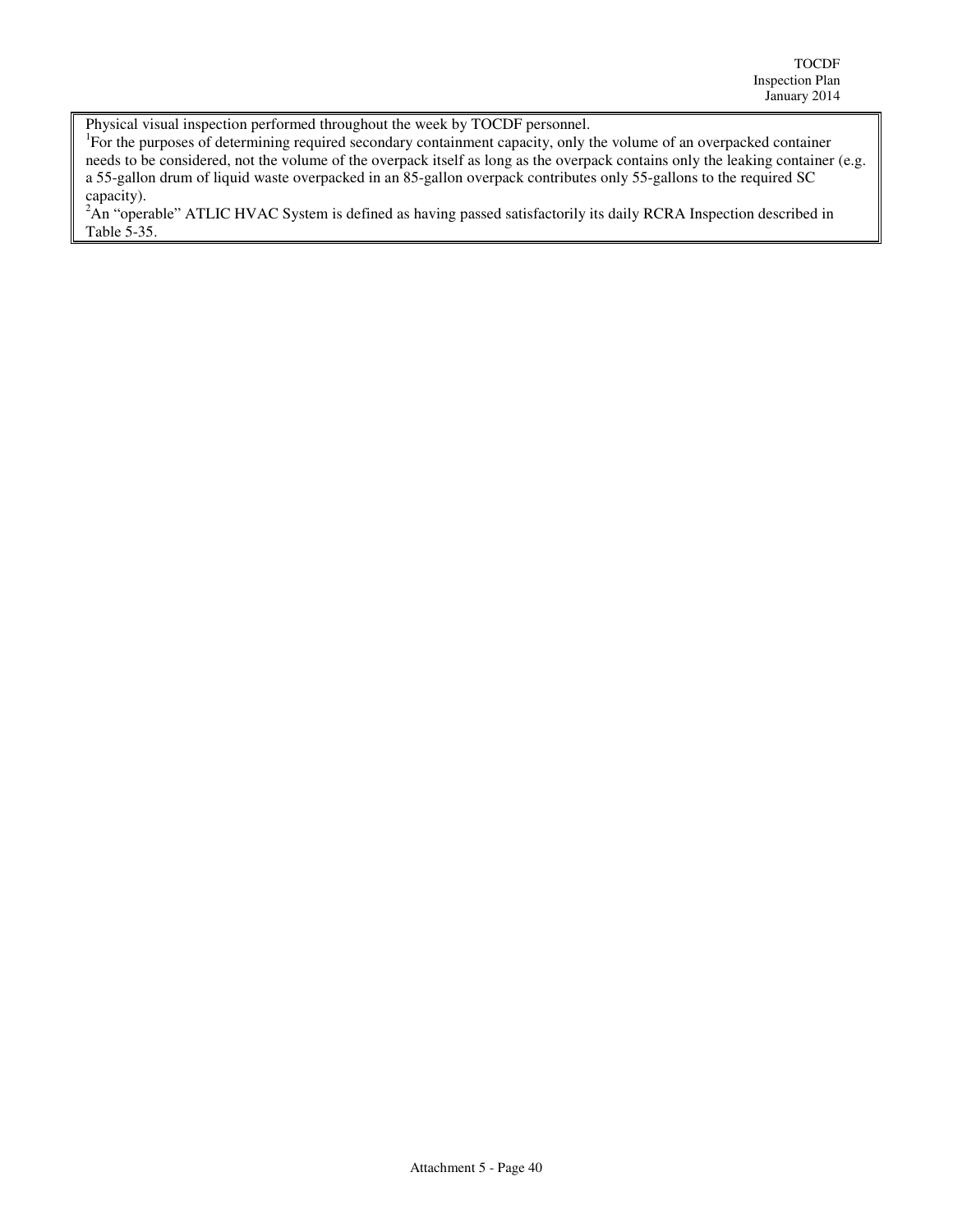| <b>TABLE 5-25</b><br><b>ENVIRONMENTAL INSPECTION</b><br><b>FOR THE</b><br>BRINE REDUCTION AREA POLLUTION ABATEMENT SYSTEM |                                                                                                                                                                                                                                                                                                                                           |                  |
|---------------------------------------------------------------------------------------------------------------------------|-------------------------------------------------------------------------------------------------------------------------------------------------------------------------------------------------------------------------------------------------------------------------------------------------------------------------------------------|------------------|
| <b>ITEM</b>                                                                                                               | <b>TYPES OF PROBLEMS</b>                                                                                                                                                                                                                                                                                                                  | <b>FREQUENCY</b> |
| 264.15(b)(1)                                                                                                              | 264.15(b)(3)                                                                                                                                                                                                                                                                                                                              | 264.15(b)(4)     |
| <b>Process Parameters</b>                                                                                                 | Record differential pressure reading for each baghouse and<br>compare the value with the previous day to determine if<br>baghouse performance consistent.                                                                                                                                                                                 | Daily            |
| Process Equipment<br>Knockout Box                                                                                         | Inspect flanged joints joining ductwork to Knockout Box,<br>Knockout Box manway cover, Knockout Box hopper knife<br>gate, rotary valve, and Knockout Box flashing for salt<br>residue buildup.                                                                                                                                            | Daily            |
| Process Equipment<br><b>BRA PAS Ductwork</b>                                                                              | Inspect flanged fittings in ductwork for buildup of salt<br>residues.                                                                                                                                                                                                                                                                     | Daily            |
| Process Equipment<br><b>BRA</b> Baghouses                                                                                 | Inspect hopper knife gates, rotary valves, and access doors<br>for buildup of salt residues.                                                                                                                                                                                                                                              | Daily            |
| Knockout Box Discharge<br>Container & Transfer hose                                                                       | Inspect container for the presence of hazardous waste label<br>and ensure label is dated and that the label date does not<br>exceed 90 days. Inspect transfer hose for crack or tears.<br>Inspect outside of container and area around container for<br>salt residue.                                                                     | Daily            |
| <b>Baghouse Discharge</b><br>Containers & Transfer<br><b>Hoses</b>                                                        | Inspect containers for the presence of hazardous waste labels<br>and ensure the label is dated and that the label date does not<br>exceed 90 days. Inspect transfer hoses for cracks or tears.<br>Inspect outside of containers and area around each container<br>for salt residue.                                                       | Daily            |
| <b>Baghouse Pad Sump</b>                                                                                                  | Inspect sump to ensure no liquids are present in the sump. If<br>liquids are present sample for pH and oil sheen.                                                                                                                                                                                                                         | Daily            |
| <b>Exhaust Stack Plume</b>                                                                                                | Observe exhaust stack plume to ensure BRA PAS is<br>functioning properly.                                                                                                                                                                                                                                                                 | Daily            |
| <b>Emergency Equipment</b>                                                                                                | Inspect for the presence of a charged fire extinguisher, and<br>the presence of portable or fixed eyewash station.                                                                                                                                                                                                                        | Weekly           |
| <b>Compliance Process</b><br>Parameter Instrumentation                                                                    | Inspect calibration label on temperature sensing element TI-<br>172and Differential Pressure Transducers PDI-143, PDI-<br>144, PDI-145, and PDI-186to ensure that the certified<br>calibration seal has not been broken or tampered with.<br>Notes: Physical visual inspection performed daily by Pollution Abatement System Operator(s). | Daily            |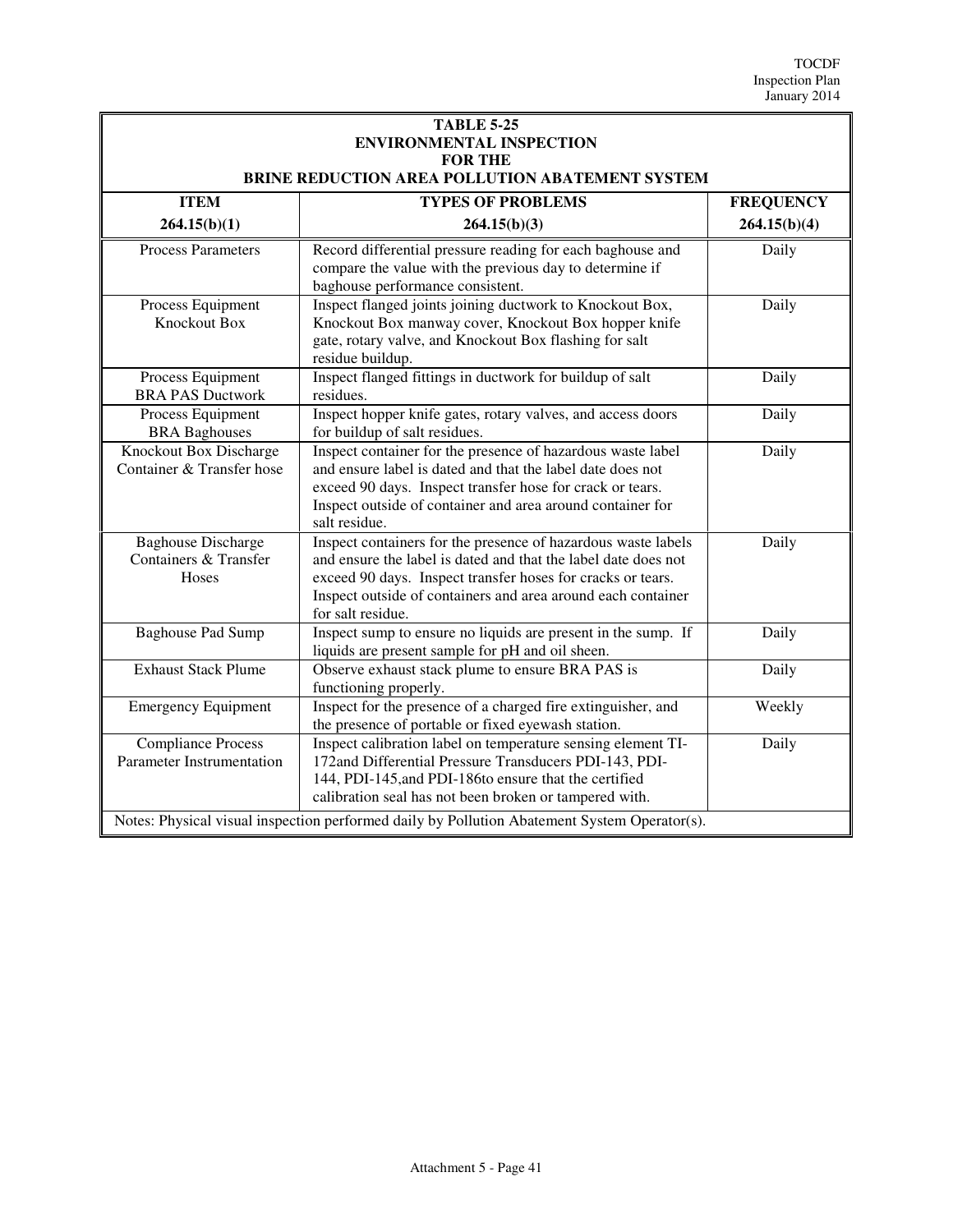| <b>TABLE 5-26</b>                                   |
|-----------------------------------------------------|
| <b>ENVIRONMENTAL INSPECTION</b>                     |
| <b>FOR THE</b>                                      |
| <b>TOCDF MUNITIONS DEMILITARIZATION BUILDING</b>    |
| <b>VENTILATION CARBON FILTER SYSTEM<sup>1</sup></b> |

| <b>ITEM</b>                   | TYPES OF PROBLEMS 264.15(b)(3)                                                                                                                                      | <b>FREQUENCY</b> |
|-------------------------------|---------------------------------------------------------------------------------------------------------------------------------------------------------------------|------------------|
| 264.15(b)(1)                  |                                                                                                                                                                     | 264.15(b)(4)     |
| Agent Monitors <sup>2</sup>   | Observe the values reported from the ACAMS monitoring<br>the MDB ventilation carbon filter banks (to determine if<br>breakthrough of any carbon bank has occurred). | Daily            |
| <b>Differential Pressures</b> | Observe the values reported from the differential pressure<br>transmitters (to determine if plugging of any carbon filter<br>bank has occurred).                    | Daily            |
| Filter System Blowers         | Observe the flow rates reported by the filter system blowers<br>(to determine if blower performance has deteriorated).                                              | Daily            |
| system.                       | <sup>1</sup> Visual inspections are performed remotely by Control Room Operator(s) through use of the data acquisition                                              |                  |

<sup>2</sup>Applicable to carbon filters equipped with six banks of carbon.

| <b>TABLE 5-27</b><br><b>RESERVED</b> |                          |                  |
|--------------------------------------|--------------------------|------------------|
| <b>ITEM</b> (quantity)               | <b>TYPES OF PROBLEMS</b> | <b>FREQUENCY</b> |
| 264.15(b)(1)                         | 264.15(b)(3)             | 264.15(b)(4)     |
|                                      |                          |                  |
|                                      |                          |                  |
|                                      |                          |                  |
|                                      |                          |                  |
|                                      |                          |                  |
|                                      |                          |                  |
|                                      |                          |                  |
|                                      |                          |                  |
|                                      |                          |                  |
|                                      |                          |                  |
|                                      |                          |                  |
|                                      |                          |                  |
|                                      |                          |                  |
|                                      |                          |                  |
|                                      |                          |                  |
|                                      |                          |                  |
|                                      |                          |                  |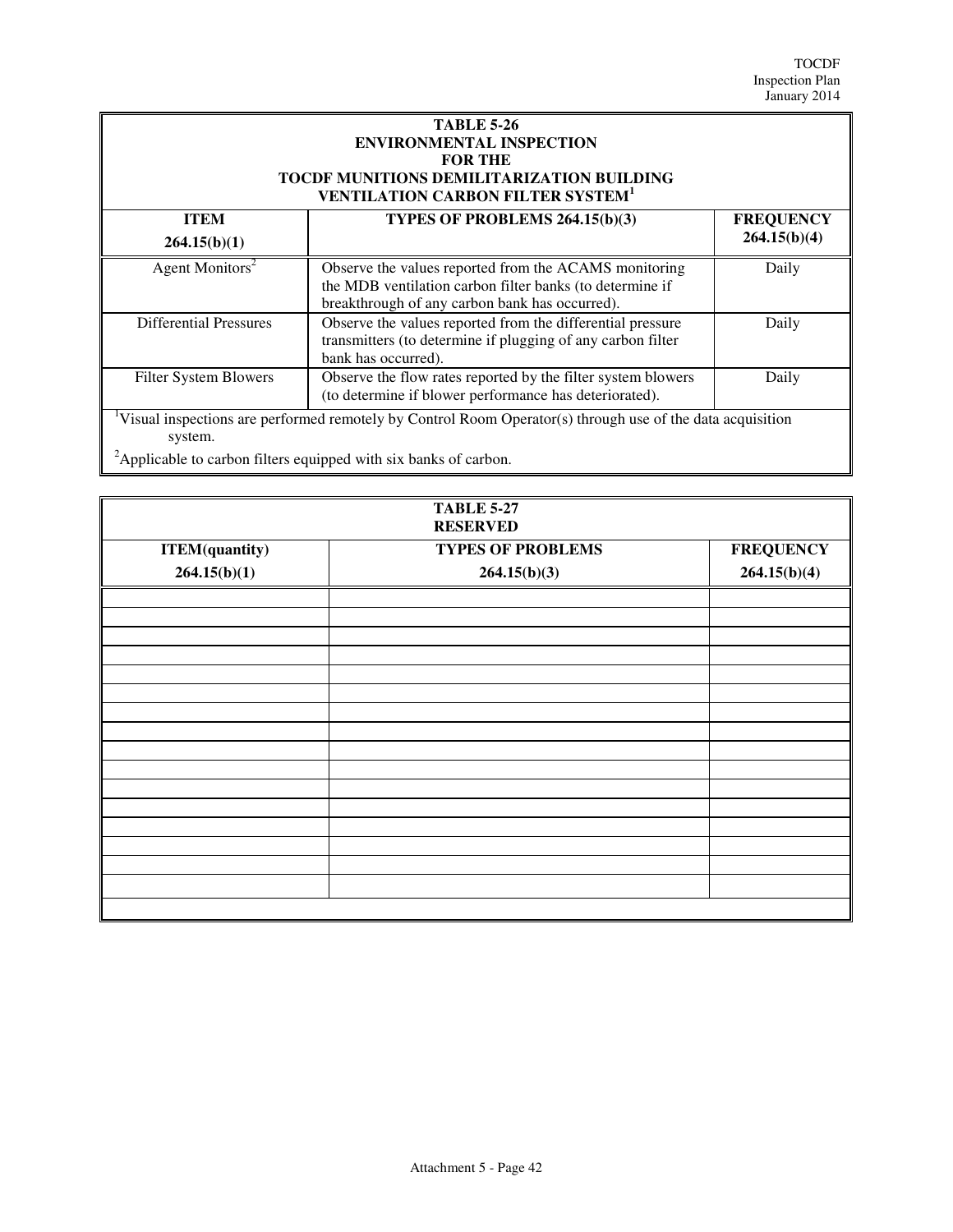#### **TABLE 5-28 SAFETY AND EMERGENCY EQUIPMENT INSPECTION FOR THE TOCDF EMERGENCY GENERATORS, SECURITY, HAZARD COMMUNICATION, & FIRE PROTECTION SYSTEMS**

| <b>ITEM</b>                                                      | <b>TYPES OF PROBLEMS</b>                                                                                                                                                                                            | <b>FREQUENCY</b> |
|------------------------------------------------------------------|---------------------------------------------------------------------------------------------------------------------------------------------------------------------------------------------------------------------|------------------|
| 264.15(b)(1)                                                     | 264.15(b)(3)                                                                                                                                                                                                        | 264.15(b)(4)     |
| <b>Emergency Generators</b>                                      | Test each Emergency Generator by operating in either a<br>loaded or unloaded configuration.                                                                                                                         | Monthly          |
| <b>Filter Generator</b>                                          | Test the Filter Generator by operating in either a loaded or<br>unloaded configuration.                                                                                                                             | Monthly          |
| Uninterruptible Power<br>Supply                                  | Check for Adequate Voltage.                                                                                                                                                                                         | Monthly          |
| <b>Emergency Power</b><br>System/Uninterruptible<br>Power Supply | Test Emergency Generators and Uninterruptible Power<br>Supply by performing a power outage exercise. Ensure<br>sufficient power is provided to equipment and systems<br>designated as critical and essential loads. | Annually         |
| <b>Security</b>                                                  |                                                                                                                                                                                                                     |                  |
| Fencing                                                          | Visually inspect the fences and gates surrounding TOCDF<br>for integrity, sight obstructions caused by vegetation, and<br>gaps at the fence base.                                                                   | Weekly           |
| <b>Warning Signs</b>                                             | Visually inspect for the presence of all signs. Sign must be<br>legible from a distance of 50 feet.                                                                                                                 | Weekly           |
| <b>Outside Security Lighting</b>                                 | Visually inspect the lights for proper operation.                                                                                                                                                                   | Weekly           |
| <b>Site Evacuation Siren</b>                                     | Verify operability of evacuation siren.                                                                                                                                                                             | As Necessary     |
| <b>Fire Protection Systems</b>                                   |                                                                                                                                                                                                                     |                  |
| Halon<br><b>Control Room</b>                                     | Verify sufficient pressure in halon storage tanks.                                                                                                                                                                  | Six months       |
| <b>UPS/Battery Enclosures</b><br>and FM-200/FE-227               | Verify sufficient pressure in FM-200/FE-227 storage tanks.                                                                                                                                                          | Six months       |
| Dry Chemical                                                     | Verify sufficient pressure in nitrogen propellant tanks.                                                                                                                                                            | Six months       |
| <b>Common PAS</b>                                                |                                                                                                                                                                                                                     |                  |
| <b>Toxic Chemical</b>                                            |                                                                                                                                                                                                                     |                  |
| Automatic Sprinkler                                              | Verify sufficient flow rate of water at inspector's test                                                                                                                                                            | Annually         |
| <b>CHB</b>                                                       | connection.                                                                                                                                                                                                         |                  |
| <b>UPA</b>                                                       |                                                                                                                                                                                                                     |                  |
| Fire Hydrants                                                    | Verify sufficient flow                                                                                                                                                                                              | Annually         |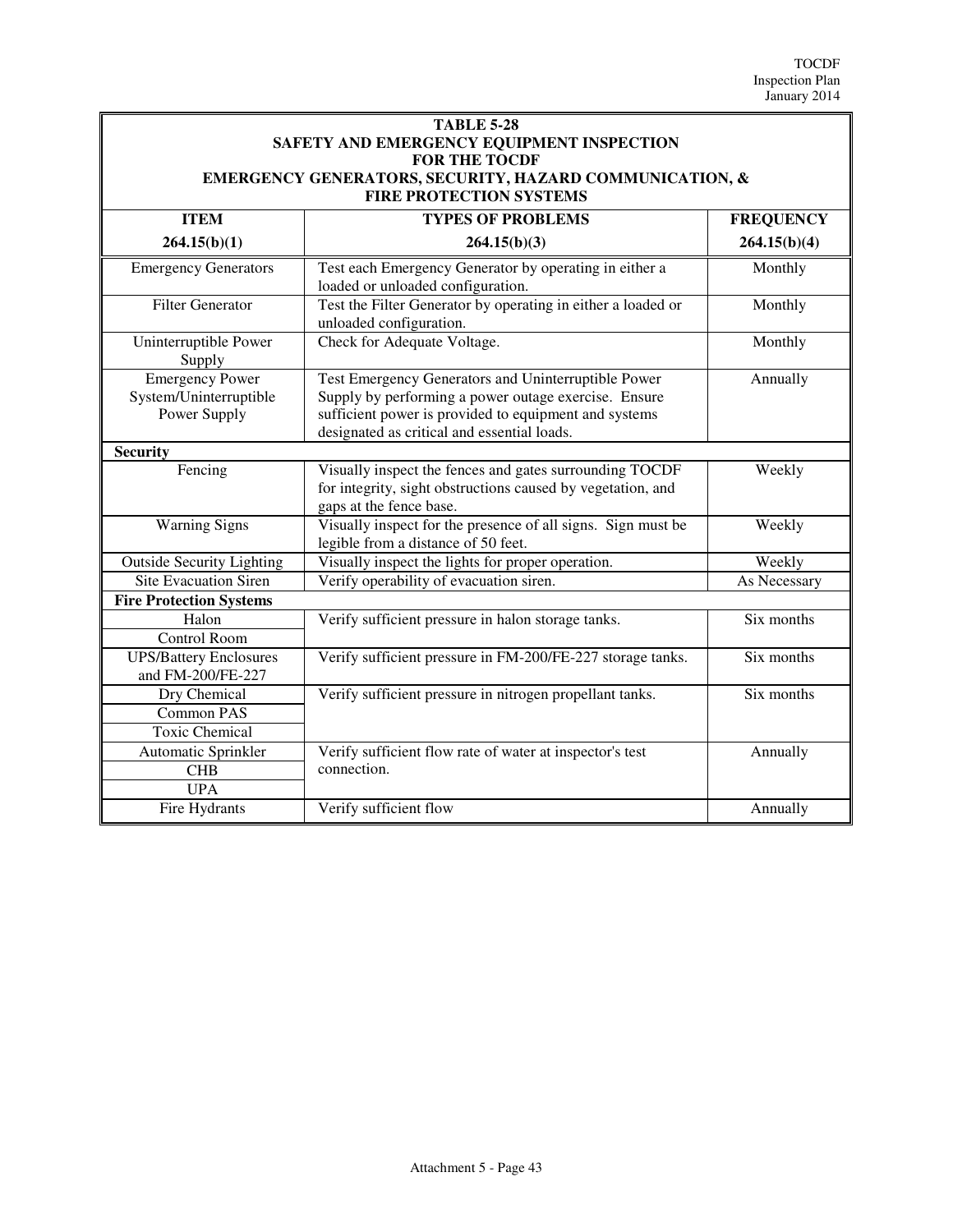| <b>TABLE 5-29</b><br><b>ENVIRONMENTAL INSPECTION</b><br><b>FOR THE</b><br>IGLOO 1631 AUTOCLAVE,<br>SUPPORTING CARBON FILTER SYSTEM, AND HAZAROUDS WASTE LOAD AREA |                                                                                                                                                                                                                                                   |                                  |
|-------------------------------------------------------------------------------------------------------------------------------------------------------------------|---------------------------------------------------------------------------------------------------------------------------------------------------------------------------------------------------------------------------------------------------|----------------------------------|
| <b>ITEM</b><br>264.15(b)(1)                                                                                                                                       | <b>TYPES OF PROBLEMS</b><br>264.15(b)(3)                                                                                                                                                                                                          | <b>FREQUENCY</b><br>264.15(b)(4) |
| Autoclave and Ancillary<br>Equipment                                                                                                                              | <b>Autoclave Door</b><br>Inspect Locking Ring and Hinges, and Rollers for proper<br>operation.<br>Inspect O-Ring for cracks or gaps.<br>Inspect Door and Vessel joint for signs of steam leaks                                                    | Weekly                           |
|                                                                                                                                                                   | <b>Autoclave Exterior</b><br>Inspect for signs of rust                                                                                                                                                                                            | Weekly                           |
|                                                                                                                                                                   | Process Steam Piping<br>Inspect for leaks and/or drips                                                                                                                                                                                            | Daily<br>(when in use)           |
|                                                                                                                                                                   | Cooling Tower and Condensate Transfer Pumps<br>Inspect for leaks, untypical noise and vibrations                                                                                                                                                  | Daily<br>(when in use)           |
|                                                                                                                                                                   | <b>Condensate Transfer Lines</b><br>Inspect for rust and leaks and/or drips                                                                                                                                                                       | Daily<br>(when in use)           |
| <b>Material Handling</b><br>Equipment                                                                                                                             | Observe material handling equipment during operation to<br>determine any loss of performance including hydraulic or oil<br>leaks, frayed cables, jerky movement. Review the Site Work<br>Order database for newly-generated maintenance requests. | Weekly                           |
|                                                                                                                                                                   | Inspect ductwork for fugitive emissions or residues at<br>flanged duct connections.                                                                                                                                                               | Weekly                           |
| Autoclave Carbon<br><b>Adsorption Filtration</b>                                                                                                                  | Inspect joints for breaks that would result in in-leakage to<br>the system.                                                                                                                                                                       | Weekly                           |
| System                                                                                                                                                            | Observe pressure on Carbon Filter System Pressure Gauge to<br>ensure system is operated under negative pressure relative to<br>atmospheric (i.e., negative pressure in excess of 0.25 in-<br>w.c.).                                               | Daily<br>(when in use)           |
| Igloo 1631 Floor                                                                                                                                                  | Inspect floor area traversed by the condensate transfer piping<br>and Autoclave load/unload area for condensate and/or wet<br>spots.                                                                                                              | Daily<br>(when in use)           |
| Igloo 1631 Waste<br>Load/Unload Area                                                                                                                              | Ensure Roll-Off is closed except when waste is being added<br>to it<br>Inspect for debris or waste that fell from the roll-off during<br>transfer                                                                                                 | Daily<br>(when in use)           |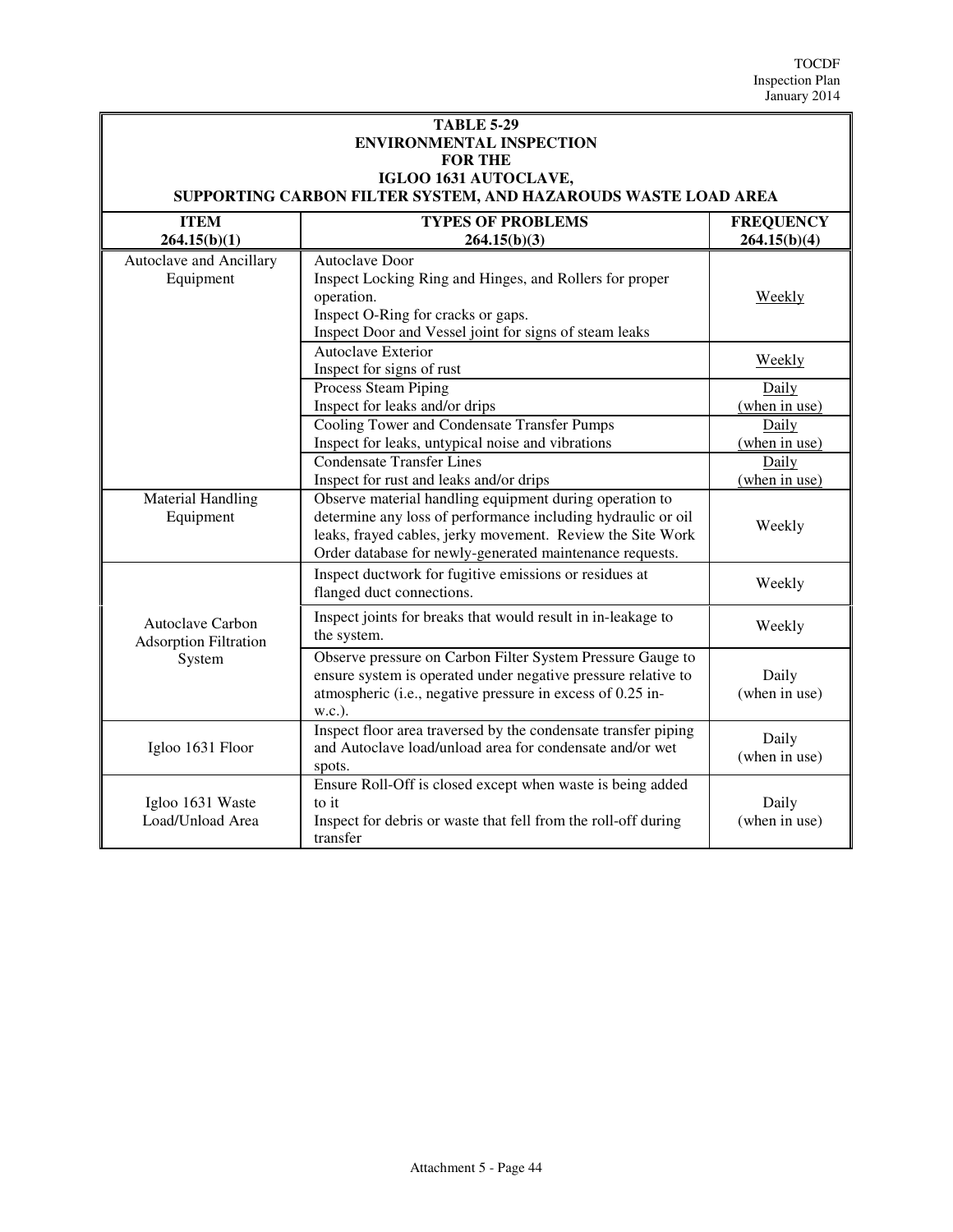#### **TABLE 5-30 ENVIRONMENTAL INSPECTION FOR THE IGLOO 1632 DRUM VENTILATION SYSTEM (DVS) ENCLOSURES, SORTING ROOM (DVSSR) AND THE**

## **IGLOO CARBON ADSORPTION FILTRATION SYSTEM**

| <b>ITEM</b><br>264.15(b)(1)                                               | <b>TYPES OF PROBLEMS</b><br>264.15(b)(3)                                                                                                                                                                                                                                                                                                                                                                                                                                                                                | <b>FREQUENCY</b><br>164.15(b)(4) |
|---------------------------------------------------------------------------|-------------------------------------------------------------------------------------------------------------------------------------------------------------------------------------------------------------------------------------------------------------------------------------------------------------------------------------------------------------------------------------------------------------------------------------------------------------------------------------------------------------------------|----------------------------------|
| DVS Enclosures 101/102<br>and DVSSR                                       | Inspect secondary containment floors and sumps for<br>presence of standing liquids (sumps must be emptied of<br>liquid within 24 hours of collection), inspect sumps for signs<br>of deteriorations, cracks, gaps or evidence of leakage.<br>Ensure the DVS and DVSSR doors are closed if un-<br>containerized waste is within the unit.                                                                                                                                                                                | Daily<br>(when in use)           |
| DVS Enclosure 101<br>Miscellaneous Treatment<br>Unit                      | Inspect the enclosure, including observation windows,<br>gloves, penetration seals, vent ducting for signs of<br>deterioration, cracks, gaps or evidence of leakage. Ensure<br>that the enclosure sump is emptied and that the main feed<br>door and at least one of the airlock doors are fully closed<br>(unless waste is currently being put in or taken out) Visually<br>inspect the enclosure floors and sump for the presence of<br>standing liquid, signs of deterioration, cracks, gaps, or signs<br>of leakage | Weekly                           |
| DVS Enclosure 102<br>Miscellaneous Treatment<br>Unit                      | Inspect the enclosure, including observation windows,<br>gloves, penetration seals, vent ducting for signs of<br>deterioration, cracks, gaps or evidence of leakage. Ensure<br>that the enclosure sump is emptied and that the main feed<br>door and at least one of the airlock doors are fully closed<br>(unless waste is currently being put in or taken out) Visually<br>inspect the enclosure floors and sump for the presence of<br>standing liquid, signs of deterioration, cracks, gaps, or signs<br>of leakage | Weekly                           |
| <b>DVS</b> Sorting Room<br>(DVSSR) Miscellaneous<br><b>Treatment Unit</b> | Inspect the sorting room, including doors, walls, observation<br>windows, penetration seals, vent ducting for signs of<br>deterioration, cracks, gaps or evidence of leakage. Ensure<br>that the interior floor and sump is dry and that the doors are<br>closed (unless personnel are currently entering or exiting).<br>Visually inspect the enclosure floors and sump for the<br>presence of standing liquid, signs of deterioration, cracks,<br>gaps, or signs of leakage                                           | Weekly                           |
| Igloo Carbon Adsorption<br><b>Filtration System</b>                       | Inspect main and backup filter housings and ducting for<br>signs of deterioration, cracks, gaps, evidence of gas leakage.<br>Inspect induction fans for signs of degradation or failure.<br>Ensure DVS Enclosures and DVSSR are operating in excess<br>of 0.25 in-w.c. negative pressure.                                                                                                                                                                                                                               | Weekly                           |
| <b>Material Handling</b><br>Equipment                                     | Observe material handling equipment (i.e., forklift and<br>hoists) during operation to determine any loss of<br>performance, including hydraulic or oil leaks, frayed cables,<br>jerky movement. Review the Site Work Order database for<br>newly-generated maintenance requests.<br>Physical visual inspection performed throughout the week by TOCDF personnel.                                                                                                                                                       | Weekly                           |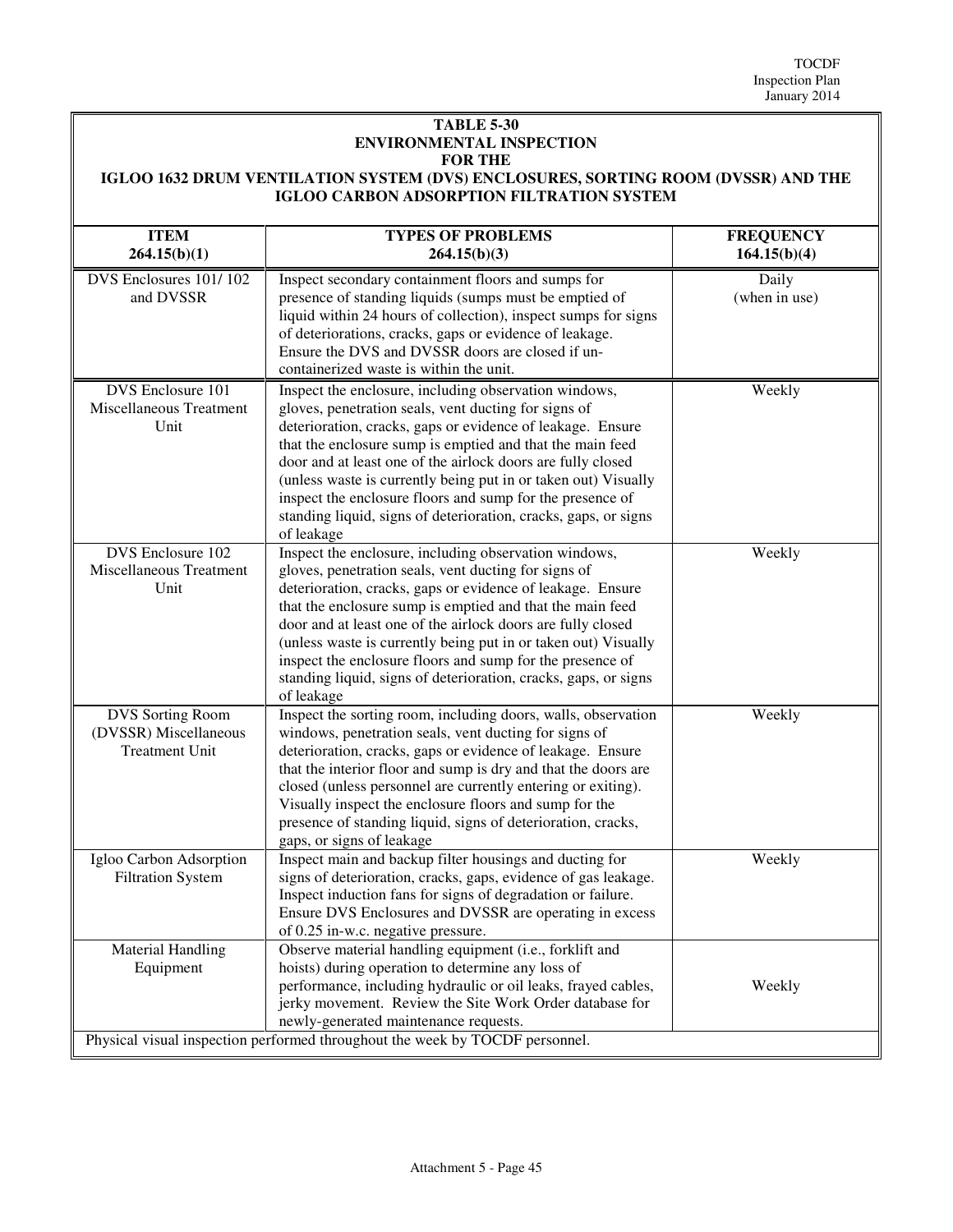| <b>TABLE 5-31</b><br><b>ENVIRONMENTAL INSPECTION</b><br><b>FOR THE</b><br><b>ATLIC TON CONTAINER GLOVE-BOXES</b> |                                                                                                                                                                                                      |                                  |
|------------------------------------------------------------------------------------------------------------------|------------------------------------------------------------------------------------------------------------------------------------------------------------------------------------------------------|----------------------------------|
| <b>ITEM</b><br>264.15(b)(1)                                                                                      | <b>TYPES OF PROBLEMS</b><br>264.15(b)(3)                                                                                                                                                             | <b>FREQUENCY</b><br>164.15(b)(4) |
| Glove-Box Gloves                                                                                                 | Inspect gloves and their penetration seals and gaskets for<br>cracks, holes and tears. Ensure labeled service life of the<br>glove has not expired.                                                  | Daily                            |
| Glove-Box Pressure                                                                                               | Observe and record the glove-box pressure reading to ensure<br>negative pressure is maintained within the glove-box<br>whenever a ton container or waste is present.                                 | Daily                            |
| Glove-Box Interior                                                                                               | Observe and record the interior of the glove-box through the<br>observation windows to determine if connections to ton<br>containers, valves and piping are not leaking and no liquid is<br>present. | Daily                            |
| Physical visual inspection performed by local ATLIC operator.                                                    |                                                                                                                                                                                                      |                                  |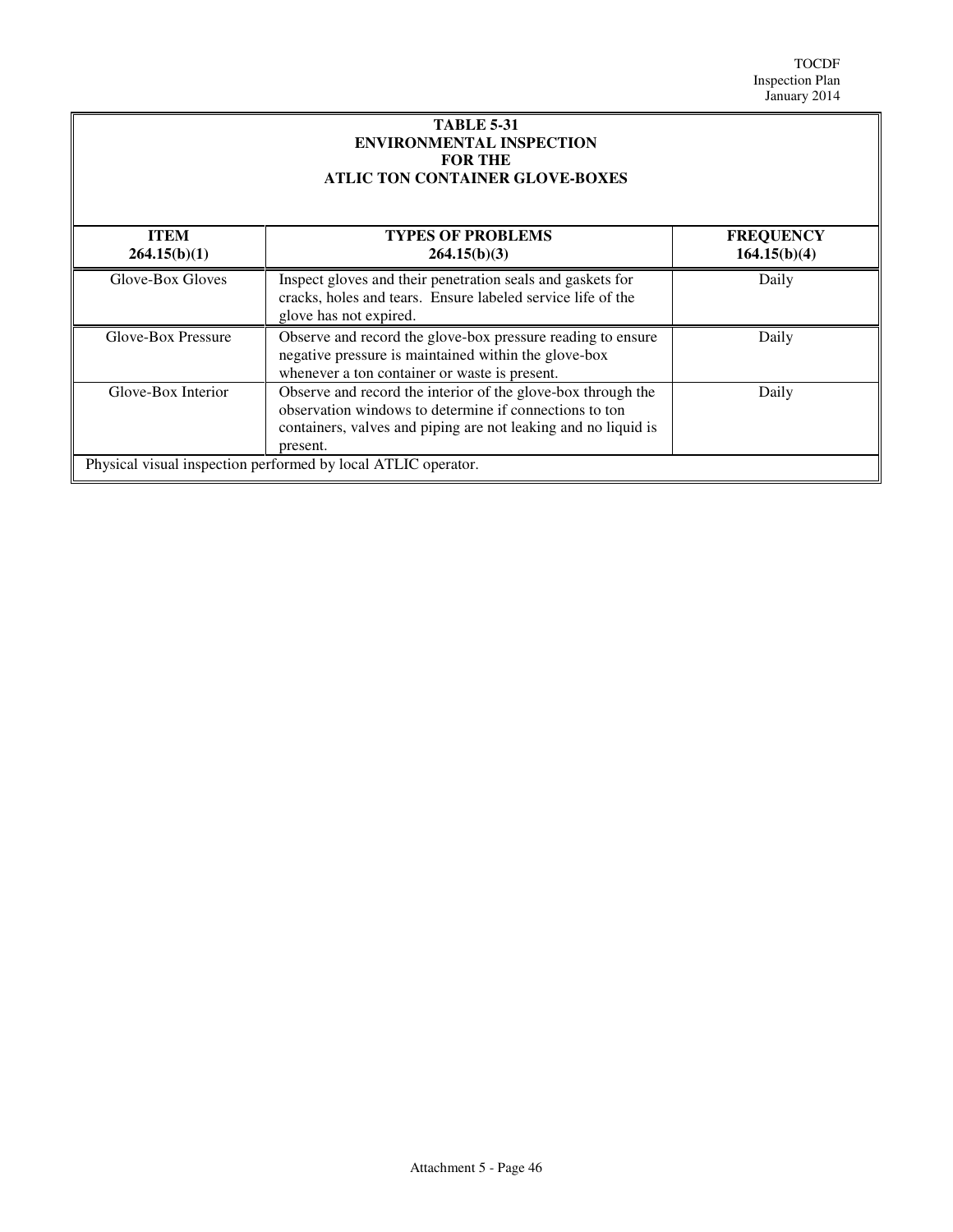| <b>TABLE 5-32</b><br><b>ENVIRONMENTAL INSPECTION</b><br><b>FOR</b> |                                                                                                                                                                                                                                                                                                     |                                                                                                                  |  |
|--------------------------------------------------------------------|-----------------------------------------------------------------------------------------------------------------------------------------------------------------------------------------------------------------------------------------------------------------------------------------------------|------------------------------------------------------------------------------------------------------------------|--|
|                                                                    | ATLIC LIC PRIMARY AND SECONDARY CHAMBERS                                                                                                                                                                                                                                                            |                                                                                                                  |  |
| <b>ITEM</b>                                                        | <b>TYPES OF PROBLEMS</b>                                                                                                                                                                                                                                                                            | <b>FREQUENCY</b>                                                                                                 |  |
| 264.15(b)(1)                                                       | 264.15(b)(3)                                                                                                                                                                                                                                                                                        | 264.15(b)(4)                                                                                                     |  |
| Primary Chamber Waste<br>Handling and Piping                       | Inspect for leaks in the agent feed line at threaded and<br>flanged pipe connections.                                                                                                                                                                                                               | Daily                                                                                                            |  |
| <b>Secondary Chamber Waste</b><br>Handling and Piping              | Inspect for releases of waste from the spent decon solution<br>feed lines at welded and flanged pipe connections.                                                                                                                                                                                   | Daily                                                                                                            |  |
| Primary Chamber                                                    | Inspect for fugitive emissions and hot spots on the outer shell<br>of the primary chamber, which would indicate a breakdown<br>of the chamber's refractory.                                                                                                                                         | Daily                                                                                                            |  |
| Secondary Chamber                                                  | Inspect for fugitive emissions and hot spots on the outer shell<br>of the primary chamber, which would indicate a breakdown<br>of the chamber's refractory.                                                                                                                                         | Daily                                                                                                            |  |
| <b>Combustion Air Blower</b>                                       | Evaluate combustion air blower performance through<br>Control Room advisor screen observations Inspect for loss<br>of lubrication and vibration. Check for broken or missing<br>anchor bolts.                                                                                                       | Daily                                                                                                            |  |
| <b>ATLIC Room Floor</b>                                            | Inspect for residues of lubricant and/or wastes beneath the<br>components of the LIC agent feed system and the LIC<br>exhaust gas ducts and beneath the spent decon feed system<br>and the LIC secondary chamber ductwork having a potential<br>to cause a release of wastes or fugitive emissions. | Daily                                                                                                            |  |
| Waste Feed Cut-Off<br>Mechanism                                    | Test control circuit and document that waste feed is stopped.                                                                                                                                                                                                                                       | Every 7 days and<br>prior to<br>processing waste<br>if waste feed is<br>suspended for<br>greater than 7<br>days. |  |

Notes:

1. Visual inspections are performed remotely through the use of Closed Circuit Television by the Incinerator Operator in the Control Room.

2. Physical visual inspection are performed monthly.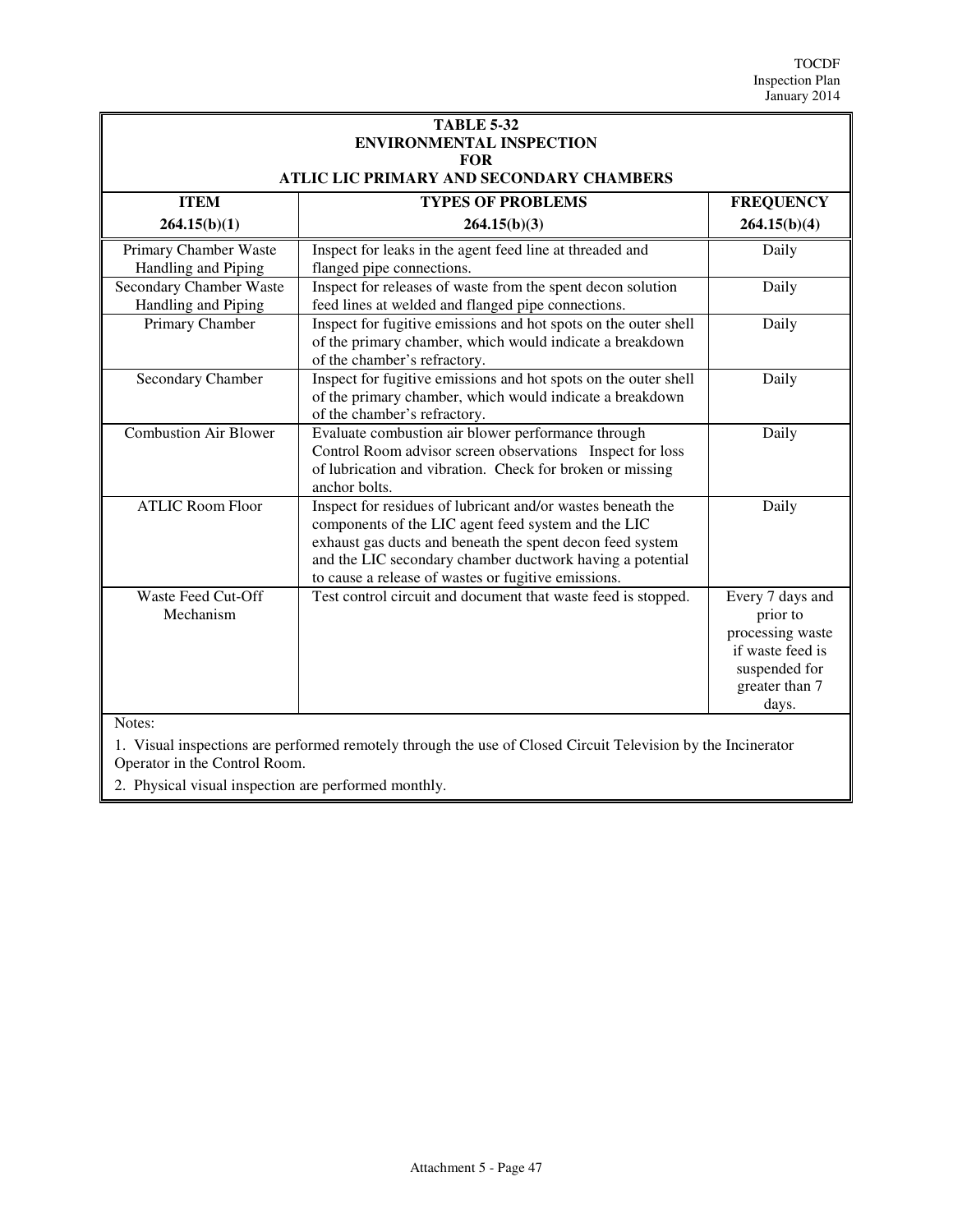| <b>TABLE 5-33</b><br><b>ENVIRONMENTAL INSPECTION</b><br><b>FOR</b>                           |                                                                                                                                                                                         |                  |  |
|----------------------------------------------------------------------------------------------|-----------------------------------------------------------------------------------------------------------------------------------------------------------------------------------------|------------------|--|
| <b>ATLIC LIC</b>                                                                             |                                                                                                                                                                                         |                  |  |
|                                                                                              | POLLUTION ABATEMENT SYSTEMS                                                                                                                                                             |                  |  |
| <b>ITEM</b>                                                                                  | <b>TYPES OF PROBLEMS</b>                                                                                                                                                                | <b>FREQUENCY</b> |  |
| 264.15(b)(1)                                                                                 | 264.15(b)(3)                                                                                                                                                                            | 264.15(b)(4)     |  |
| Exhaust Gas (PAS)<br><b>Ductwork</b>                                                         | Inspect for fugitive emissions or residues at flanged duct<br>connections and duct expansion joints. Inspect expansion<br>joints for breaks that would result in leakage to the system. | Daily            |  |
| Quench Tower                                                                                 | Inspect for brine residues at manway covers and released<br>liquids from piping and pumps.                                                                                              | Daily            |  |
| Venturi Scrubber                                                                             | Check venturi plug valve and ensure that it operates freely.<br>Inspect for releases of scrubber liquid from associated pumps<br>and piping.                                            | Daily            |  |
| Packed Bed Scrubber                                                                          | Inspect for scrubber liquid residues at manway cover.<br>Inspect for release of scrubber liquid from associated pumps<br>and piping.                                                    | Daily            |  |
| Moisture Separator                                                                           | Inspect for fugitive emissions or residues of scrubber liquid<br>at the inlet and outlet flanges connections.                                                                           | Daily            |  |
| <b>Baghouse Bypass Valve</b>                                                                 | Ensure valve is in the closed position during operation.                                                                                                                                | Daily            |  |
| Fixed Bed Carbon Filter<br>System Bypass Valve                                               | Ensure valve is in the closed position during operation.                                                                                                                                | Daily            |  |
| <b>PAS Blower</b>                                                                            | Inspect for excessive vibrations and loss of lubricant.                                                                                                                                 | Daily            |  |
| Scrubber Effluent<br><b>Handling System</b>                                                  | Inspect brine transfer line and associated pumps for leaks at<br>pump seals and flanged pipe fittings. Inspect for swaying<br>pipe system during operation.                             | Daily            |  |
| Baghouse                                                                                     | Inspect inside Baghouse residue enclosure for integrity of the<br>waste residue container's connection to the Baghouse hopper<br>at discharge gate and for waste residue.               | Daily            |  |
| Powered Carbon Injection<br>System                                                           | Inspect for fugitive emissions or loose carbon escaping<br>system                                                                                                                       | Daily            |  |
| Notes: Physical visual inspection performed daily by Pollution Abatement System Operator(s). |                                                                                                                                                                                         |                  |  |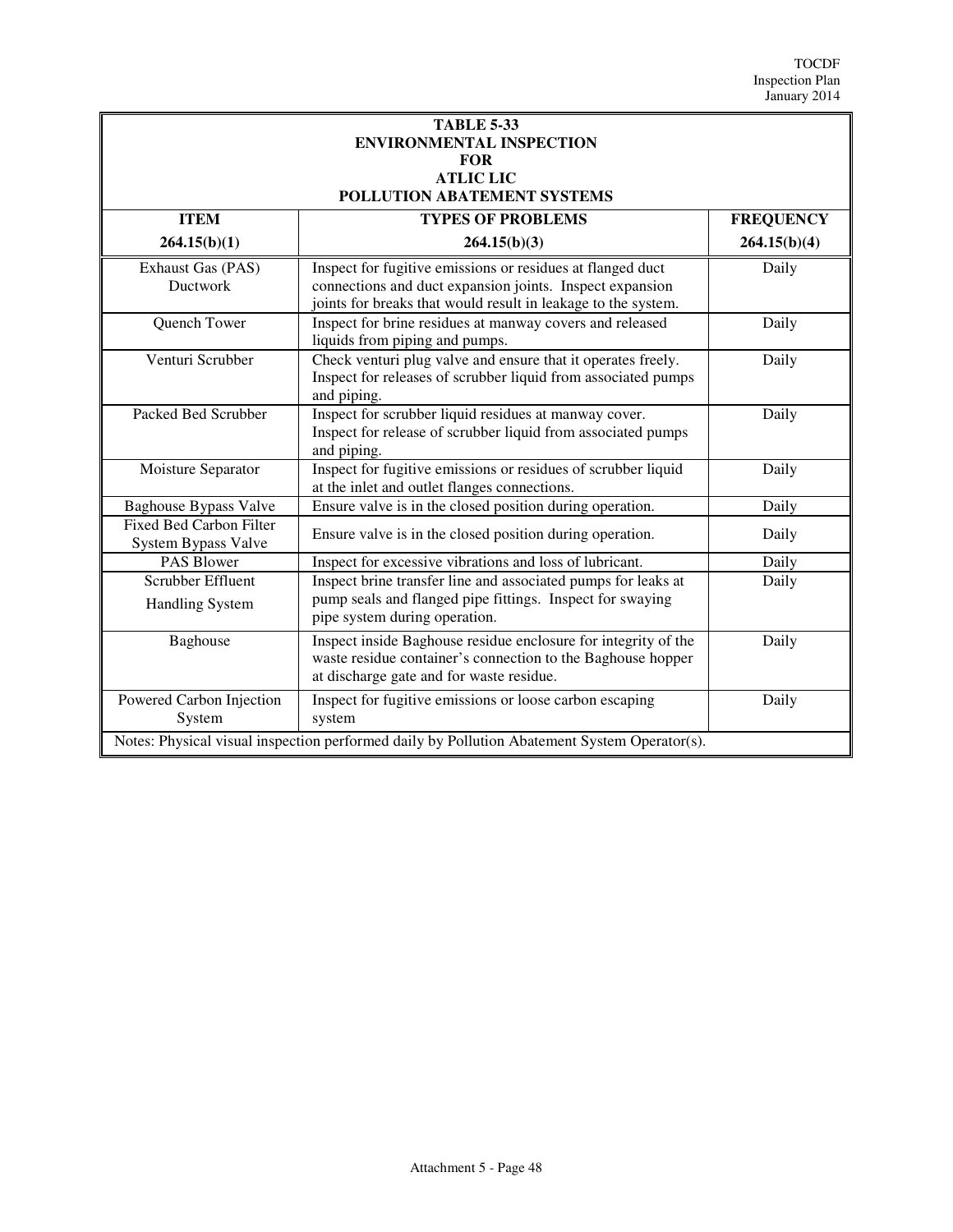| <b>TABLE 5-34</b><br><b>INSPECTION</b><br><b>FOR</b><br><b>ATLIC AGENT MONITORS</b>                                                                                         |                                                                                                                                                        |                                                  |
|-----------------------------------------------------------------------------------------------------------------------------------------------------------------------------|--------------------------------------------------------------------------------------------------------------------------------------------------------|--------------------------------------------------|
| <b>ITEMS</b>                                                                                                                                                                | <b>TYPES OF PROBLEMS</b>                                                                                                                               | <b>FREQUENCY</b>                                 |
| 264.15(b)(1)                                                                                                                                                                | 264.15(b)(3)                                                                                                                                           | 264.15(b)(4)                                     |
| <b>ATLIC Filter Stack</b>                                                                                                                                                   | Perform agent challenge test IAW Attachment 22A to                                                                                                     | <b>Agent Challenge</b>                           |
| $(TEM-750)$                                                                                                                                                                 | determine the need to calibrate monitor, calibrate if agent<br>test results in failure. Replace monitor if it can't be<br>calibrated to specification. | (Daily for GA and<br>every 12 hours<br>Lewisite) |
| The (TAG ID's) used are those that appear on the Control Room advisor screens and the Process Data<br>Notes:<br>Acquisition and Reporting System (PDARS) generated reports. |                                                                                                                                                        |                                                  |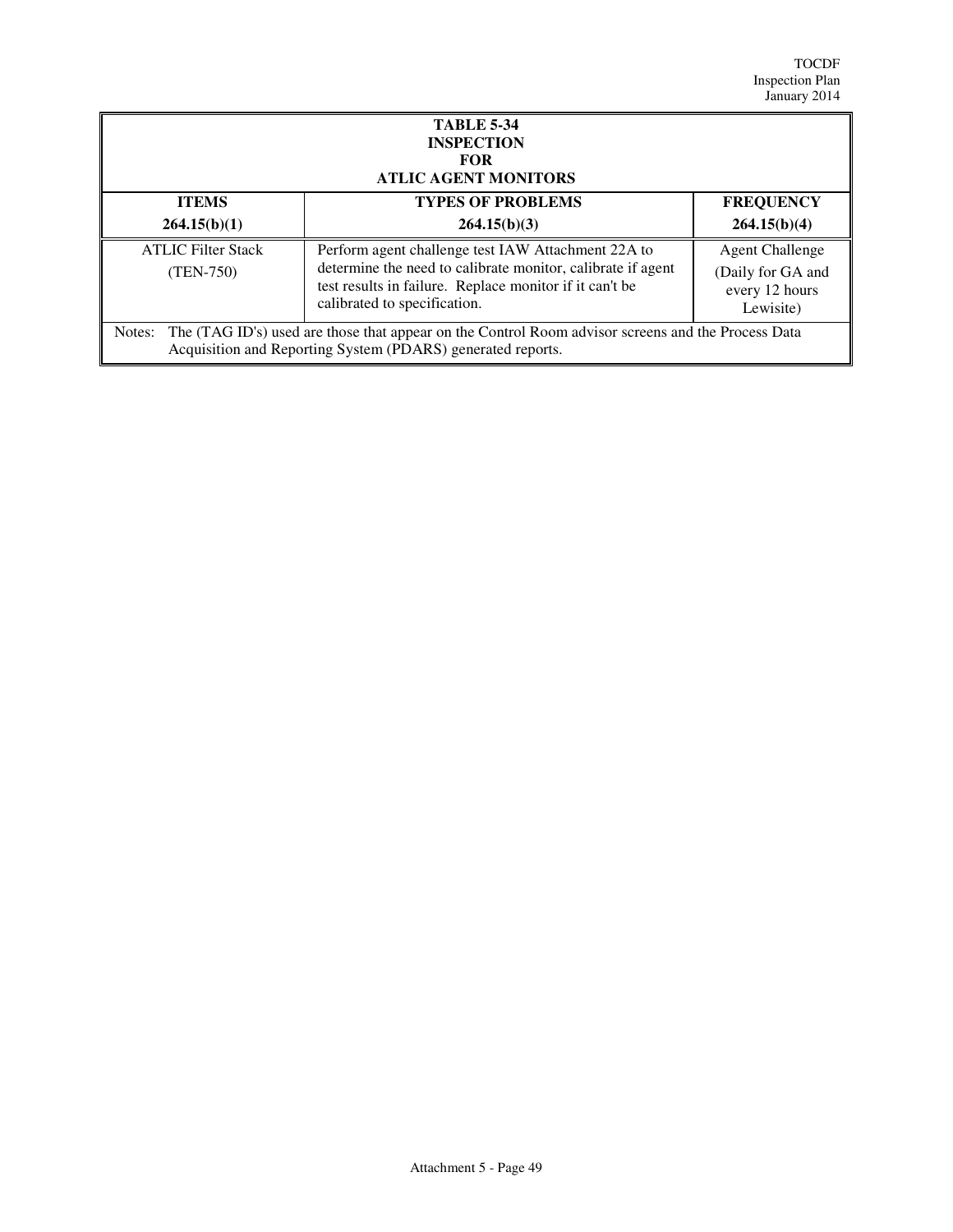| <b>TABLE 5-35</b><br><b>ENVIRONMENTAL INSPECTION</b><br><b>FOR THE</b><br>ATLIC VENTILATION CARBON FILTER SYSTEM                                      |                                                                                                                                                                                                                                                                            |                                  |
|-------------------------------------------------------------------------------------------------------------------------------------------------------|----------------------------------------------------------------------------------------------------------------------------------------------------------------------------------------------------------------------------------------------------------------------------|----------------------------------|
| <b>ITEM</b><br>264.15(b)(1)                                                                                                                           | TYPES OF PROBLEMS 264.15(b)(3)                                                                                                                                                                                                                                             | <b>FREQUENCY</b><br>264.15(b)(4) |
| <b>Agent Monitors</b>                                                                                                                                 | Observe the values reported from the ACAMS and<br>MINICAMS monitoring the ATLIC ventilation carbon filter<br>banks (to determine if breakthrough of any carbon bank has<br>occurred) and vestibules to determine if corrective action is<br>required. Record alarm status. | Daily                            |
| <b>Differential Pressures</b>                                                                                                                         | Observe and record the values reported from the differential<br>pressure transmitters (to determine if plugging of any carbon<br>filter bank has occurred).                                                                                                                | Daily                            |
| Filter System Blowers                                                                                                                                 | Observe and record the flow rates reported by the filter<br>system blowers (to determine if blower performance has<br>deteriorated).                                                                                                                                       | Daily                            |
| Visual inspections are performed remotely by Control Center Equipment Enclosure Operator(s) through<br>Notes:<br>use of the data acquisitions system. |                                                                                                                                                                                                                                                                            |                                  |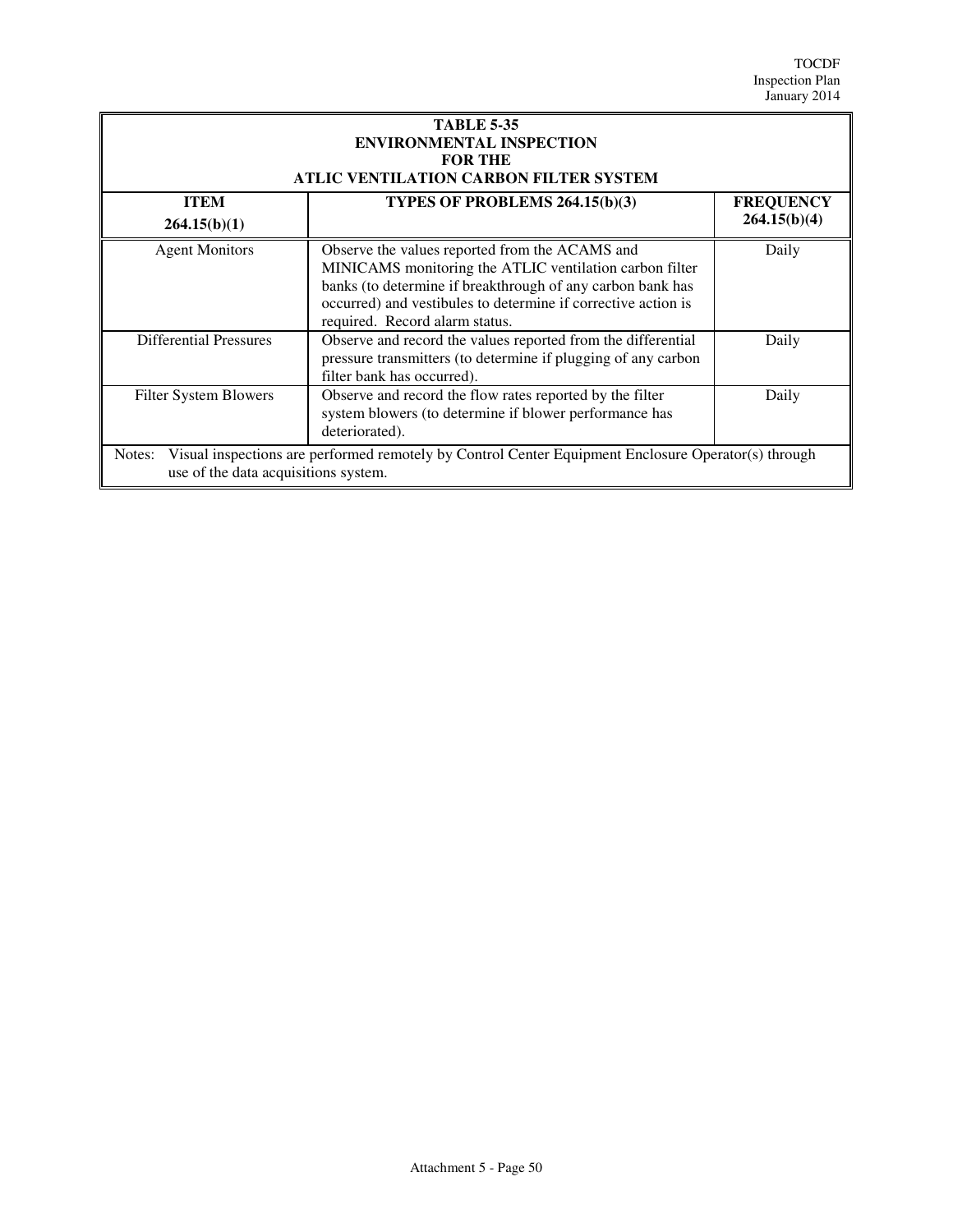| <b>TABLE 5-36</b>                                                                                                                                            |                                                                                                                                                                                                                     |            |  |  |              |                          |                  |
|--------------------------------------------------------------------------------------------------------------------------------------------------------------|---------------------------------------------------------------------------------------------------------------------------------------------------------------------------------------------------------------------|------------|--|--|--------------|--------------------------|------------------|
| SAFETY AND EMERGENCY EQUIPMENT INSPECTION<br><b>FOR THE ATLIC</b><br>EMERGENCY GENERATORS, SECURITY, HAZARD COMMUNICATION& FIRE PROTECTION<br><b>SYSTEMS</b> |                                                                                                                                                                                                                     |            |  |  |              |                          |                  |
|                                                                                                                                                              |                                                                                                                                                                                                                     |            |  |  | <b>ITEM</b>  | <b>TYPES OF PROBLEMS</b> | <b>FREQUENCY</b> |
|                                                                                                                                                              |                                                                                                                                                                                                                     |            |  |  | 264.15(b)(1) | 264.15(b)(3)             | 264.15(b)(4)     |
| <b>Emergency Generators</b>                                                                                                                                  | Test each Emergency Generator by operating in either a<br>loaded or unloaded configuration.                                                                                                                         | Monthly    |  |  |              |                          |                  |
| Uninterruptible Power<br>Supply                                                                                                                              | Check for Adequate Voltage.                                                                                                                                                                                         | Monthly    |  |  |              |                          |                  |
| <b>Emergency Power</b><br>System/Uninterruptible<br>Power Supply                                                                                             | Test Emergency Generators and Uninterruptible Power<br>Supply by performing a power outage exercise. Ensure<br>sufficient power is provided to equipment and systems<br>designated as critical and essential loads. | Annually   |  |  |              |                          |                  |
| <b>Security</b>                                                                                                                                              |                                                                                                                                                                                                                     |            |  |  |              |                          |                  |
| Fencing                                                                                                                                                      | DCD provides inspections per DCD permit.                                                                                                                                                                            |            |  |  |              |                          |                  |
| <b>Warning Signs</b>                                                                                                                                         | DCD provides inspections per DCD permit.                                                                                                                                                                            |            |  |  |              |                          |                  |
| Outside Security Lighting <sup>1</sup>                                                                                                                       | Ensure that all lights are working.                                                                                                                                                                                 | Monthly    |  |  |              |                          |                  |
| <b>Fire Protection Systems</b>                                                                                                                               |                                                                                                                                                                                                                     |            |  |  |              |                          |                  |
| <b>ATLIC Control Room Fire</b><br><b>Suppression System</b>                                                                                                  | Verify sufficient pressure in storage tanks                                                                                                                                                                         | Six months |  |  |              |                          |                  |
| Automatic Sprinkler                                                                                                                                          | Verify sufficient flow rate of water at inspector's test<br>connection.                                                                                                                                             | Annually   |  |  |              |                          |                  |
| Fire Hydrants                                                                                                                                                | Verify sufficient flow                                                                                                                                                                                              | Annually   |  |  |              |                          |                  |

 $<sup>1</sup>A$  Work Order (WO) executed as a Preventative Maintenance (PM) procedure is generated for each inspection.</sup> The signed PM WO serves as the inspection form.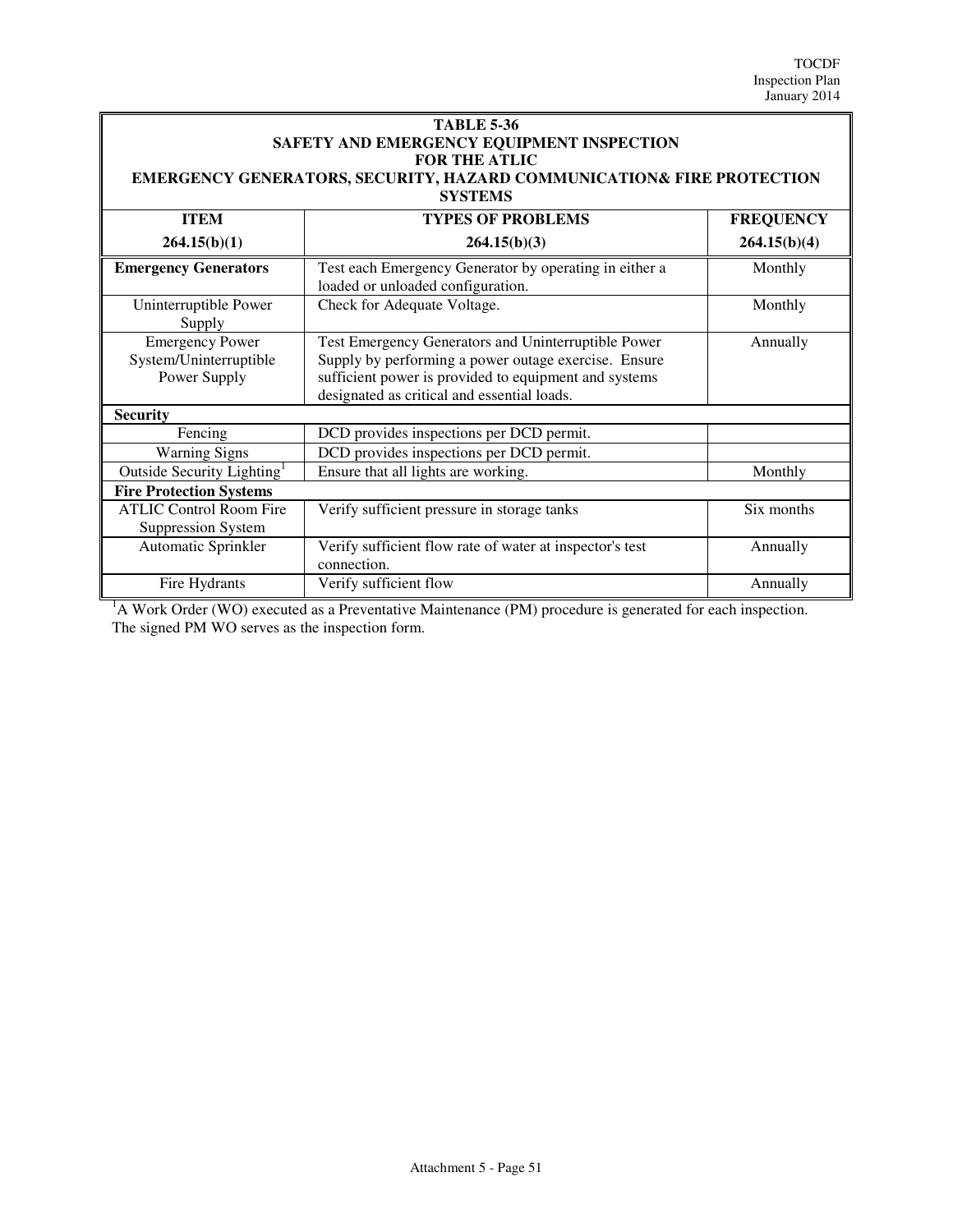| <b>TABLE 5-37</b>               |
|---------------------------------|
| <b>ENVIRONMENTAL INSPECTION</b> |
| <b>FOR THE</b>                  |
| ATLIC TOX AREA TANKS            |
| <b>AND</b>                      |

## **TANK SECONDARY CONTAINMENT SYSTEM**

| <b>ITEM</b>                                                                                                                             | <b>TYPES OF PROBLEMS</b>                                                                                                                                                                                                                                                                                                                                                                          | <b>FREQUENCY</b>                                      |
|-----------------------------------------------------------------------------------------------------------------------------------------|---------------------------------------------------------------------------------------------------------------------------------------------------------------------------------------------------------------------------------------------------------------------------------------------------------------------------------------------------------------------------------------------------|-------------------------------------------------------|
| 264.15(b)(1)                                                                                                                            | $264.15$ (b)(3)                                                                                                                                                                                                                                                                                                                                                                                   | $264.15$ (b)(4)                                       |
| Level Indicators and<br>Transmitters                                                                                                    | Check level indicator transmitters for proper operation at<br>control panel.                                                                                                                                                                                                                                                                                                                      | Daily                                                 |
| <b>Tank Structure</b>                                                                                                                   | Visually inspect for major corroded areas, discolored, or<br>blistered surface coating, buckles or bulges in tank,<br>corrosion around foundation, and evidence of overtopping.                                                                                                                                                                                                                   | Daily                                                 |
| <b>Fixed Roof and Closure</b><br>Devices                                                                                                | Visually inspect to check for defects that could result in air<br>pollutant emissions. Defects include, but are not limited to,<br>visible cracks, holes or gaps in the roof sections or between<br>the roof and the tank wall; broken, cracked, or otherwise<br>damaged seals or gaskets on closure devices; and broken or<br>missing hatches, access covers, caps, or other closure<br>devices. | Initial (40 CFR<br>264.1084(c)(4)(ii)<br>and Annually |
| Tank Area                                                                                                                               | Visually inspect for evidence of waste residue on floor.                                                                                                                                                                                                                                                                                                                                          | Daily                                                 |
| <b>Tank Supports</b>                                                                                                                    | Visually inspect for discolored or blistered surface coating<br>and corroded areas.                                                                                                                                                                                                                                                                                                               | Daily                                                 |
| Pipe System, Valves, and<br>Pumps                                                                                                       | Visually inspect for leaks, vibration or swaying of pipe<br>systems, missing pump anchor bolts.                                                                                                                                                                                                                                                                                                   | Daily                                                 |
| <b>Secondary Containment</b><br>System                                                                                                  | Visually inspect for the presence of liquid in TOXIC Area<br>sump by observing the status of sump's liquid level<br>indicator.                                                                                                                                                                                                                                                                    | Daily                                                 |
| <b>Secondary Containment</b><br>System (including Toxic<br>Area Floor)                                                                  | During physical visual inspection, inspect for cracks and<br>deterioration of protective coating of secondary containment<br>system and Toxic Cubicle floor. Also inspect all items as<br>listed above.                                                                                                                                                                                           | Weekly                                                |
| Visual inspections are performed remotely through the use of Closed Circuit Television by an operator in<br>Notes:<br>the Control Room. |                                                                                                                                                                                                                                                                                                                                                                                                   |                                                       |

Physical visual inspections are performed at a minimum on a weekly basis.

#### **TABLE 5-38 ENVIRONMENTAL INSPECTION FOR ATLIC LOAD/UNLOAD AREAS**

| <b>ITEM</b>                                                                  | <b>TYPES OF PROBLEMS</b>                                                                   | <b>FREQUENCY</b> |  |  |
|------------------------------------------------------------------------------|--------------------------------------------------------------------------------------------|------------------|--|--|
| 264.15(b)(1)                                                                 | 264.15(b)(3)                                                                               | 264.15(b)(4)     |  |  |
| Load/Unload Area                                                             | Visually inspect for discolored and stained soil/concrete and<br>hazardous waste residues. | Daily            |  |  |
| Tanker Load Area<br>(Northeast of ATLIC)<br><b>Environmental Enclosure</b> ) | Same as Above                                                                              | Daily            |  |  |
| Notes: Physical visual inspections are performed daily (when in use).        |                                                                                            |                  |  |  |

#### **TABLE 5-39 ENVIRONMENTAL INSPECTION FOR ATLIC RCRA PERMITTED SUMPS**